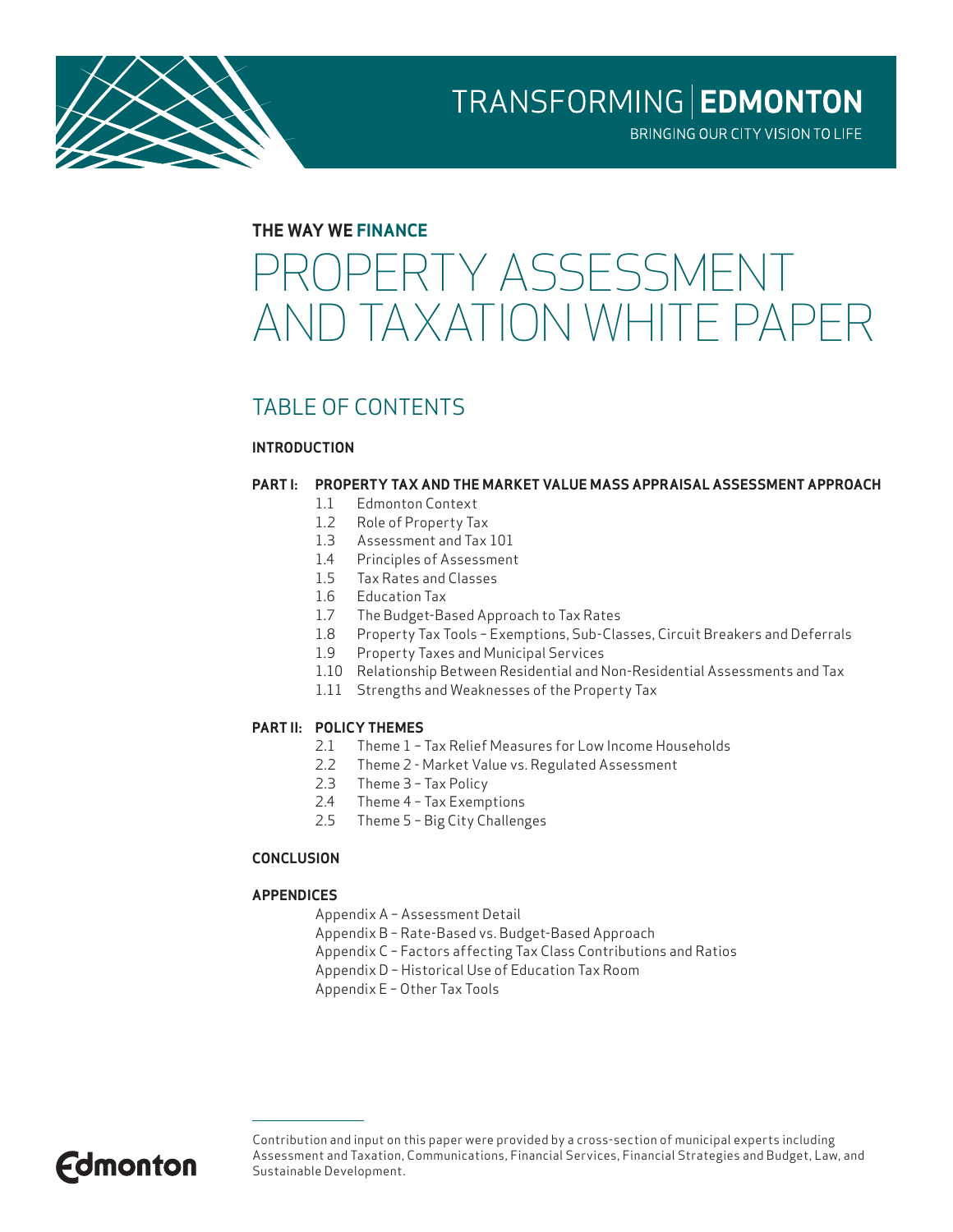### INTRODUCTION

The core function of a municipality is to provide vital services that support the public good. These services inevitably involve a cost and the primary tool for addressing this cost is property tax. While the notion of paying taxes has never been popular, taxation is required to provide the infrastructure and services citizens need and expect in a city like Edmonton. If taxation is understood as a given, then the real consideration becomes the appropriate distribution of the tax. In other words, who should pay and how much? These are the basic questions that a taxation jurisdiction must answer, so as to cover costs fairly and equitably.

Property tax dates back to 6000 B.C and has taken on various forms. In contemporary times, a market value mass appraisal model distributes the tax in a fair, equitable and transparent manner. It allocates the cost of government according to ability to pay as measured by property wealth. Simply put, the greater the property wealth, the greater the contributed share in the cost of government.

With a few exceptions, properties are assessed using internationally recognized practices to determine their fair market value. Market value is defined as "the amount that a property… might be expected to realize if it is sold on the open market by a willing seller to a willing buyer."<sup>1</sup> Once all market values are determined, a tax rate can be applied across a property class to collect taxes based on the value of the property in question. This method ensures a consistent and transparent approach.

Given a flat tax rate across a single class of property, the amount a specific property pays is determined by its assessed value. This approach is considered to be both horizontally and vertically equitable, in that properties of the same value pay the same tax and properties of a higher value pay more (and vice versa). Property assessments and the associated tax rates are made public, which means property owners can compare their respective tax burdens to their neighbour's in a transparent fashion.

Although municipal services are funded through property tax, property value dictates the tax burden rather than the particular services one citizen may use. In this way, property tax is different from other City revenue sources such as user fees, which are levied based on use. Property tax is known as an *ad valorem* tax (according to value) and uses property value as a proxy for wealth. Even though this feature of property tax is sometimes contentious (a discussion addressed further on), the alternative—taxing citizens entirely on the services they use—would be regressive with respect to income and almost impossible to administer. And so, generally speaking, taxing based on property value has proven over time to be socially equitable, transparent, easily understood and relatively efficient to administer.

What follows in this paper is an overview of the property assessment and taxation system in Edmonton and Alberta. The paper is essentially divided into two parts: Part I focuses on a detailed understanding of the system's workings and addresses both its strengths and weaknesses. Part II looks at five major themes of relevance to The City of Edmonton: (1) tax relief measures, (2) the difference between a market value and a regulated assessment approach, (3) an analysis of property tax policy, (4) a review of tax exemptions and their consequences, and (5) considerations in a big city context. These themes consider policy questions to be contemplated and discussed.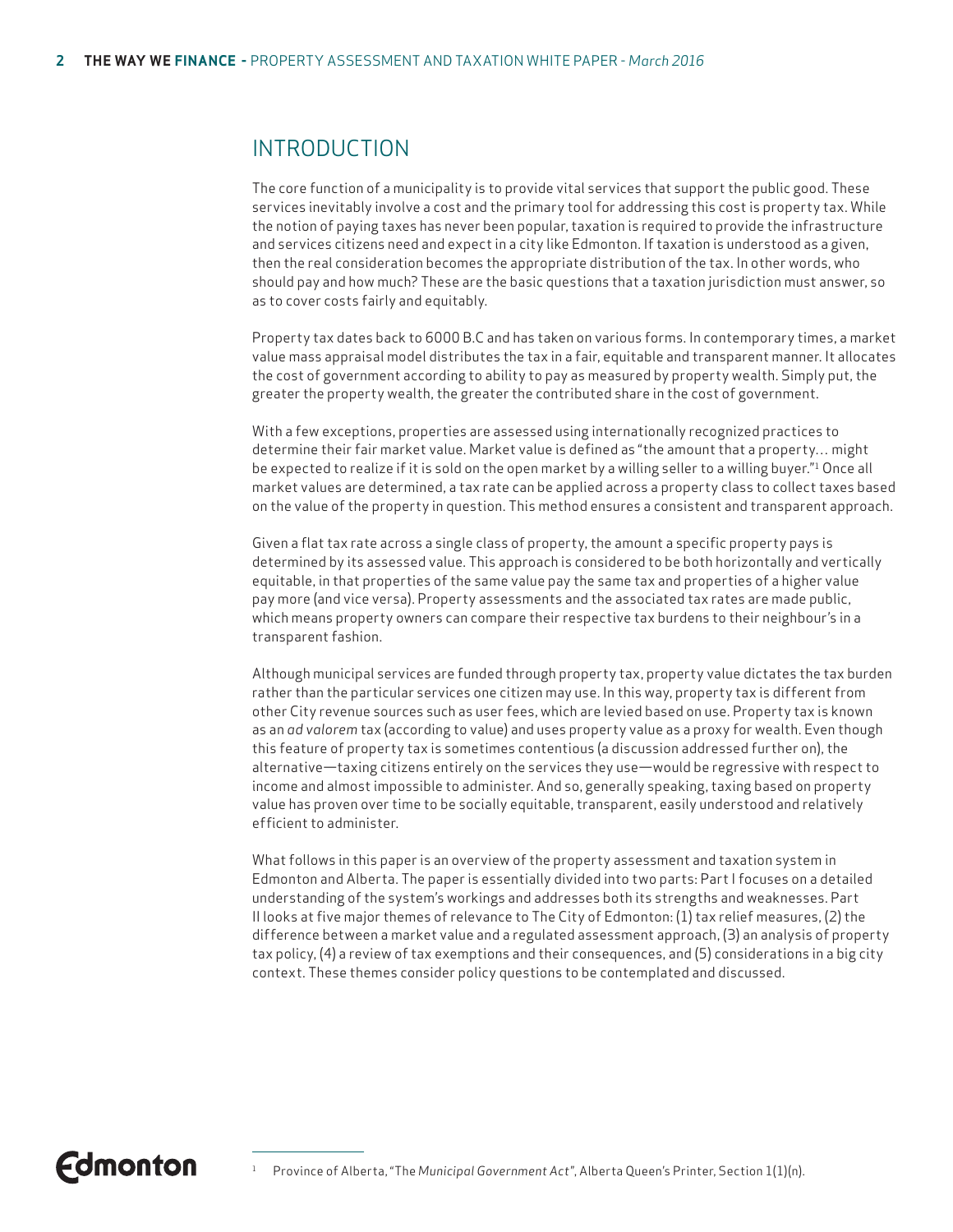### PART I: PROPERTY TAX AND THE MARKET VALUE MASS APPRAISAL ASSESSMENT APPROACH

#### **1.1 EDMONTON CONTEXT**

Property tax forms the backbone of municipal finance, generating in excess of \$1.3 billion for The City of Edmonton in 2015. With all other revenue streams taken into consideration, property tax has consistently provided more than 50 per cent of the City's operating revenue. Property tax helps fund a variety of municipal services, including, but not limited to: fire and police protection, transit and road maintenance, neighbourhood renewal, recreation facilities, community services and libraries.

#### **1.2 ROLE OF PROPERTY TAX**

**Edmonton** 

Property taxes are the single largest operating revenue source for the City. Other sources include user fees, fines, permits, EPCOR dividends, franchise fees and government grants. Having a variety of revenue streams helps to diversify and strengthen the City's financial position. User fees, for example, help to partially recover municipal costs by implementing the user-pay principle where varying degrees of private benefit from public services can be identified. By contrast, property tax aims to equitably and fairly distribute the cost of public services that create a clear public benefit.

The original focus of property tax was to equitably distribute the costs of basic municipal service and infrastructure needs across the property owners within the municipality, whereas social welfare or income redistribution initiatives have traditionally been addressed using the income tax base. However, that focus has changed over time as a variety of social development initiatives—once completely at the discretion of the federal and provincial governments—have been undertaken by municipalities and the municipal property tax base. While the City has access to other revenue tools (Appendix E), it has no access to the income tax or consumption taxes (for example, sales tax) that create significant revenue streams for the federal and provincial governments. This puts increased pressure on the property tax base as local governments assume more responsibility for the social programming that has traditionally been provided by other orders of government.

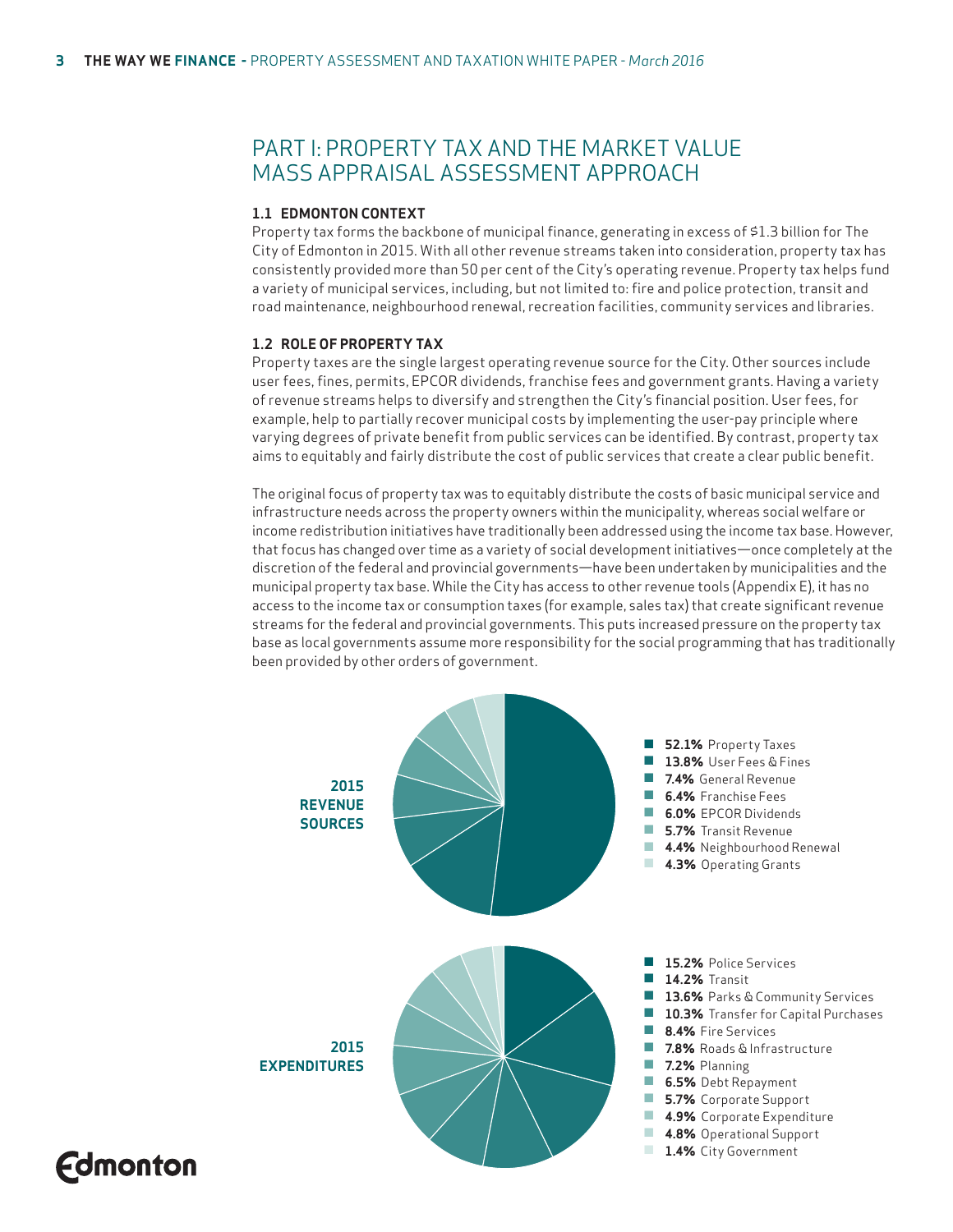#### **1.3 ASSESSMENT AND TAX 101**

The relationship between assessment and taxation is complex. Property assessments are ultimately prepared to levy a tax, but the assessment profession works independently from tax collection or tax policy. The purpose of assessment is to create a fair, clear and certain set of rules with which to objectively determine the value of properties of a similar class or type within a municipality—to create a level playing field. This approach stresses consistency in order to ensure that the tax impact on assessed persons with similar properties is equitable. Tax policy, on the other hand, empowers municipalities to allocate the taxation requirement between property types for the purpose of providing municipal services, goods, programs and activities that councils deem fair and reasonable.

Assessment values strive to accurately reflect the market value of assessed properties. This ensures the consistency needed to enable elected officials to make fair and informed decisions on tax policy. When properties are incorrectly assessed or are excluded from the market value methodology, distortions emerge and the fairness and transparency of the system can be compromised. For example, an inequity would emerge if two identical properties, taxed at the same rate, were assessed differently. This assessment distortion inadvertently shifts the tax burden to the more highly assessed property without any intention to do so through tax policy.

For the reasons mentioned above, a clear and transparent assessment methodology is critical in ensuring the tax burden is distributed fairly and equitably. Mass appraisal market value assessment has three internationally accepted approaches to determine fair market value.

- 1. the *sales comparison approach* that analyzes sales of similar properties to determine value.
- 2. the *income approach* that looks at the rental income a property receives to determine value.
- 3. the *cost approach* that considers the cost to construct the improvement, less depreciation, and adds the land value.

In addition to the three approaches to market value, some properties are assessed using a regulated approach.2 Regulated properties are assessed using methodologies prescribed by the provincial government and tend to be difficult to assess because they seldom trade on the open market, cross municipal boundaries and/or are of a unique nature. The four types of regulated property in Alberta are farmland, linear property, machinery and equipment, and railway property.

It has to be noted that there is controversy surrounding the assessment of regulated property, since market value assessments can often be substantially higher than regulated assessments. The greater the disparity, the greater the tax burden inequity. Land in the City that is farmed, for example, is subject to a regulated assessment that is less than one per cent of its market value. The difference can be stark when comparing two properties side-by-side, one which is farmed and one which is not. While both could essentially be open fields, one property owner would pay significantly more than the other based on the disparity between market value and regulated assessment. When a disparity is present, tax policy begins to creep into assessment methodology. In some cases, this disparity can be justified; in others, it cannot. More information on this topic is discussed in Policy Theme 2.

#### **1.4 PRINCIPLES OF ASSESSMENT**

A pure assessment system based in market value helps inform and guide smart tax policy. It lays the groundwork to ensure the property tax burden is shared appropriately among all applicable tax payers, which then leaves it to policy makers to adjust tax weighting based on policy decisions. Some property taxes are levied municipally while others, such as education tax, are levied provincially. To guarantee the assessment process works, Alberta's assessment system has to continue to meet the internationally accepted standards and principles of assessment and valuation policy.3

International standards set by the International Association of Assessing Officers and represent a consensus in the assessing profession, which have been adopted by the Executive Board of the International Association of Assessing Officers.



<sup>2</sup> More information on the three approaches to market value and the kinds of regulated assessment are detailed within Appendix A – Assessment Detail.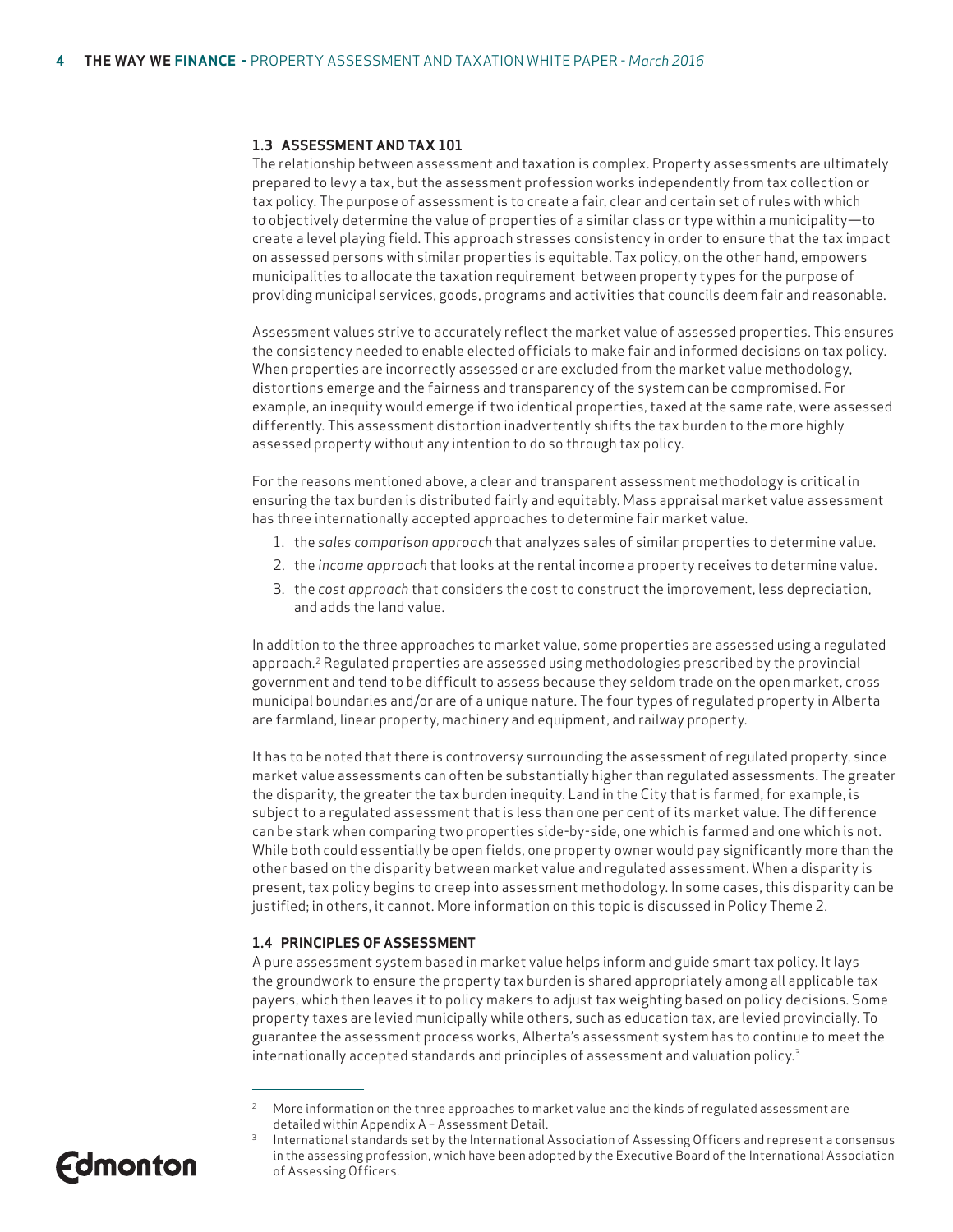Implicit within an *ad valorem* system is the premise that ability to pay is determined by property wealth. Assessments are updated annually to ensure an ongoing fair distribution of the property tax burden. Alberta's current system was introduced by provincial legislation in 1995 and implemented in Edmonton for the 1999 taxation year. The market value system is regarded as the best property assessment mechanism available.4 Of course, periodic reviews and updates that account for changing economic, technological and social realities are necessary to make sure that it remains current. With that in mind, there are certain assessment principles that should be always be kept in focus.

#### **PRINCIPLES OF ASSESSMENT**

#### **1) FAIRNESS, EQUITY AND ACCURACY**

The valuation standard for all properties sharing the property tax burden should be the same. The international valuation standard considered to be the most appropriate for this purpose is market value. Fairness, in this context, is not based on income level, but accurate assessments.

#### **2) OPENNESS AND TRANSPARENCY**

The City should strive to provide easy access to assessment information while maintaining a consistent and clear market value approach. Furthermore, the purpose and use of the tax should be clear. This principle also recognizes that exempting particular properties does not remove the tax burden but simply shifts it to other taxable properties. In the interests of transparency, all exemptions should, whenever possible, be exemptions from taxation not assessment.

#### **3) LEGISLATIVE CLARITY, EFFICIENCY AND STABILITY**

The legislation must clearly articulate provincial government policy while maintaining an efficient and stable assessment and taxation system.

#### **4) ADMINISTRATIVE CONSISTENCY, EFFICIENCY AND STABILITY**

There must be a clear separation between the policy setting mandate of the provincial government and the administration of the assessment and taxation system. Policy is set by elected officials while administration ensures the policy is consistently and efficiently applied.

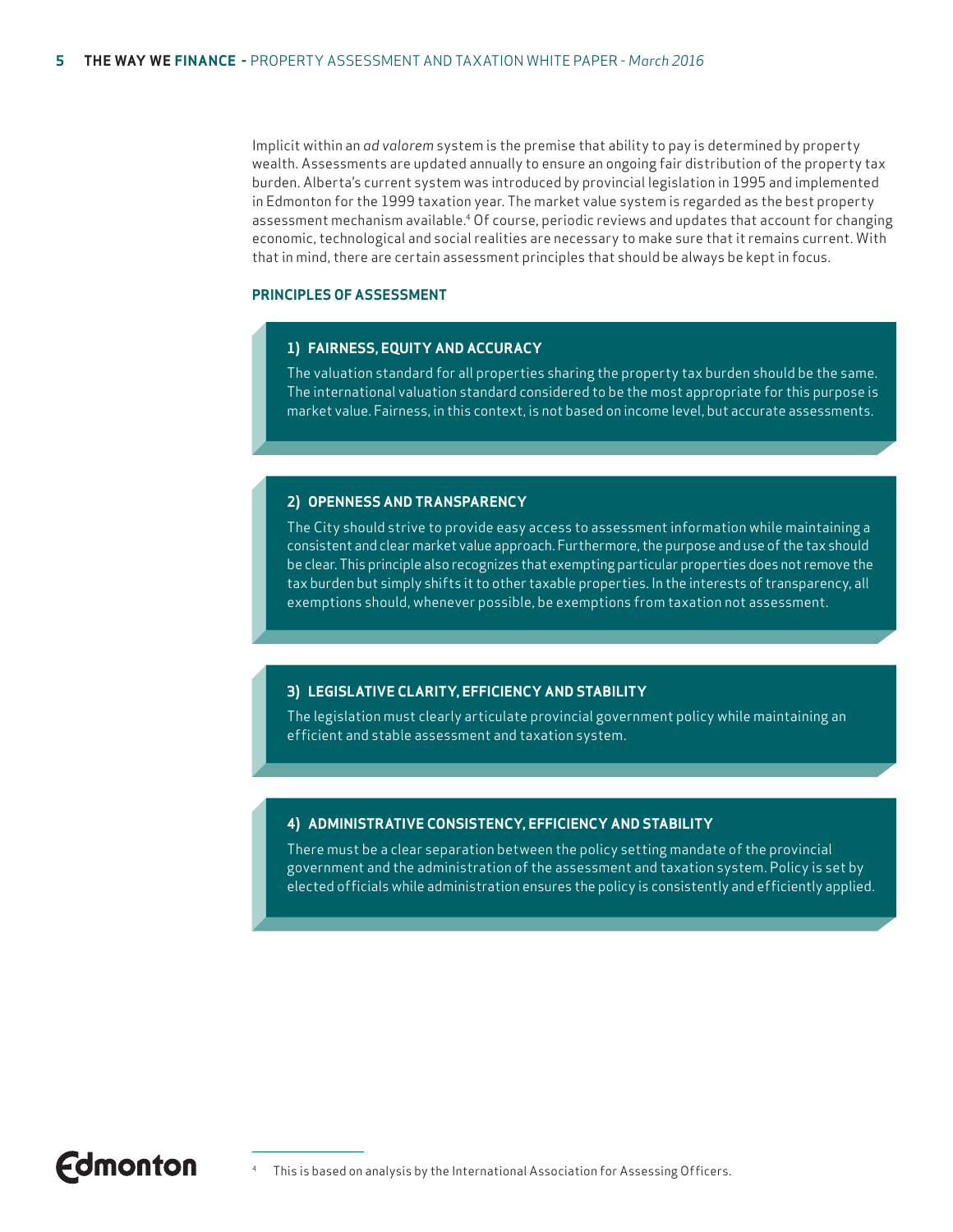#### **1.5 TAX RATES AND CLASSES**

The City of Edmonton's property assessment and tax system is dictated in large part by the *Municipal Government Act* (MGA) and its associated regulations. Provincial legislation outlines the assessment method, the parameters of good assessment practice and the scope of the municipality's taxation authority. Even though the City Assessor has to follow provincial legislation when it comes to assessing property, City Council does have some flexibility in how it implements tax policy through tax rates. At the basic level, Alberta's tax rates are broken into four assessment classes:

- 1. Residential
- 2. Non-Residential
- 3. Farm Land
- 4. Machinery and Equipment

These four classes delineate how municipalities can divide the tax burden across different property types. Today, approximately 50 per cent of the tax base is collected by the residential assessment class and 50 per cent collected by the non-residential assessment class. In The City of Edmonton, farm land makes up a fraction of a percent and Machinery and Equipment is not taxed.5

Municipal Councils have the authority to sub-divide the residential class in any way it considers appropriate, but can only divide the non-residential class into vacant and improved parcels. In theory, a vacant non-residential class could be created to promote development. This would be accomplished by either increasing or decreasing the vacant non-residential tax rate in relation to the improved non-residential class. However, in practice, the subdivision of the non-residential class is difficult to enforce because the definition of an improvement is so broad that it could even include basic upgrades like a chain-link fence or asphalt. Tax policy is complex and sometimes contentious. It will be discussed in greater detail in Policy Theme 3.

#### **1.6 EDUCATION TAX**

In Alberta, property tax is used as a revenue source both municipally and provincially. In 2015, the provincial education tax was \$2.2 billion and was equivalent to 32 per cent of primary education funding. Assessment information is provided by all municipal jurisdictions to the Province and, based on that information, the Province requisitions each municipality a portion of the total cost.<sup>6</sup>

The discussion around education tax is important and relevant here for several reasons. First, education tax increases the total property tax bill for all municipal property owners. In Edmonton, this represents approximately 30 per cent of the residential tax bill and 18 per cent of the nonresidential tax bill. The impact of this tax burden reduces the tolerance for municipal tax levy increases. Second, and no less important, the presence of education tax means that property exemptions or decisions regarding regulated property, which is predominantly located outside of Edmonton, affect the taxes Edmonton residents pay. Because of the way tax rates are derived, exemptions or tax reductions within regulated assessments do not make the tax burden disappear. The same revenue is still required, which means that the tax burden is simply transferred to the remaining property tax base. This makes the accurate assessment of property (including exemption status) across Alberta a matter of interest to Edmonton. Details of how this redistribution works is detailed in the budget-based approach to tax rates.

To proportion the Provincial education tax levy equitably, the Province utilizes an equalized assessment methodology. More information on equalized assessment can be found in the Government of Alberta's Guide to Equalized Assessment:



The tax status of machinery and equipment will be discussed under Policy Theme 2 - Market Value vs. Regulated Assessment.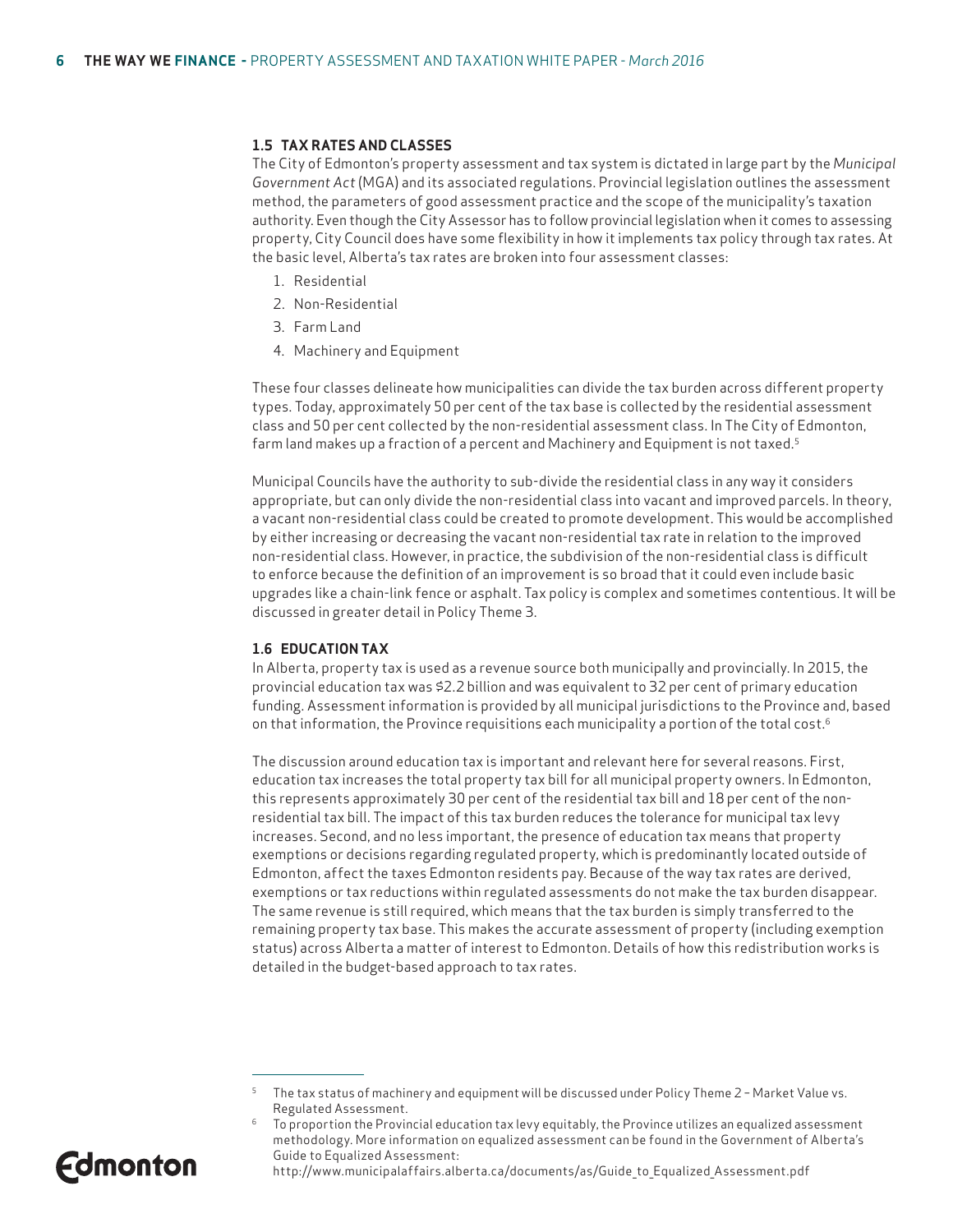#### **1.7 THE BUDGET-BASED APPROACH TO TAX RATES**

It is fair to say that the relationship between taxes and property assessments is often misunderstood by the public. The root of this misunderstanding lies in a belief that the City only increases the tax rate, which automatically results in tax increases when there are assessment increases. This incorrect assumption can lead to speculation that assessment authorities are intentionally over-assessing property in order to bring in additional revenue for the municipality. In practice, however, this ratebased approach is not utilized in Canada.7 The more typical approach is the budget-based approach, which is used in all Canadian provinces and most American jurisdictions. Under this approach, when market conditions fluctuate, revenues remain stable and predictable.

The following two formulas illustrate the budget-based approach:

| 1. Tax Rate Formula (Budget-Based) |              | 2. Individual Property Tax Formula |                 |  |  |
|------------------------------------|--------------|------------------------------------|-----------------|--|--|
| CITY BUDGET                        | $= TAX RATF$ | PROPERTY ASSESSMENT                | <b>PROPERTY</b> |  |  |
| ASSESSMENT BASE                    |              | <b>TAX RATE</b>                    | TAX             |  |  |

*Formula 1 is the method by which the tax rate is determined and Formula 2 indicates how that tax rate affects an individual property owner.* 

*Formula 1:* In the budget-based approach, the tax rate is the result of the City's budget divided by the total market value of all assessed property within a given property class. Using this approach, City Council is able to set the City budget based on need with the tax rate adjusting automatically. In contrast to the tax rate approach, the budget-based approach is unaffected by market forces. If the market is good, the tax rate decreases to compensate for increasing property value. If the market is poor, the tax rate increases to compensate for decreasing property value. In both cases, the municipality collects exactly what is budgeted. Municipalities can, of course, adjust budgets to acknowledge economic realities, but this is an indirect influence. The budget-based approach results in both a stable and predictable revenue source for municipalities.<sup>8</sup> The takeaway is that the City's budget is what drives the tax rate, as opposed to the City creating a budget based on the revenue it expects to gather through taxation.

*Formula 2:* From a property tax payer perspective, the total tax paid is derived by multiplying the individual property assessment by the tax rate. How the total tax bill changes for an individual taxpayer from year-to-year is based on two factors: (1) the budget change and (2) the individual property assessment change in relation to the other property assessments within the class.

All other things being equal, a budget increase will result in a tax increase. However, a property assessment increase alone does not automatically mean a tax increase. As noted earlier, when the market is good and property values are increasing, the tax rate decreases to compensate (so long as the budget remains the same). So, while the individual's property assessment goes up, the tax rate, by which it is multiplied, can correspondingly go down. Because of this relationship between market changes and the tax rate, it is important for the individual property owner to know how their property value has changed in relation to the average assessment change within that class. If, for example, an

<sup>8</sup> The introduction of Community Revitalization Levies (CRLs) adds a complicating factor to this approach. With CRLs, it is possible for market changes to reduce the City's general revenues because additional money is being reallocated to the CRL budget. Because the use of CRL funds is restricted, reallocations to that budget effectively reduce what is collected within general revenues.



In a rate based approached, the per cent change to a tax rate is fixed. This removes municipal authority to set a budget for the property tax and can result in large changes to a municipality's requisition depending on the real estate market – when the market is good, both taxes and municipal budgets are high, when the market is poor, taxes are low, but so too is the municipal property tax requisition. This methodology is used in some American states, but most notably in California. A more detailed explanation of the difference between the rate-based and budget-based approach is included in Appendix B.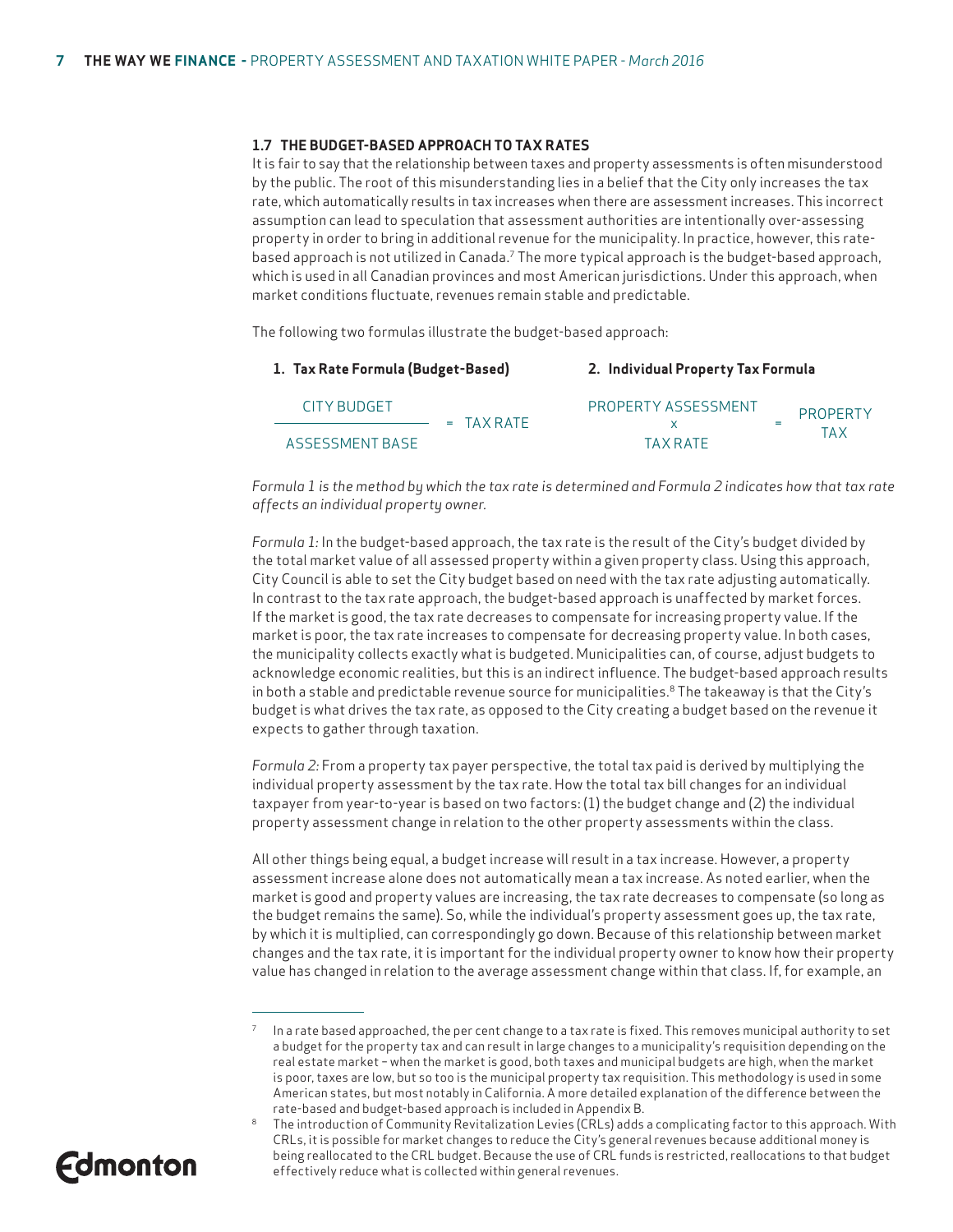individual property value goes up five per cent, but the average assessment increases seven per cent, the property owner would see a lower than average tax increase. In contrast, if an individual property value goes up five per cent, but the average assessment increases only two per cent, the property owner would see a higher than average tax increase.

Understanding the relationship between an individual property's assessment and the overall assessment class is essential to understanding tax burden distribution. While residential and nonresidential property each pay approximately half of the tax burden, the distribution of tax burden within a single assessment class can shift depending on market forces. By way of illustration, consider the example of shopping centres and downtown office towers. Both of these property groups are within the non-residential assessment class, but the market shifts can be substantially different. As assessment values are updated annually, the value of downtown office towers may decrease while the value of shopping centres might increase. When averaged together, the assessment base change would be somewhere between these two major property groups, with shopping centres having a greater assessment increase and paying a greater proportion of the tax burden and office towers having a lesser assessment and paying a lesser proportion of the tax burden. It comes down to the value of your property in relation to the value of all the properties in your assessment class.

As assessed values change and the burden shifts between property types, it is important to stress that the municipality does not gain additional revenue. The total revenue collected, as mentioned earlier, is determined up-front by the budget. Assessment changes simply indicate who pays how much of the total amount of tax revenue needed to balance the budget. Assessing property fairly, therefore, is not about securing additional municipal revenue, but rather making sure that no property owner is overburdened with an unfair tax share.9

If a group of properties is under-assessed, the tax rate increases—causing a larger burden of tax to shift to groups of properties that are accurately assessed. The Government of Alberta has instituted an annual audit procedure across the province to ensure certain basic standards of fairness and equity are met, but it has also instituted tax policy within the assessment process that intentionally under-assesses regulated property types (a practice that will be discussed in greater detail later in this paper). This matter is relevant both between property types within a municipality and also between municipalities due to the existence of education tax.<sup>10</sup>

Alberta's model requires that assessments be updated annually. This approach results in regular tax burden shifts between property groups within a single assessment class, but it also means no one property group is over-burdened for multiple years. Not all Canadian jurisdictions update their market values annually, but updating annually is considered the fairest model.

It should be pointed out that while assessment values are updated annually, it would be cost prohibitive for the City of Edmonton assessors to visit all 370,000+ properties each year to review their condition. So, while reassessments are performed annually, property re-inspections take place less often.11

<sup>11</sup> The City of Edmonton utilizes various techniques to re-inspect property including sales inspection, physical inspection, building permits and aerial photography.



<sup>9</sup> Visual depictions of the difference between a rate-based approach and a budget-based approach are included within Appendix B.<br>More detail on this inequity is discussed in Policy Theme 2 – Market Value vs. Regulated Assessment.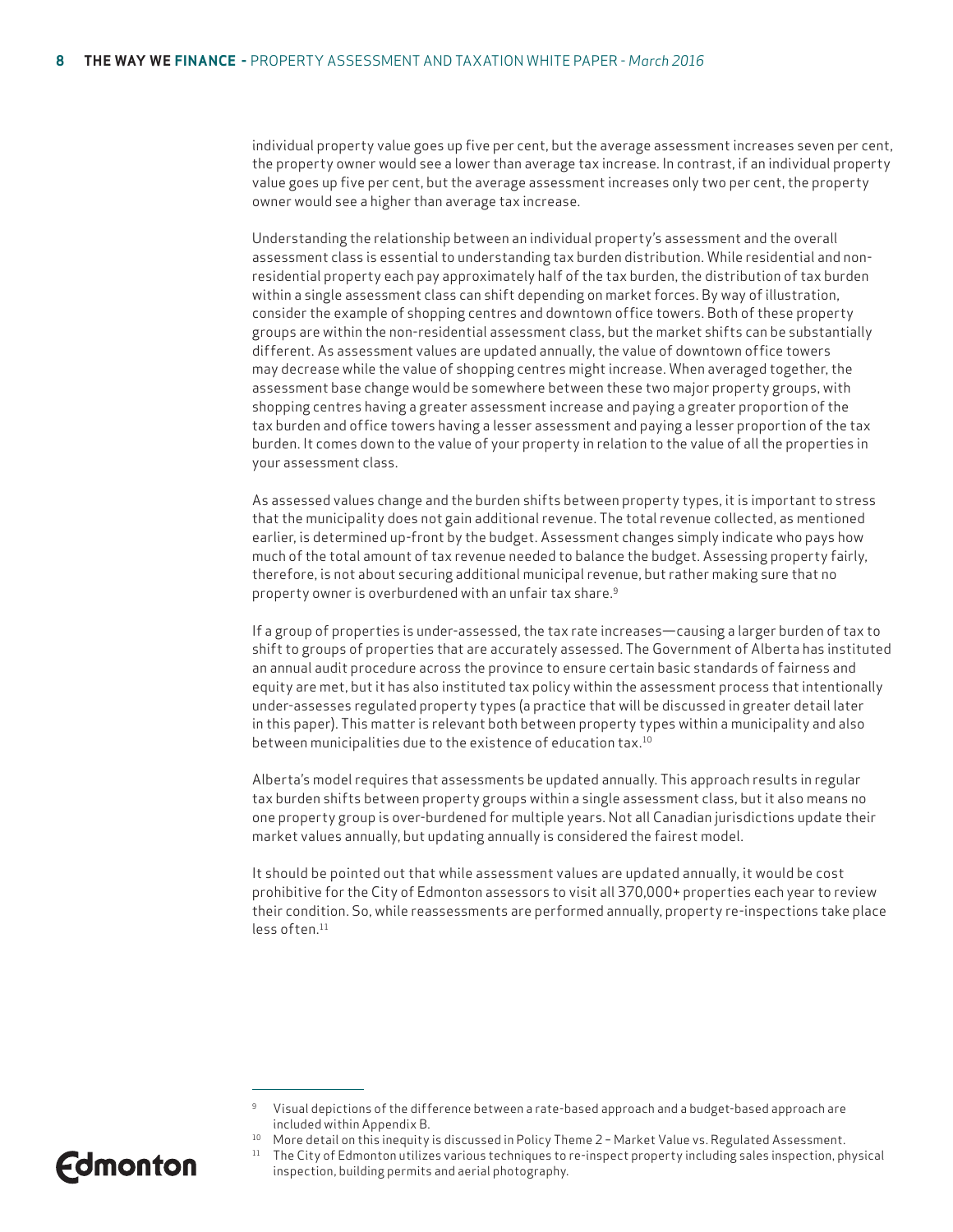#### **1.8 PROPERTY TAX TOOLS – EXEMPTIONS, SUB-CLASSES, CIRCUIT BREAKERS AND DEFERRALS**

The basic assessment and tax system used by the City of Edmonton is quite straightforward, but there are also a variety of tools available to municipalities that allow them to vary their property tax policy in certain situations. These tools include exemptions, tax sub-classes, circuit breakers and deferrals.

#### *Exemptions*

Properties can either be made partially or fully exempt from taxation. A general rule of property tax systems is that all property is taxable unless a specific exemption exists. When property is exempted from taxation, the taxable assessment base decreases and the tax rate increases to compensate. This results in a burden shift from the exempt property to the remaining tax base. Because of this, as well as the added costs of administering exemptions, the reason for the exemption needs to be both justified and transparent. Justifying an exemption is most often rooted in a public good argument, but exemptions are also common for government property or where the assessment of the property in question is not practical (personal property).<sup>12</sup> In Alberta, most exempt property is defined by the *Municipal Government Act* and associated regulations, but City Council does have the authority to exempt any non-profit organization or machinery and equipment. Exempting non-profits through this mechanism does not, however, reduce the provincial education tax requisition. Council also has the option to cancel taxes after the fact – though this latter option is less preferable than a clear policybased exemption.

#### *Tax sub-classes*

Tax sub-classing is one of Council's most powerful tools to control tax policy. In creating tax subclasses, the municipality is able to apply varying rates to particular property types. As discussed previously, Council has the authority to divide the residential sub-class in any way it deems appropriate, but it has limited options for non-residential property. In Edmonton, for example, the residential rate has been divided to place a slightly higher burden on properties with four or more dwelling units on an individual title. The justification for such a sub-class relates to the incomeproducing nature of rental properties that differentiates them from regular residential, owneroccupied properties. A variety of other policy options are available through the sub-classing of residential property. These will be discussed in Policy Theme 3 – Tax Policy.

#### *Circuit breakers*

Circuit breakers provide households with direct property tax relief that increases as household income declines. Similar to a circuit breaker that shuts off the electrical current when a system is overloaded, a tax circuit breaker is triggered when a homeowner's ability to pay tax does not match up with their property wealth. The cost of providing this relief is shifted to other taxpayers via broadbased provincial or federal taxes. In the past, both the City of Edmonton and the Province of Alberta provided a grant to low-income senior property owners, but this option was discontinued with the introduction of the Seniors Property Tax Deferral Program in 2013.

#### *Deferrals and Cancellations*

The final tool available is property tax deferral or cancellation. Deferrals delay, but do not excuse, taxes which accrue until a defined trigger point–usually occurring when the property is sold or the estate settled. Depending on the system in place, deferred taxes can be subject to interest charges, but not penalties, and the property is not subject to forfeiture proceedings. The Province of Alberta currently utilizes the Seniors Property Tax Deferral Program to address the concerns of seniors on fixed incomes. Once on the program, property taxes are paid for by the Province and applied as a property lien using the government's low interest rate. This method allows property owners to unlock their property wealth to pay for the property tax. Addressing tax relief measures for low-income households is discussed under Policy Theme 1. Property tax cancellations are also under Council's authority and can be applied at its discretion to specific properties or classes of properties in either a full or partial manner. Council should always excise caution when using either of these tools so as to not set untenable precedents.

<sup>12</sup> Exempt government buildings typically pay a grant-in-lieu of taxes to municipalities.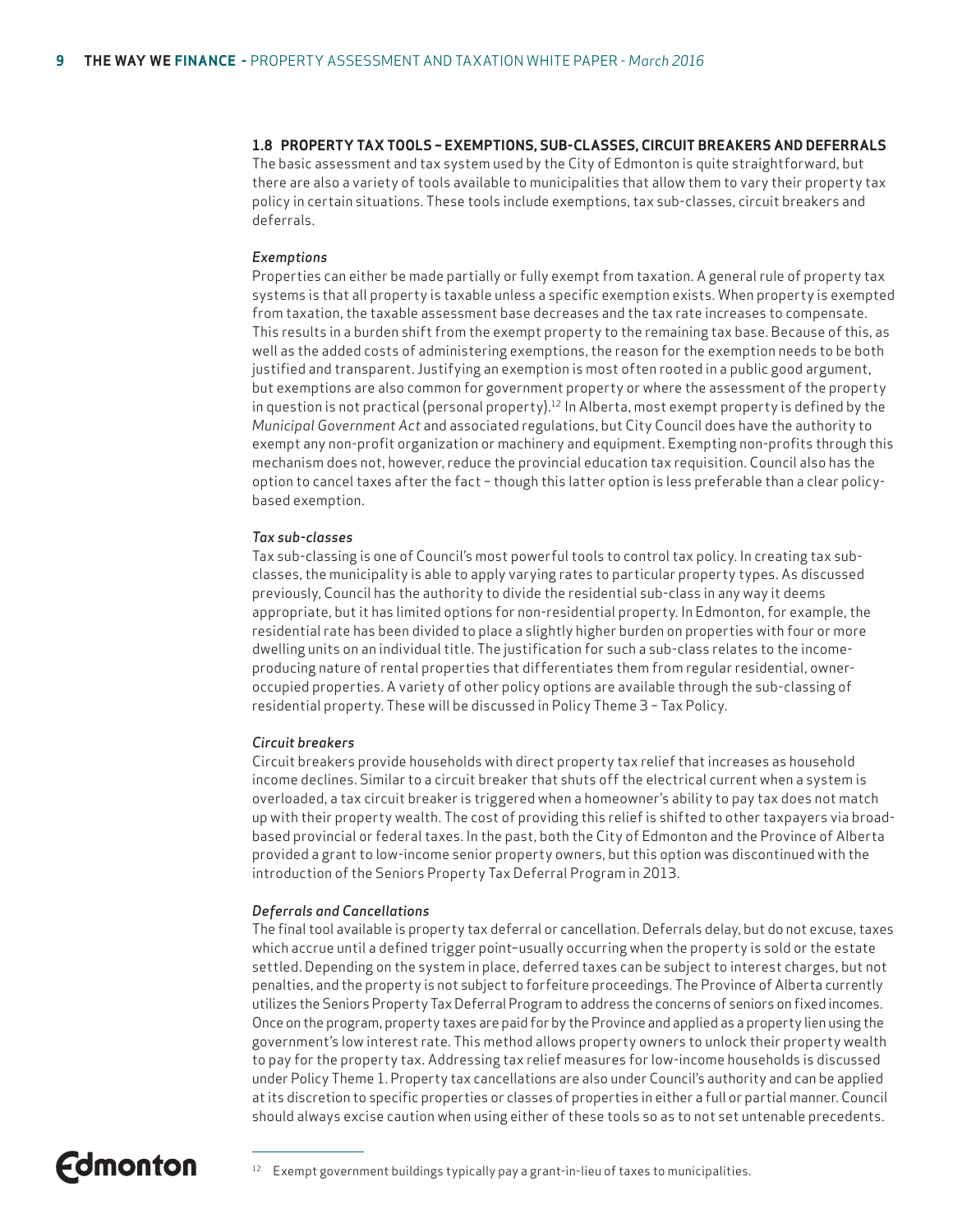#### **1.9 PROPERTY TAXES AND MUNICIPAL SERVICES**

As mentioned earlier, property assessment and tax utilizes a market value mass appraisal system to tax property according to its value. This approach has certainly been challenged in the past, primarily in that some would argue it is inequitable in terms of service consumption. Put simply, someone might argue that they should not pay for a certain service, such as schools or roads, if they do not use it. However, this argument represents an essential misinterpretation of an *ad valorem* (according to value) system of taxation, which creates equity through the ability to pay as represented by property wealth. By using the *ad valorem* system, a municipality is able to collect taxes in a socially equitable fashion – those that have greater property value pay a proportionately higher amount of the tax burden. This is very similar to the way income tax operates. Income tax is not collected on the services an individual tax payer uses, but is collected progressively based on income. Because there is only one tax rate per assessment class or sub-class, the property tax system is generally regarded as a proportionate tax that increases at a flat rate as property value increases.

The case for the equity argument can be made further by imagining what the community would look like if each taxpayer received services directly in proportion to their tax bills—the services in higher valued neighbourhoods would be superior to others, a state of affairs that would go against the principle of supporting the public good equitably for all citizens.

A second argument in favour of the *ad valorem* methodology is its simplicity and transparency. Property assessments and the associated tax rates are publicly available so that any individual property owner can compare his or her tax burden to that of his or her neighbour. The methodology for assessing property remains the same, so property owners are assured an equitable approach. To levy taxes based on services used would not only be difficult to administer, but would be impossible to assess fairly. How, for example, would a property be taxed that never used fire or police services compared to a house that did? Would a house one block from a transit stop be taxed more than a house two blocks from a transit stop? What if the home owner did not use transit service? Not only would it be difficult to administer fairly, but the variation of tax rates based on service use would quickly multiply to the point where no one would know how much another citizen was contributing.

#### **1.10 RELATIONSHIP BETWEEN RESIDENTIAL AND NON-RESIDENTIAL ASSESSMENTS AND TAX**

In the literature that analyzes municipal approaches to property tax, there is a great deal of interest in the relative contribution between residential and non-residential property types. This ratio is certainly relevant, but too narrow a focus on this factor can cause misunderstandings amongst policy analysts since it presents an incomplete picture. Analysis typically focuses on two major indicators that demonstrate the varying contributions of the residential and non-residential base: the tax rate ratio and the relative contribution of each class to the overall budget. Beyond these indicators, however, are several other relevant data-points that help create a more rounded analysis.

In Edmonton, the residential class and non-residential class each contribute approximately 50 per cent to the overall property tax requisition. Despite similar overall contributions, the tax rate ratio differs because the residential assessment base is approximately three times larger than its nonresidential counterpart. This results in a non-residential to residential tax rate ratio of approximately 3:1 (non-residential property owners pay approximately three times as much in taxes per dollar of assessed value).

The City of Edmonton has no set policy on the tax rate ratio or the relative contribution of the two major assessment classes, but three factors affect how the burden is distributed: real growth, market value changes and tax policy decisions. A detailed analysis of how these factors interact with the tax rate ratio and contribution ratio is included in Appendix C, but an overview of the factors and their influence is presented on the next page.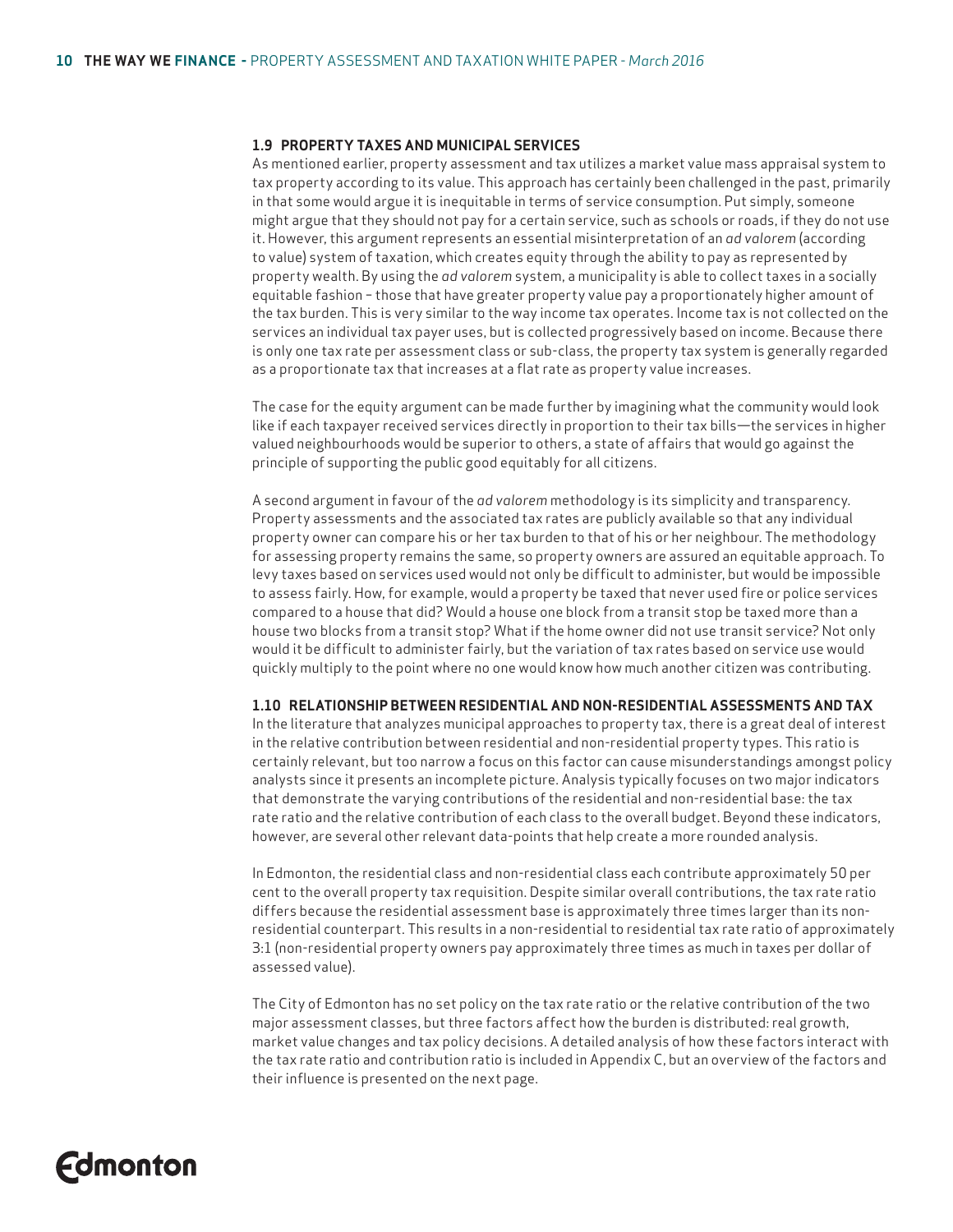#### *Real Growth*

Real growth is generally defined as new construction that adds value to a property. This can take the form of a new building (such as a newly built house) or an improvement to a pre-existing property (such as a finished basement or garage). When property is rezoned, sub-divided or changed from farmland to development land, the City also recognizes it as real growth. When real growth occurs, the City's assessment base and total tax levy increases because the City applies a tax rate to newly constructed properties or improvements as if they existed in the previous year. In doing so, the City's tax revenues grow independently of Council-approved tax increases. Real growth can result in both the tax rate ratio and the relative contribution of the assessment classes changing. For example, if more growth occurred in the residential class, the relative tax burden would shift to the residential class. For Edmonton, this would mean the tax rate ratio gap would tighten (growing closer to 1:1 instead of 3:1) and the contribution of the residential class would increase beyond the 50 per cent.

#### *Market Value Changes*

Market value changes are shifts in the value of pre-existing properties due to market forces (i.e. the real estate market). When the market value of a single class changes disproportionately to another, the relative tax contribution of each class remains unchanged. This is because, although the assessment base of each class changes at a different rate, the amount collected from each class remains unchanged. As a necessary side-effect, however, the tax rate ratio does change. By way of an example, if the market value of the residential class increased more than that of the non-residential class, the tax rate ratio would widen (as an increase in residential values leads to a decrease in the rate, pushing the ratio further apart).

#### *Tax Policy*

The final factor that can influence the tax rate ratio and the relative contribution of assessment classes is tax policy. While Edmonton has no formal or established tax policy with regard to the tax rate ratio and relative contributions, decisions on "education tax room" do affect distribution. <sup>13</sup> When a decision is made to adjust the revenue from one class to collect additional revenue, but this adjustment is not done proportionately for each of the two classes, the City is essentially increasing the burden on a single property tax class. Such a change will affect both the tax rate ratio and the relative contribution of each class. So if, for instance, the City collected additional revenue on the non-residential side without a proportionate increase to the residential side, the tax rate ratio would widen (growing greater than 3:1) and the contribution of the non-residential class would increase beyond 50 per cent.

| <b>FACTOR</b>       | <b>DOES IT HAVE AN EFFECT ON:</b> |                              |  |  |  |  |
|---------------------|-----------------------------------|------------------------------|--|--|--|--|
|                     | Tax Rate Ratio                    | <b>Relative Contribution</b> |  |  |  |  |
| Real Growth         |                                   |                              |  |  |  |  |
| Market Value Change |                                   | X                            |  |  |  |  |
| Tax Policy          |                                   |                              |  |  |  |  |

Recognizing how these three factors influence the tax rate ratio and the relative tax contribution is critical in performing any comprehensive analysis. A more detailed discussion of residential and nonresidential tax burdens can be found in Policy Theme 3.

<sup>&</sup>lt;sup>13</sup> "Education tax room" is a term used to describe the percent increase to the province's education tax in proportion to the percent increase to the municipal property tax. When the province's percent increase is lower than the municipality's, the municipality can choose to increase its rate to achieve a combined tax increase equal in percentage to the one the municipality had originally approved. This is, in all effects, a municipal tax increase, but is termed "moving into education tax room" whenever the municipality chooses to exercise this option. As a simple example, if the municipal tax increase to non-residential was five per cent, but the provincial tax increase was only two per cent, the combined rate would be lower than five per cent. A municipality can subsequently choose to increase its tax to greater than five per cent to achieve a combined increase of five per cent. See Appendix D - Historical Use.

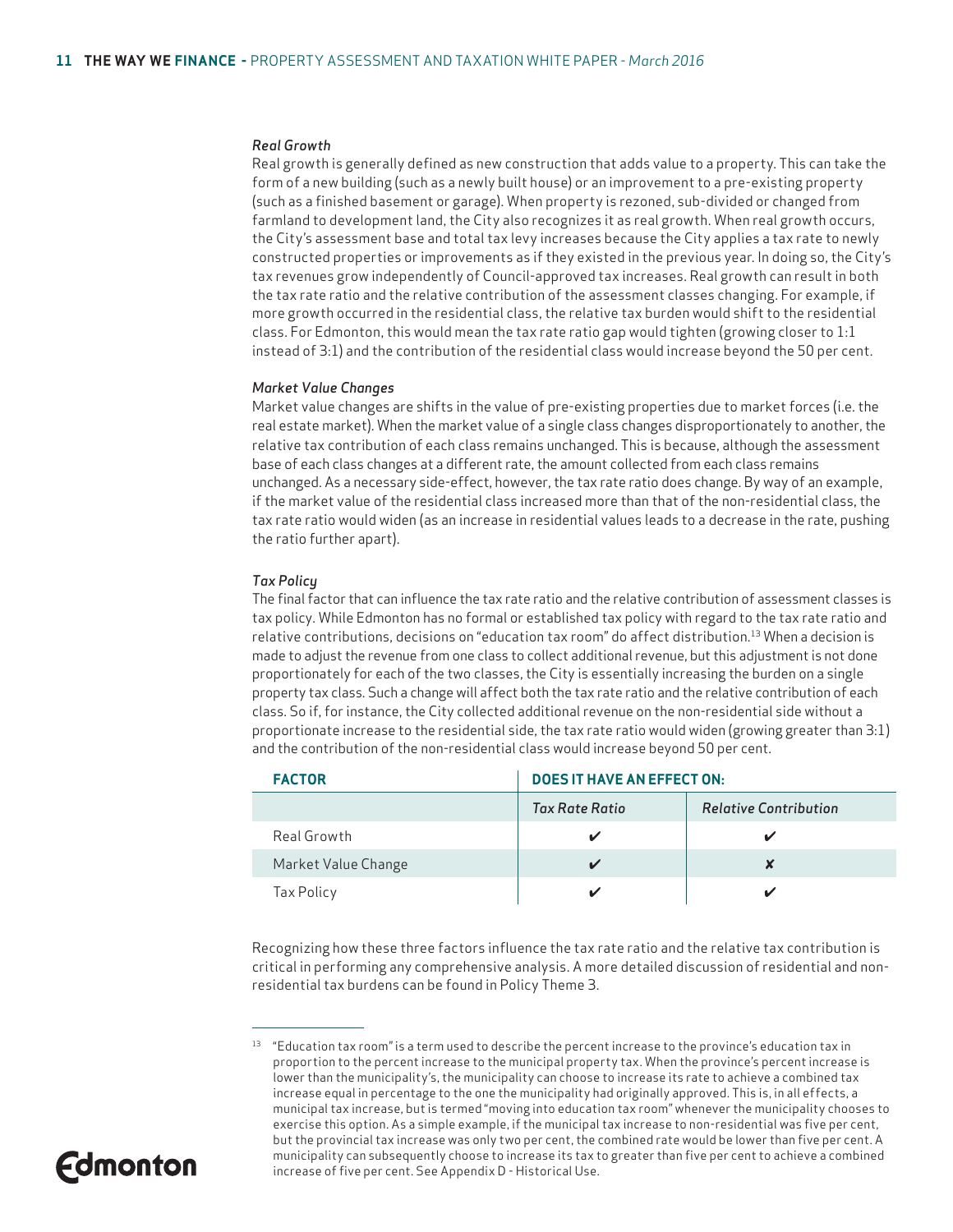#### **1.11 STRENGTHS AND WEAKNESSES OF THE PROPERTY TAX**

In Edmonton, a budget-based property tax using annually updated market value assessments provides the City with a stable, reliable and predictable revenue source. Regardless of market shifts, this budget-based approach can adjust tax rates to make sure the projected revenue requisition is always collected. This does not disqualify the need or value of diversified municipal revenue streams, but it does emphasize that property tax is a reliable backbone for municipal finance.

There are various other characteristics of property tax that can be seen as both strengths and weaknesses. Property tax, for example, is an extremely transparent form of taxation. Assessment information indicates the value of property according to a market value standard and any property owner can compare his or her assessment his or her neighbour's. Tax notices also provide a transparent detailing of the requisition levied upon a single property owner. This is in stark contrast to other forms of taxation collected over time in small amounts as part of the purchase cost (sales tax) or which are withheld from pay throughout the year along with other items (income tax). This level of transparency is a clear benefit of property tax, as is the improved government accountability that comes with that transparency.

But, ironically, this transparency also makes property tax one of the least popular forms of taxation. Lump-sum payments (the payment form most property owners choose) make the magnitude of the tax more apparent despite only representing a small fraction of the overall tax burden a citizen pays.14 Also, the assessment process itself is often misunderstood, in that an assessment using mass appraisal is not the same thing as an individual property appraisal or a sale price.

Another benefit to the property tax system is that it is easily enforceable, simply because the taxable asset is real property and cannot easily be moved to another jurisdiction. It would be difficult to move one's house to off-shore account. Taxes are secured by way of the property, and a lien or, in the extreme case, sale can take place on a property with outstanding taxes to ensure recovery. Assessing only real assets of land and improvements allows the assessment base to be easily identified, and makes taxes difficult to avoid. This results in reasonable tax compliance and excellent collection rates, both of which help make the City more efficient and cost-effective at an administrative level.

Of course, the fact that property taxes are difficult to avoid also makes them disliked as there are few "tax loopholes". The relative ease of collecting property tax is also somewhat off-set by the upfront administrative cost of preparing quality assessments for all properties on an annual basis. This differs from income and sales tax where front-end administrative costs are low, but compliance costs are high.15

In some cases, market value can be extremely difficult to apply to particular property types. Properties that do not sell become more challenging and for some properties, such as farmland, a disconnection occurs between their market value (what they would sell for) and their productive value (what they can produce). These cases are rare, but worth keeping in mind.

It should also be added that municipal councils in Alberta actually have quite restricted authority over the property tax system. The flexibility of creating split tax rates is limited to residential property; as tax rates for non-residential property are limited to two by the provincial government. Sometimes this can be offset by legislative reform, but it requires big cities to make the case for their maturity and financial responsibility.

<sup>\$15,000</sup> per average household (Statistics Canada, 2013).<br>The City of Edmonton's Assessment and Taxation Branch 2015 budget was \$21.45 million. That same year, the branch collected over \$1.75 billion in property tax (including education tax).



<sup>&</sup>lt;sup>14</sup> Property tax per household accounts for approximately six per cent of the total tax burden across Canada. In Edmonton, the average household municipal tax bill is a little over \$2,000. Income tax alone is closer to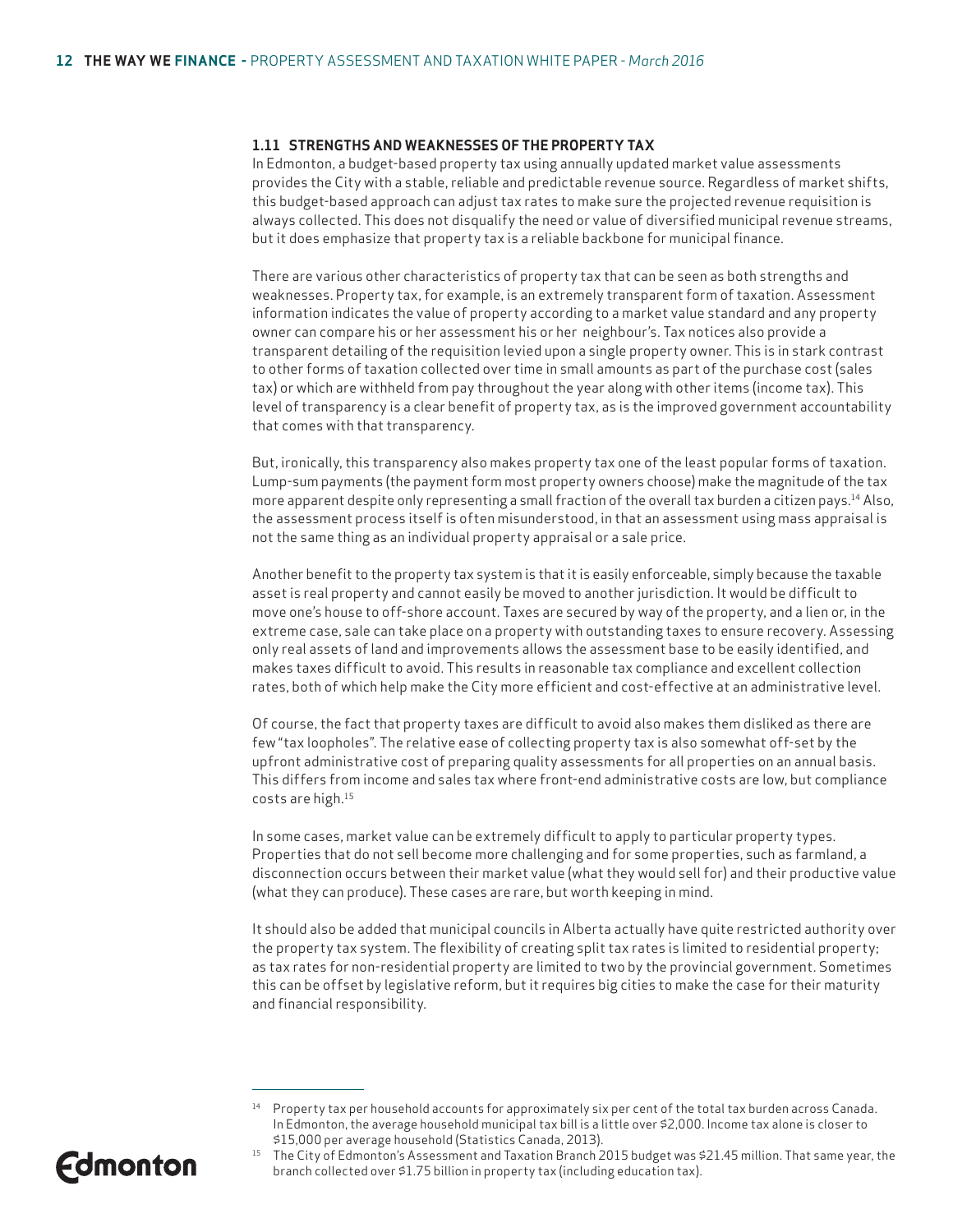Another challenge of the property tax system is that while it can grow with the economy, its ability to adapt is much slower than income tax. When the economy is booming, income tax will immediately increase. Property tax does not recognize growth until new construction integrates new homes and non-residential properties into the tax base. On the other hand, this weakness of property tax can also be a strength during economic downturns. In these cases, property taxes remain a stable revenue source.

Property tax is also sometimes criticized for taxing a fixed asset repeatedly whether or not that asset produces income. Many arguments can be made to counter this view. First, infrastructure maintenance is an ongoing expense of any property and just as private infrastructure maintenance comes with a cost, so too does public infrastructure maintenance. Second, services provided by the City, such as fire and police protection, are in many ways not unlike paying for an insurance policy – the service is good to have, but it is hopefully never needed. Finally, property taxes are in the end actually very inexpensive considering the incredible range of benefits received. In 2015, the average household paid approximately six dollars a day to receive the full range of municipal service covered by property tax. When considering property tax through these lenses, providing these services publically is considerably more cost effective than having each citizen pay for private service (or not having them at all, which would change the nature of the community altogether).

The final argument against property tax criticizes the premise that property value is an appropriate reflection of a property owner's ability to pay. This argument is often why property taxes are labelled 'regressive'. Understanding this aspect of the discussion is important and it forms the first section of Part II: Policy Themes.

Having reviewed the current state of Assessment and Taxation in Edmonton, it is valuable to consider some important policy themes. This conversation has an eye to creating an informed platform for future discussions. The Policy Themes section addresses some of the most significant and controversial elements of assessment and taxation and acts as a valuable starting point for policy discussions.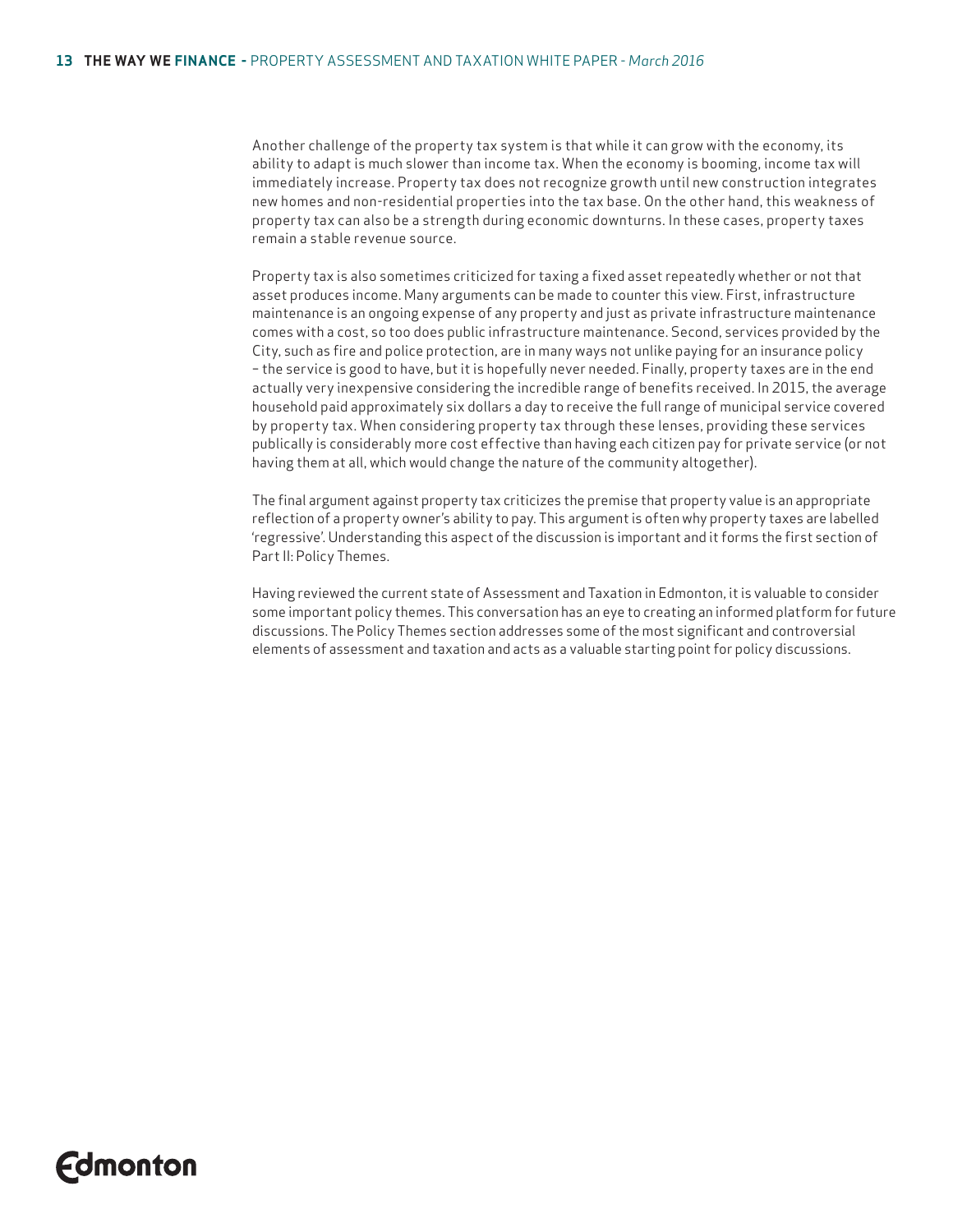### PART II: POLICY THEMES

#### **2.1 POLICY THEME 1 – TAX RELIEF MEASURES FOR LOW INCOME HOUSEHOLDS**

One of the primary criticisms of the property tax system is that it is regressive in respect to household income, because it does not take into a property owner's ability to pay. This disconnect usually occurs when a property owner has high asset wealth but low income (such as when a senior owns a valuable house but is on a fixed income). The basis for equity in a property tax system is the market value of a property, but the criticism is that this equity is thrown into question when a citizen claims an inability to pay based on income level. It is a complicated issue, and understanding the full scope of the problem is central to creating good tax policy.

The first step in addressing this criticism is recognizing that for the vast majority of homeowners there is a clear link between their homes' value and their ability to pay property tax. Most homeowners purchase their homes with a mortgage that takes account of annual household income and expenses (including property tax). Someone purchasing a property should be (and usually are) in a position to afford the ongoing costs associated with that property. Property tax tends to represent a small portion of the total tax burden a household pays, and subsequent increases to tax levels are at the discretion of City Council.<sup>16</sup> This matters because during the budgeting process Council is acutely sensitive to calls for reasonable tax increases. While many citizens believe that market value increases in their home are also to blame for tax increases, market value shifts actually have no impact on the assessment class or total requisition.<sup>17,18</sup>

In stating that the issue is not widespread, it is still absolutely true that examples can be found where ability to pay does not match with property wealth, such as in the typical example mentioned earlier of a senior on fixed income trying to remain in his or her home. In these cases, the property tax system is not without remedies. A circuit breaker, or income-based tax relief, is a mechanism widely used across the United States to address the income gap.<sup>19</sup> This mechanism provides a grant to select property owners to off-set the tax burden.

Given these options, how tax relief is provided should be carefully reviewed. While seniors are often the primary target of such tax-relief measures, obviously not every senior is in a low-income position. Furthermore, seniors on fixed incomes are not the only social group who may be in need of assistance. Providing a special tax rate geared just toward home-owning seniors would not acknowledge the struggles of other property owners on low income, not to mention those groups who are not even sufficiently welloff to own their own home (low-income renters). Ability to pay rather than age is likely a more accurate measure of where relief should be provided. Applying a broad-based seniors' discount, therefore, is not a particularly fine tool for addressing questions of income in relation to property ownership.

If circuit breakers are considered, a few challenges should be kept in mind. First, distributing a grant based on income requires access to personal income information—something a municipal taxing authority generally cannot access; which is why this kind of income redistribution requires support from the provincial or federal level of government. A second challenge is that providing a grant to low-income homeowners does nothing to address the lowest income-bracket of citizens who do not even own property. Third, grants of this nature are often ineffective both administratively and in impact—they can cost millions of dollars to operate, but might only provide minimal benefit to tax-payers. This was the case for the City of Edmonton's former Seniors Homeowner Grant Program.

<sup>19</sup> These grants are typically state-driven. More information on circuit breakers is discussed in the Lincoln Institute of Land Policy's paper entitled "Property Tax Circuit Breakers", published in 2009.



<sup>&</sup>lt;sup>16</sup> Property tax per household accounts for approximately six to eight per cent of the total tax burden across Canada. In Edmonton, the average household municipal tax bill is a little over \$2,000. Income tax alone is closer to \$15,000 per average household (Statistics Canada, 2013).

<sup>&</sup>lt;sup>17</sup> This is discussed in detail in The Budget-Based Approach to Tax Rates section.<br><sup>18</sup> Market value shifts can have an effect on an individual's tax burden – particularly when their market value change is greater than the average. This, however, does not change the amount the City collects.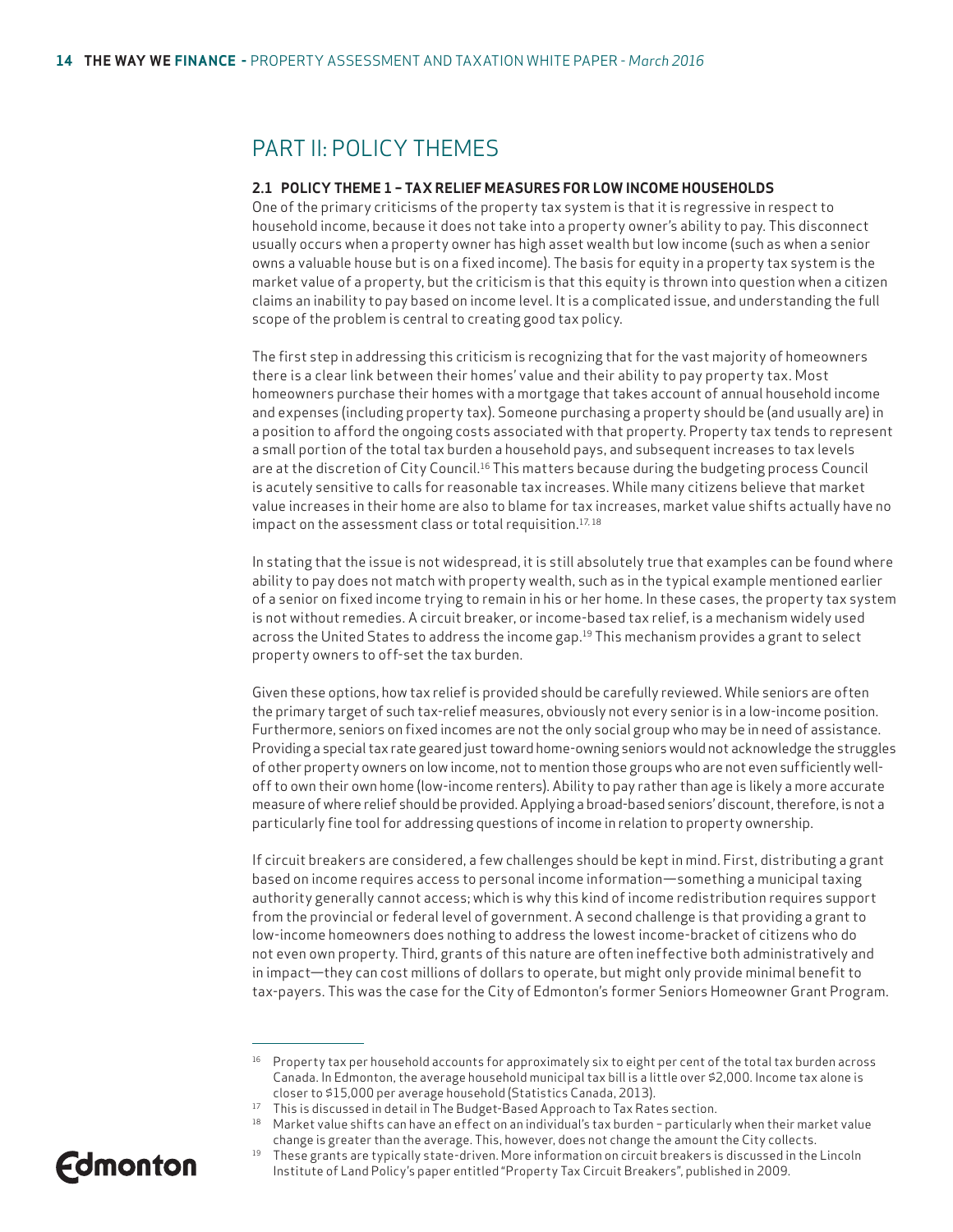In 2013, the grant was just \$89 per household. At times in its history, it was as low as \$16. If a municipality were to consider meaningful assistance for all relevant low-income citizens, the costs of such a program would be significant. Considering these challenges tells us a lot about how difficult it is for a municipal government to address income redistribution. In general, meaningful income redistribution is best accomplished through the provincial and federal levels of government, simply because they possess information municipalities do not have.

As alluded to earlier, the challenges municipal policy-makers face in negotiating the gap between property wealth and the inability of some to pay property tax can create anxiety around the system, which can then lead to the occasional argument against using property tax altogether as a revenue tool. On top of some of the justifications noted earlier, the International Association of Assessing Officers has argued quite succinctly and logically in favour of property tax:

Historically, ownership of property has been highly correlated with, and at times was the only measure of, wealth. In modern society, however, income is considered the closest measure of ability to pay, and the link between property and wealth has become less obvious. However, one has only to note the availability of loans that use property or equity in property as collateral to recognize that the link to wealth and ultimately to income still exists. Businesses may be unprofitable and not currently generating income. Underdeveloped land may be idle and have no income stream. Few would deny that either of these assets has value. However, property is owned in anticipation of future benefits, and courts have generally ruled in favor of zero or minimal value only when no future use can reasonably be anticipated. It is not unrealistic, therefore, to suggest that property still is a form of wealth and that only the property tax enable this wealth component to be used to pay for costs of government… without a property tax, some sectors of society with wealth would be exempt from participation in the costs of government. A balanced tax structure demands a property tax component.20

In other words, property tax is a reasonable and valuable component of the overall taxation landscape. There is no doubt that, despite its imperfections, property tax is a mechanism that offers access to a significant portion of wealth within society. From an economic standpoint, owners with higher property values have greater wealth in the form of unrealized capital gains, which may be convertible to income in various ways, some of which do not require loss of property.<sup>21</sup> The Government of Alberta currently addresses the issue of high asset wealth relative to low income through the Seniors Property Tax Deferral Program, which allows eligible senior homeowners to defer all or part of their property taxes through a low-interest home equity loan with the Alberta government. Certainly, municipal policymakers can and should consider alternatives to address this asset wealth/low income issue, but any such discussions should take place within the context of other government-led assistance and income redistribution programs.

#### **RELEVANT POLICY QUESTIONS**

- 1. Should municipalities be involved in addressing the property wealth to income gap?
- 2. If so, what policy option should be pursued and what should the basis of such programs be (age/income)?
- 3. What amount of benefit is sufficient to address the property wealth to income gap?

<sup>20</sup> International Association of Assessing Officers, "Standard on Property Tax Policy", International Association of Assessing Officers, January 2010, p. 7.

<sup>21 &</sup>quot;Standard on Property Tax Policy", p. 12.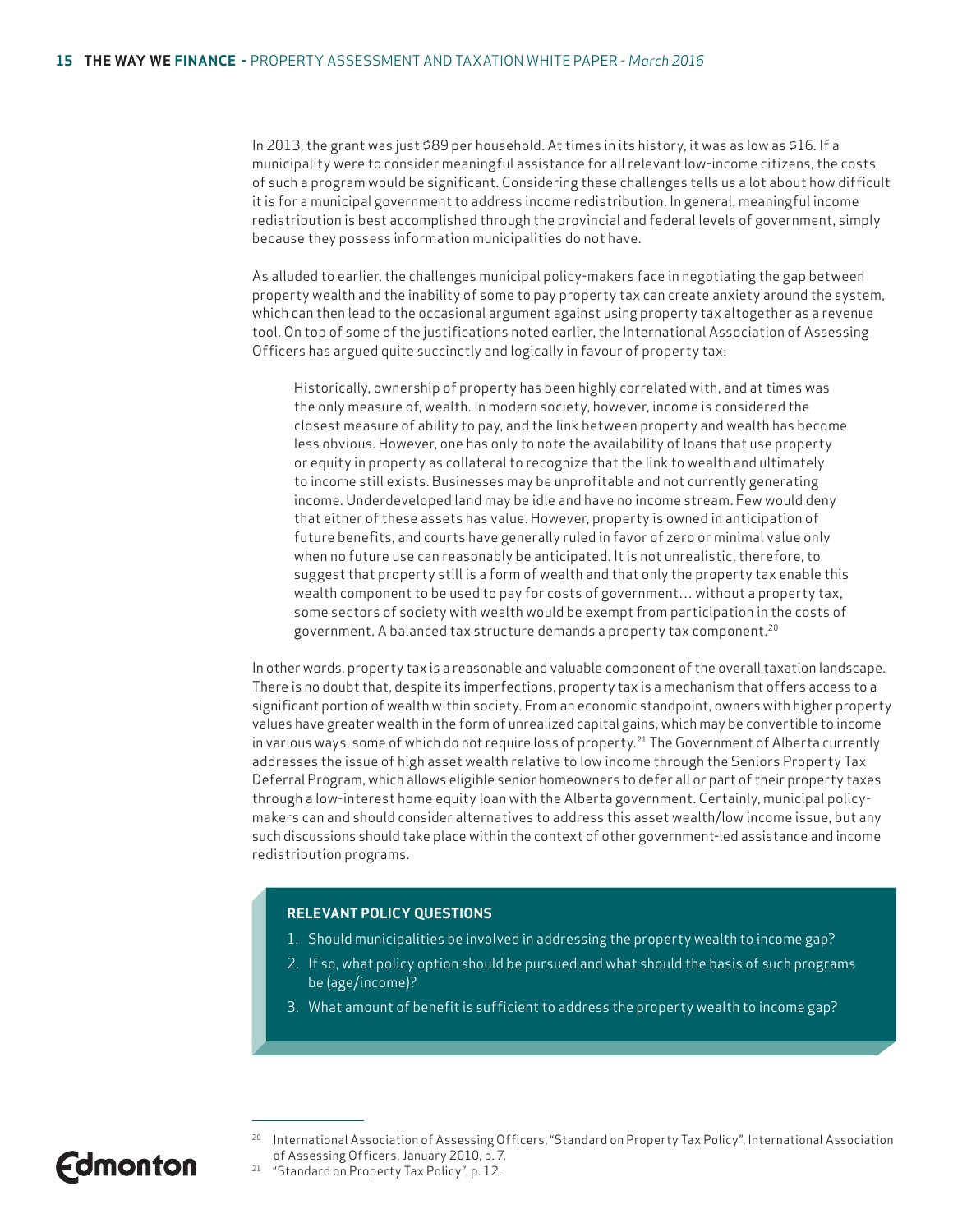#### **2.2 THEME 2 - MARKET VALUE VS. REGULATED ASSESSMENT**

Despite the fact that a vast majority of properties are assessed through a market value approach, some are assessed utilizing a regulated approach. The assessment practice around regulated property is dictated by the Government of Alberta and is used when the market value approach is considered inappropriate or when property types require a high uniformity across municipal boundaries.

Regulated assessment has also been used by the Government of Alberta as a form of tax policy, a practice that actually runs counter to the principles of assessment. Regulating the assessment of particular property classes can distort the fairness of a property tax system. When market value is a common denominator across all property classes, a government can distribute the tax burden fairly. But once a property is assessed using a regulated approach, that common denominator is lost and equity can be compromised. The regulated assessment of farmland in Alberta is on such example. Since 1994, the assessment per acre of farm property has remained unchanged. With market values continuing to increase, a clear burden shift has taken place away from farmland property owners onto all other property owners. Tax rates can be adjusted, of course, but without a clear assessed market value, the basis of tax rate increases is lost.

Regulated properties can also be updated to account for market value changes, but this has not happened with farmland in Alberta. Why? Simply because the Government of Alberta has made it a clear policy position to keep taxes low for farmers. While it is not inherently the responsibility of an assessment profession to recommend policy direction, it has repeatedly been argued that tax policy should take place through tax rates rather than assessment adjustments.22 Providing tax incentives or implementing tax policy within the assessment system makes that system less transparent and therefore less effective. If all property were assessed at market value and tax rates differed between property types, property owners could clearly see how their tax rate differed from other property owners. In other words, it would bring tax policy into the light, rather than hiding it within assessment valuation processes.

Within a big city context, regulated farmland rates also have a second major consequence: the distortion of development costs and the promotion of outward, low density, urban growth or "sprawl" (the kind of growth that runs counter to many of the City's goals and objectives, and which has various unwelcome fiscal, social and environmental consequences). In Edmonton, a single acre of land in downtown would sell for millions of dollars. That same acre of land in Edmonton's growth areas, often called "green fields", sells for between \$35,000 - \$375,000. Although there are clear market indicators of the land's value, developers purposely maintain farming activity on development land to claim the regulated assessment value maximum of \$350 an acre. This effectively reduces property tax holding costs for prospective developers in suburban areas to near zero. With low holding costs of suburban green fields, there is less incentive to purchase land in the inner core for redevelopment because the annual tax rates before development and resale are substantial. In other words, developers are using the regulated approach in ways it was not meant to be used.

The second major regulated assessment type with tax policy complications relates to industrial property. This includes linear property (such as oil and transmission lines) that runs through municipalities, as well as the machinery and equipment often found in major heavy industrial developments. The current regulated rates for these property types have a variety of tax policies embedded within the assessment process. These provincial policies have reduced the assessment of these property types to as little as 40 per cent of their actual market value. In addition, the annual rate modifications to this approach have only resulted in a 30-40 per cent increase to their value over the past 10 years. This compares to a 150 per cent market value increase in most other nonresidential property types assessed at their full market value. This results in a significant shift of tax burden away from regulated property owners to the remaining tax base.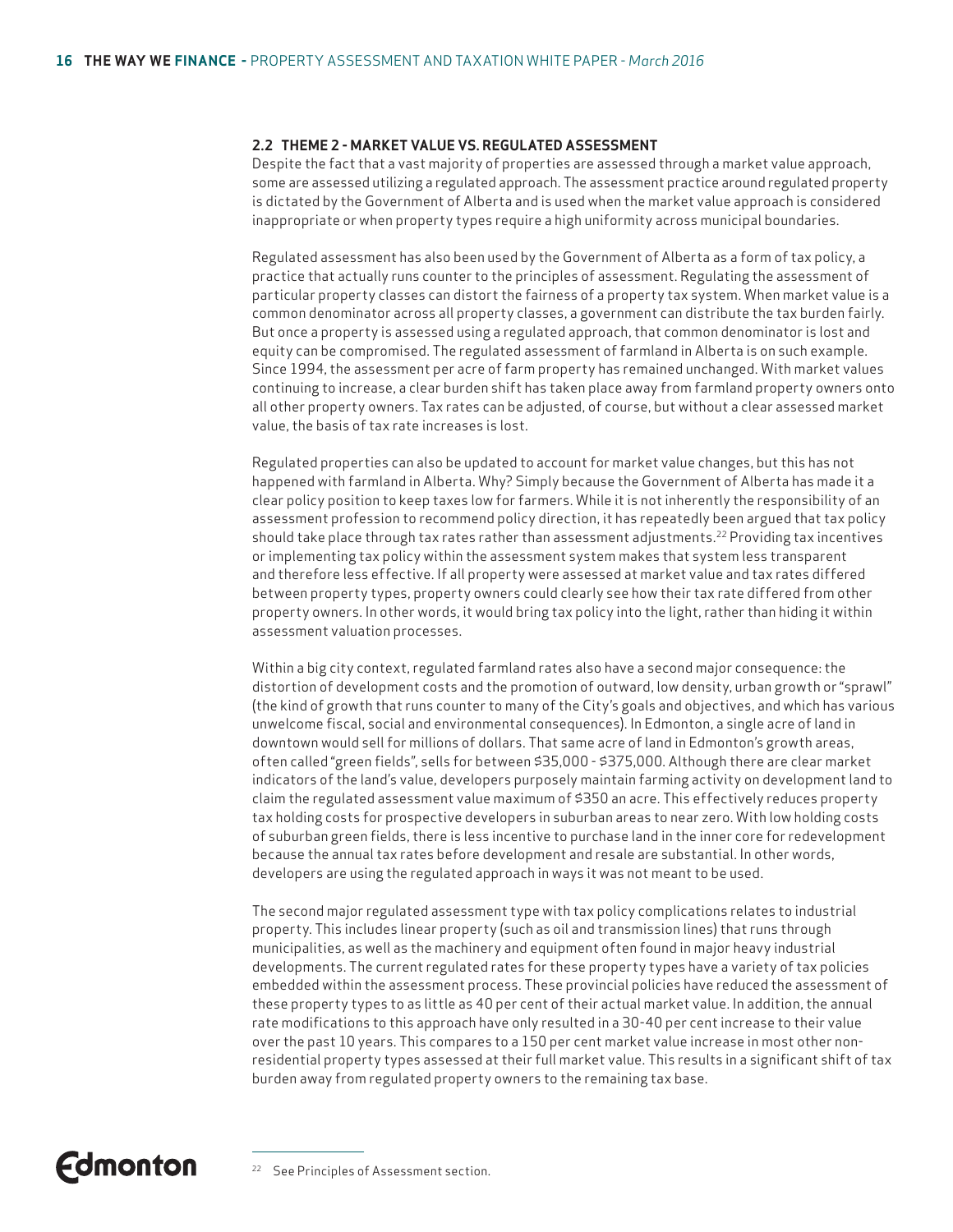In Edmonton, a further advantage is provided to owners of machinery and equipment as they are exempt from both municipal and education tax. Education tax remains at the Province's discretion, but the taxable status of machinery and equipment from a municipal perspective is clearly a policy question for City Council to consider. Until 2008, Edmonton levied a business tax on businesses within the city. This tax affected commercial as well as industrial businesses (regardless of property ownership). While Edmonton's business tax was in place, provincial legislation prevented a parallel tax-rate for machinery and equipment – effectively making it exempt from property tax. Edmonton's business tax was phased out between 2008 and 2011. Without an existing business tax, Edmonton City Council has the option to place a tax-rate on machinery and equipment equal to that of the non-residential base. The Assessment and Taxation Branch estimates that taxing machinery and equipment would generate \$15-\$20 million that could either be considered new revenue or which could be used to reduce the burden on other non-residential tax payers. Having said that, Edmonton has used the absence of a machinery and equipment tax to promote industrial development within city limits. Regardless of the direction, a conversation regarding the future taxable status of machinery and equipment is worth having, especially in light of the fact that all four counties around Edmonton tax machinery and equipment.

#### **RELEVANT POLICY QUESTIONS**

- 1. Are regulated rates justified for farmland, linear property, machinery and equipment or railroads?
- 2. Should farmland be assessed and/or taxed differently in urban areas?
- 3. What is an appropriate methodology for addressing significant variations between regulated rates and market rates?
- 4. How often should regulated rates be updated to reflect current market conditions?
- 5. Should the City of Edmonton consider taxing machinery and equipment?

#### **2.3 THEME 3 – TAX POLICY**

Property tax is fundamentally a revenue generating mechanism, but property tax can also be manipulated as an economic development tool to stimulate, redirect and/or guide investment. It can also be used to guide development outcomes such as locational choice, housing type, density and built form.

#### *Tax-Rate Sub-Classes*

The primary tool available to a municipality is its ability to apply differing tax rates to different property types. The appropriate distribution of tax burden between assessment classes can become more nuanced when split tax rates are put into play. Alberta municipalities currently have the ability to split the residential assessment class into any number of sub-classes. Sub-classes can increase or decrease the tax rate in relation to other property classes based on a desired policy outcome. A good example of a possible policy option would be to tier residential property taxes based on their proximity to the downtown core, with properties closer to the core having more favourable rates. This policy option, expressed through tax policy, would promote density and infill development while also highlighting the increased cost to the City to service suburban properties. Another potential policy option might consider the cost intensity of different development types, with those that cost less to service and maintain receiving a more favourable rate. Yet another policy option could be to consider a lower rate on higher-density properties, no matter where they are located in the city. In any or all of these cases, the greatest challenge is finding appropriate metrics to justify what would be a significant policy shift. Using property tax tools to support policy (as well as other broader City goals) is not inherently bad or good, but the process has to be transparent and equitable.

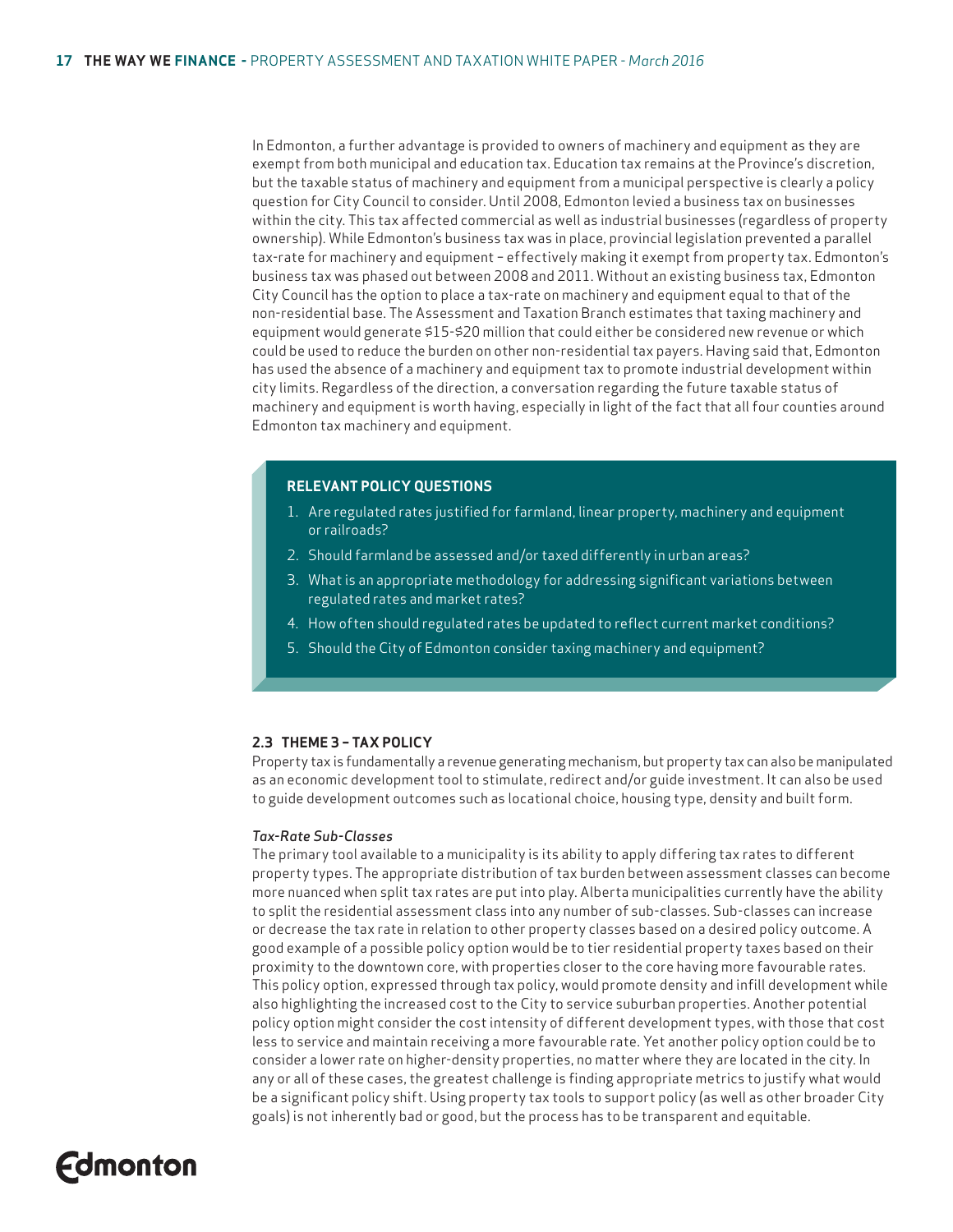With regard to the non-residential assessment class, it can only be subdivided into vacant and improved property types. This legislative restriction effectively binds the hands of municipalities and prevents nuanced tax policy. If legislation were to change, a wider array of sub-classing powers could be considered. Some suggested options include the possibility of developing a separate class for brownfields and parking lots. Brownfield tax rates could be increased or decreased based on efforts related to remediation and redevelopment, while vacant parking lots in the downtown core could have higher rates. This would likely reduce speculative land banking and enhance the development potential of underutilized land.

If greater non-residential tax sub-classing were possible, the City could also consider introducing tax policy to ease the burden shifting during major market fluctuations. As discussed in "The Budget-Based Approach to Tax Rates" section, the City's tax levy is unaffected by changing market conditions. Different property types within a single assessment class, however, can experience significant burden shifts. If shopping centre values increase within a given year while office tower values decrease, the shopping centres would see a significant tax increase while towers might experience a small increase or perhaps even a decrease in tax burden. Creating tax policy around this issue would provide greater certainty to non-residential property owners regarding their upcoming tax burden. On the other hand, this tax policy effectively benefits those doing well in the market and hinders those with lagging market values. Tax policy of this nature would also require a significant investment of staff time and resources.

Full authority in tax sub-classing would allow the use of tax incentives for particular development types. At present, the City of Edmonton utilizes a grant structure to support certain private initiatives. The Revolving Industrial Fund and the Façade Improvement program are examples. If Council had the authority to split rates as it deemed appropriate, tax incentives could be provided without affecting the City's bottom line. This, of course, requires the Government of Alberta to provide cities with greater taxing authority.

Finally, full authority in tax sub-classing would permit the City to utilize graduated tax rates. This would be similar to graduated income tax rates. In the case of property tax, higher rates would be levied as a property's assessment value increases. For example, the first \$100,000 of residential assessment would be taxed at a lower rate than any assessment above \$100,000. A similar approach could be taken for non-residential, but at a different scale. Examples of this form of tax policy exist in the City of Toronto where the first million dollars of commercial assessment are taxed at a discounted rate relative to the remaining assessment. Using this option would mean that the otherwise proportional nature of property tax would become more progressive in nature.

Of course, any decisions about tax policy have to be weighed carefully both in terms of the projected outcomes and unintended consequences. Creating tax sub-classes requires substantial administrative effort to maintain an up-to-date inventory, to continuously communicate subclass rationales and to defend decisions at assessment review board hearings. Property owners will undoubtedly file additional complaints with the assessment review board when significant tax changes take place. In addition to devoting City resources to defending the classification, the City also runs the risk of losing additional cases at the board. Much of this risk can be mitigated with clear assessment class definitions, but unintended consequences should always be taken into consideration.

#### *Residential/Non-Residential Tax Ratio*

Beyond the decision to create tax sub-classes, another major tax policy question is what the proper ratio should be between residential tax payers and non-residential tax payers. In Edmonton, nonresidential tax payers tend to pay 2.5 to 3 times more per assessment dollar than residential tax payers.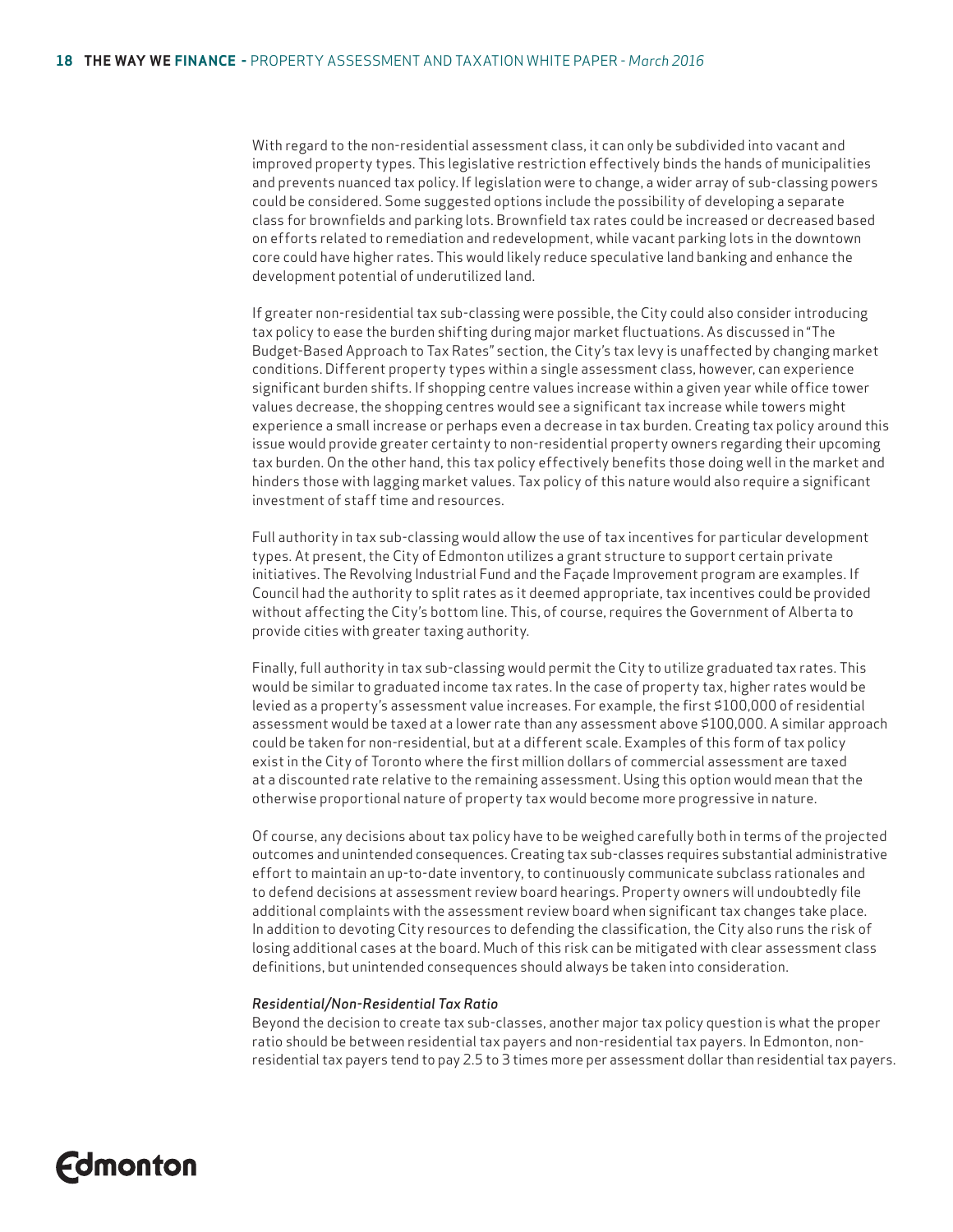It can be argued that lowering rates on non-residential property (at the cost of increasing residential rates) stimulates business development, although the extent to which lower property taxes influence business decisions is unknown. Smaller independent, startup or small businesses may be more sensitive than larger firms. Generally speaking, however, property tax is a minor cost in the overall operations of most large businesses. The justification for the higher non-residential rate is based on four key factors: (1) tax deduction potential, (2) transferability, (3) income producing and (4) social equity.

- 1) TAX DEDUCTION POTENTIAL: This factor relates to whether property taxes apply to before or after-tax income. In the case of business, property tax is considered a business expense and can be deducted as a cost on before-tax income. A residential home owner, on the other hand, cannot deduct the cost of property taxes from his or her personal income and has to pay the property tax with after-tax income.
- 2) TRANSFERABILITY: This refers to the ability of businesses to pass on their costs. Businesses either produce a good or service, with various costs (including property tax) built into the product's price, or they rent space and recover property tax costs through triple-net lease agreements. In the case of a residential home owner, the tax burden remains with the home owner and cannot be transferred.23
- 3) INCOME PRODUCING: This factor acknowledges that businesses are income producing properties. Because income potential is present, property tax costs are off-set by the building's positive revenue streams. Although situations can arise where home owners rent out their properties for income, the vast majority of cases see the home owner receiving no property income, yet they remain wholly responsible for paying property tax. A major exception is apartment-style properties where four or more units exist on an individual title. In these instances, the City applies a 15 per cent residential tax rate differential to acknowledge this distinction.
- 4) SOCIAL EQUITY: The final factor combines the previous three to help create a social equity justification. As with income-tax, it is a commonly-held principle that those who can afford to pay more should pay more, so as to allow for upward mobility of lower-income individuals (which is traditionally one of the hallmarks of a progressive society). As the ratio between residential and non-residential nears even, additional pressure is put on all residential properties to pay a greater share of the tax burden. While it is appropriate for all property owners to contribute to the tax burden, the question ultimately becomes what the appropriate balance is between the residential and non-residential class.

The pursuit of balance could also speak in favour of increasing the contribution of the residential class, or subclasses of it, in relation to the non-residential class. Here, balance is understood as the creation of a closer relationship between the costs and revenues generated by a particular property type. If too large a share of the tax burden is borne by the non-residential class, the real cost of residential housing choices is not reflected in the taxes residential tax payers pay. By increasing the contribution of residential housing types that have a high public cost (lower density, less compact, more infrastructure dependent, etc.), citizens might better understand the true cost of their housing and commuting choices, which may then encourage an urban built form that places less financial burden on the City as a whole.

Adjusting the balance between residential and non-residential contributions may also address where new City growth revenue is allocated. At present, much of the revenue the City receives from real growth is used to address the high costs of new residential neighbourhoods. If these costs were already addressed through a clear tax structure, real growth revenue may instead be devoted

### **Fdmonton**

<sup>23</sup> This does not account for home owners that rent out properties for income.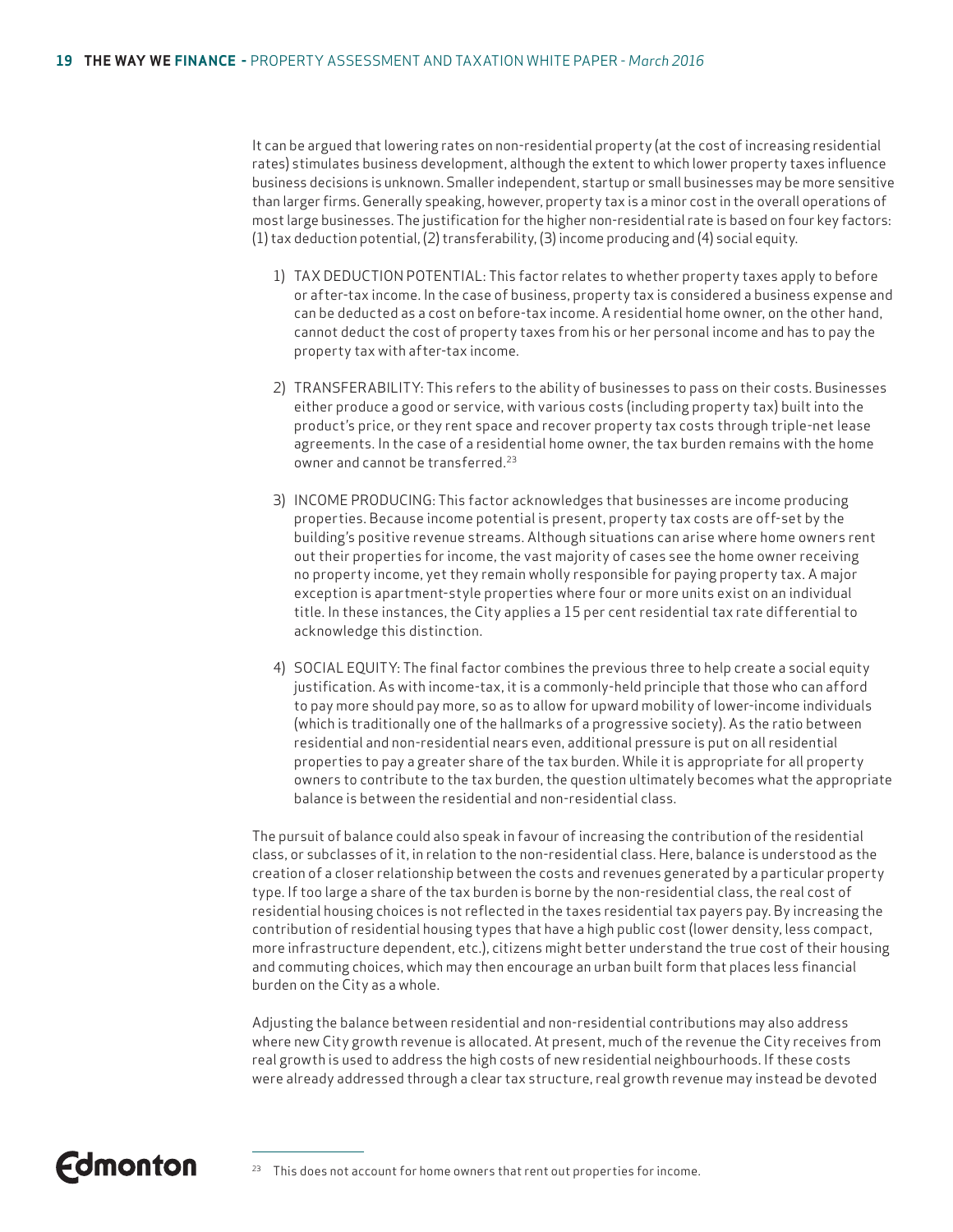to address new public priorities and emergent issues (such as climate change, policing issues, LRT expansion and poverty reduction). This, in effect, allows the City to concentrate its financial resources on a clear and future-focused vision.

At present, there is no set policy on how the residential and non-residential tax rates should relate to one another. The particular distribution of residential to non-residential tax burden is a floating rate that is based on last year's tax burden and the real growth in each assessment class. As discussed in the "Relationship Between Residential and Non-Residential Assessments and Tax" section, the two factors that influence distribution are real growth and tax policy. While no definitive tax policy has been developed, decisions on education tax room and differing levels of growth have had an effect on the distribution between the classes. Council's use of education tax room is annually a subject of discussion and has, until now, been discretionary in nature. Council does have the ability to set a policy on use of future education tax room.24

Based on all these factors, the trend in Edmonton has been an increasing burden shifting towards residential tax payers as the residential class takes on a greater and greater proportion of the total assessment base. Table 2.1 outlines how the tax burden has shifted over the last 20 years.

| <b>Property Category</b> | <b>Share of Property Assessments</b> |       |                   |       |       | <b>Share of Combined Property</b><br>and Business Taxes |       |       |
|--------------------------|--------------------------------------|-------|-------------------|-------|-------|---------------------------------------------------------|-------|-------|
|                          | 1996                                 | 2005  | 2010              | 2015  | 1996  | 2005                                                    | 2010  | 2015  |
| Residential              | 69 6%                                |       | 76.5% 72.5% 74.1% |       | 43.6% | 48.7%                                                   | 49.2% | 50.8% |
| Non-Res/Business         | 30.4%                                | 23.5% | 27.5%             | 25.9% | 56.4% | 513%                                                    | 50.8% | 49 2% |
| Total                    | 100                                  | 100   | 100               | 100   | 100   | 100                                                     | 100   | 100   |

#### **TABLE 2.1**

#### **RELEVANT POLICY QUESTIONS**

- 1. Should municipalities utilize tax-rate sub-classes? In what context?
- 2. Should the general costs of service delivery and infrastructure maintenance be a factor in determining a property's tax burden?
- 3. Should tax policy be deployed as a means to encourage certain city building objectives?
- 4. Should Council have a standing policy on Education Tax Room?
- 5. What is the appropriate ratio between residential and non-residential properties?
- 6. What, if any, limitations or regulation should exist around tax rate splitting?

#### **2.4 THEME 4 – TAX EXEMPTIONS**

Two basic exemptions exist—an exemption from taxation and an exemption from assessment. Exemptions from taxation are the most common and can be full or partial depending on use. When properties are exempted from taxation, they are still assessed so that the value of the exemption is clear to the public. While this introduces transparency into the process, there is still a cost to doing the assessment. Exemptions from assessment are much less common, but exist for such properties as Crown-owned unpatented wilderness, as well as municipal water and sewer lines, and roads and streets. Whenever a property is exempted from assessment altogether, it is, of course, difficult to ascribe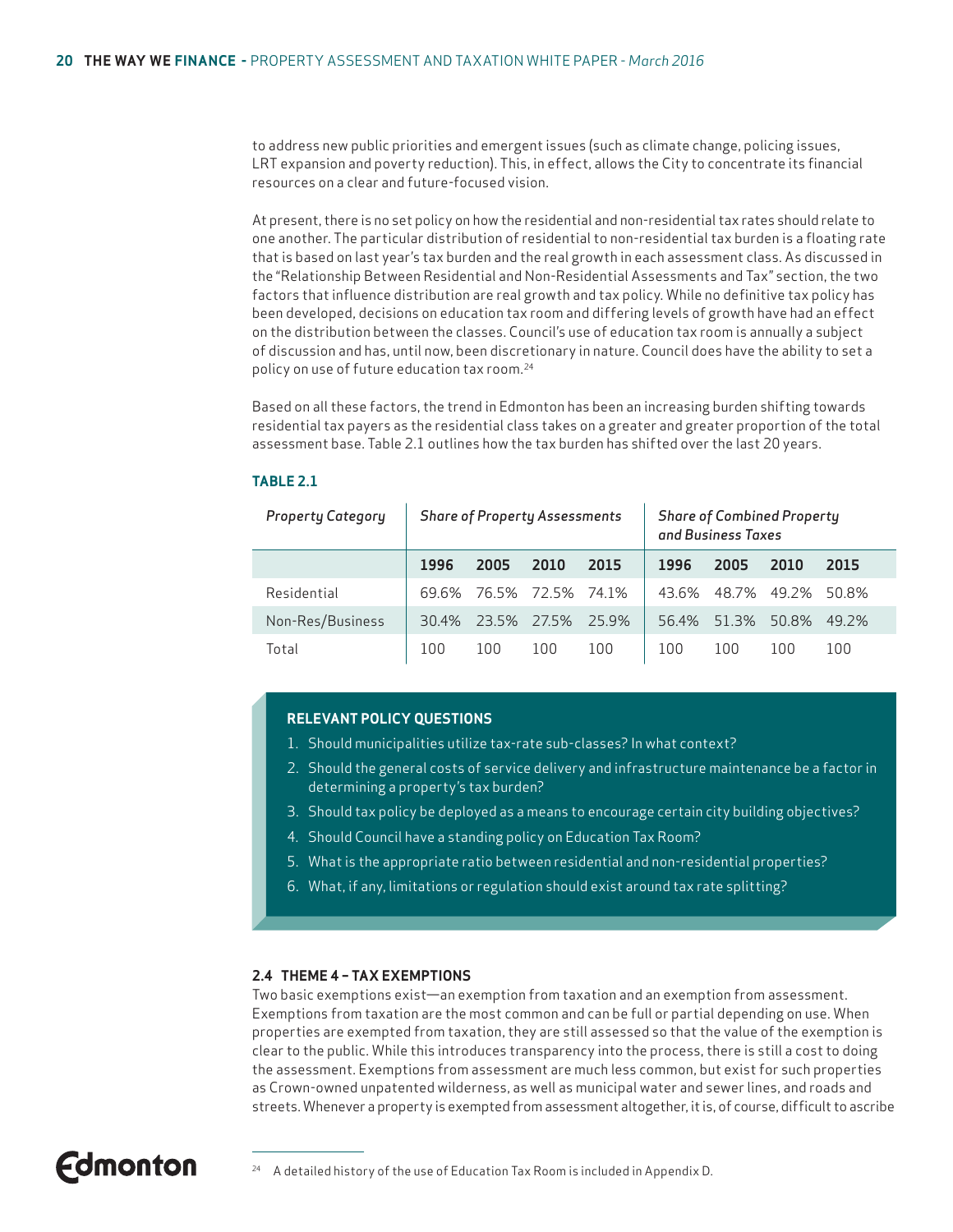the value of the exemption. Because this approach lacks transparency, the use of it should be restricted to property that would never be taxed. Generally speaking, both exemptions are instituted for contributing to the public good. Many non-profits, for example, are deemed to be in the interest of the general public. 25

Having said that, an exemption from assessment or taxation does not mean that the taxes disappear it simply means that property's tax burden gets shifted to the properties that are assessed and taxed. In Edmonton alone, there are over 3,500 exempt properties which translates into approximately \$135 million of tax burden that must be shifted every year. Viewed in this way, it is clear why providing tax exemption for certain properties at the expense of others needs to be carefully considered.

Tax exemptions tend to disproportionately affect larger municipalities in that they inevitably become home of many organizations seeking exemption status. Many of these organizations clearly benefit society as a whole, yet the cost of paying their property tax is nevertheless borne wholly by Edmonton taxpayers. Good examples of this disproportionality include post-secondary institutions and hospitals. Both heavily rely on City services, yet both property types are entirely exempt from taxation (other jurisdictions, such as Ontario, have implemented provincial grants to acknowledge this reality.) Still, both the province and municipalities view property tax exemptions as an effective tool to promote economic development and environmental sustainability, so long as they are implemented in an open, transparent and controlled manner. Many exemptions are dated and may no longer be appropriate. A full review is warranted. Furthermore, any exemptions from assessment, rather than tax, are not transparent to the citizens of Alberta and should be removed.

City Council also has some flexibility in how it administers tax exemptions. Under section 364 of the Municipal Government Act, it can exempt non-profit organizations by bylaw (for those cases where they are not otherwise already exempt under provincial legislation). Council can also cancel, reduce, refund or defer taxes to any property or property class to the extent it considers it equitable to do so under section 347 of the Municipal Government Act. City Council has set some policy in this regard. At present, Council considers a refund to non-profits for the period in which they are constructing their facility and are technically taxable. This policy is known as policy C-543. Additional requests outside this policy have recently pushed the bounds of Council's original intent. This requires special review of each scenario, which costs time and risks an ad-hoc and inequitable approach. A thorough review of Council's own tax exemption policies may, therefore, be in order.

#### **RELEVANT POLICY QUESTIONS**

- 1. Given existing provincial legislation, what are the relevant and appropriate municipal criteria for making a property tax exempt?
- 2. What outcomes should property tax exemptions promote?
- 3. What process should be in place to ensure periodic reviews of existing exempt properties?
- 4. How can transparency best be achieved to ensure citizens know what they are subsidizing?
- 5. What kind of tax cancellation policy should Council hold given their powers under section 347 and 364?

**Fdmonton** 

 $25$  It is not the intention of this paper to articulate a clear vision of what the "interest of the general public" entails. This is an important policy question that should be discussed amongst decision makers.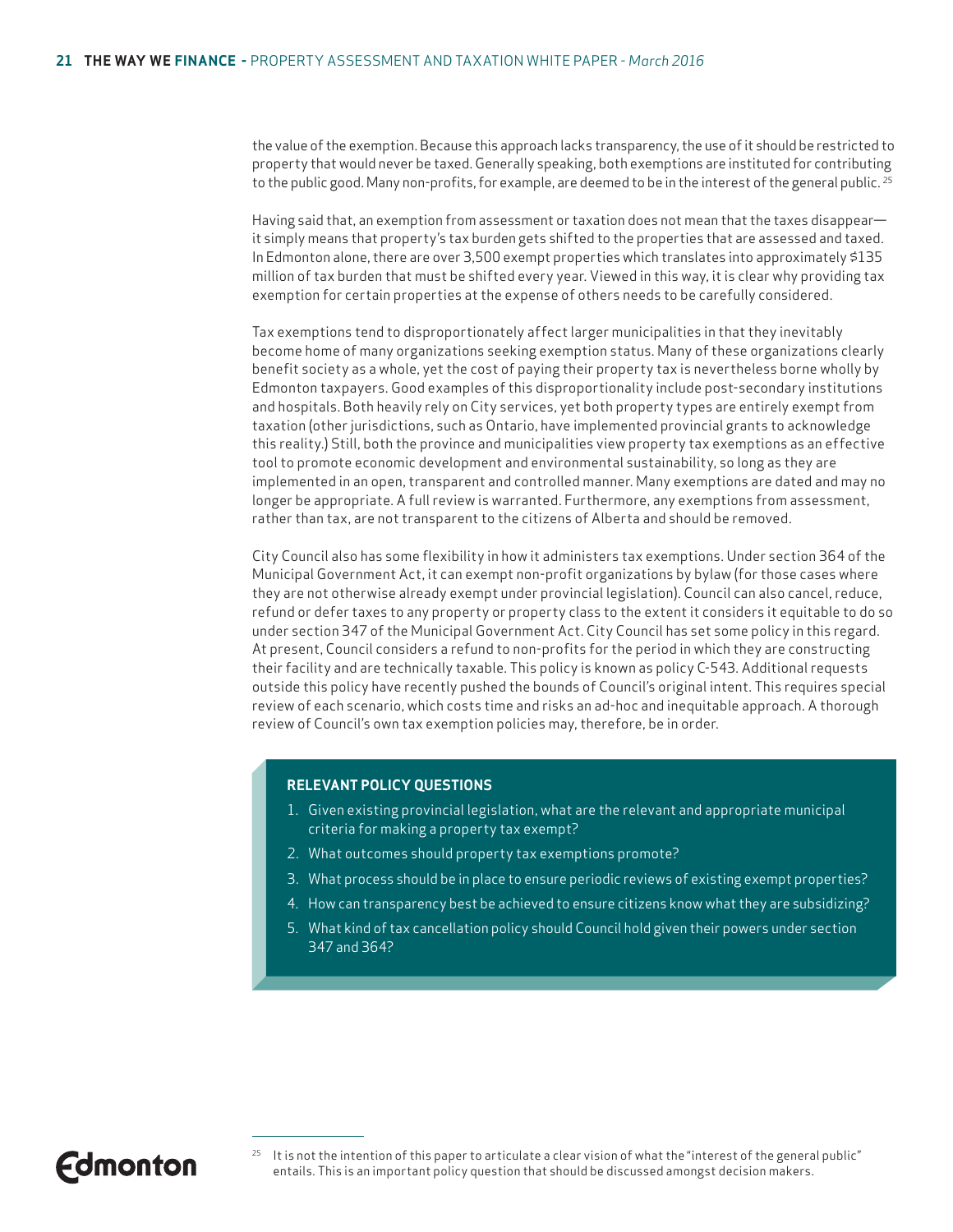#### **2.5 THEME 5 – BIG CITY CHALLENGES**

The greater Edmonton Region is comprised of five cities, one specialized municipality, four municipal districts, eleven towns and three villages. Many of these surrounding municipalities rely on the services, infrastructure and financial hub of the City of Edmonton. Even though the City provides benefit to the region, no additional City tax revenue is generated from properties outside Edmonton's border. For a city like Edmonton, it is imperative that a cooperative relationship exist with its municipal neighbours to ensure costs are shared equitably and benefits continue to flow to all parties. It is not just an issue of fairness, but of long-term sustainability.

Part of this equation relates to the relative property tax levels across the region and the varying supply of non-residential property. Since non-residential property tends to pay at a higher rate than residential property, the proportion of residential to non-residential assessment is crucial to a municipality's wellbeing. Keeping in mind the previous conversation regarding having residential property carry more of the tax burden, the current reality is that the greater the proportion of residential property a municipality holds, the less sustainable it becomes (particularly when that property is low density).

To better articulate and address this issue, some regional analysis is provided below. The following table provides a quick snapshot of the region and its relative proportion of residential to nonresidential property. Calgary has also been included in this analysis for additional context as it is the closest comparator to Edmonton. It is difficult to compare other major urban centres across Canada since there are naturally many other factors that would have to be taken into consideration, such as legislated responsibilities, grants, other revenue sources, service requirements and property values. For this reason, other major municipalities have been excluded.

| <b>MUNICIPALITY</b> | <b>TOTAL ASSESSMENT</b> | <b>RESIDENTIAL</b> | <b>NON-RESIDENTIAL</b> | <b>LINEAR</b> | <b>M&amp;E</b> | <b>RES</b> | NON-RES |
|---------------------|-------------------------|--------------------|------------------------|---------------|----------------|------------|---------|
| Calgary             | 250,916,075,912         | 185,072,453,106    | 63,651,930,616         | 1.877.447.890 | 314.244.300    | 74%        | 26%     |
| Edmonton            | 153.611.187.604         | 111,661,916,784    | 39.250.791.760         | 1.779.572.460 | 918,906,600    | 73%        | 27%     |
| Fort Saskatchewan   | 5,238,958,070           | 2,929,957,400      | 975,789,660            | 103,784,380   | 1,229,426,630  | 56%        | 44%     |
| Leduc               | 4,946,810,330           | 3,433,663,970      | 1,462,534,600          | 48,160,760    | 2.451.000      | 69%        | 31%     |
| Leduc County        | 7,129,000,000           | 2,473,500,000      | 3,243,424,070          | 1,274,049,300 | 138,026,630    | 35%        | 65%     |
| Parkland County     | 8,859,287,830           | 5,489,999,520      | 1,419,808,890          | 1,719,606,360 | 229.873.060    | 62%        | 38%     |
| St. Albert          | 10,520,103,020          | 9,102,366,730      | 1,310,634,280          | 77,470,310    | 29,631,700     | 87%        | 13%     |
| Spruce Grove        | 4,614,732,760           | 3,835,771,500      | 743.219.910            | 33.636.350    | 2.105.000      | 83%        | 17%     |
| Stony Plain         | 2,359,234,800           | 2,025,556,230      | 309,913,120            | 23.141.180    | 624,270        | 86%        | 14%     |
| Strathcona County   | 30.172.706.000          | 16.144.146.906     | 3.791.804.744          | 740.619.350   | 9.496.135.000  | 54%        | 46%     |
| Sturgeon County     | 5,615,153,840           | 3,437,227,730      | 786.713.520            | 456.224.690   | 934.987.900    | 61%        | 39%     |
| Overall             | 483,983,250,166         | 345,606,559,876    | 116,946,565,170        | 8,133,713,030 | 13,296,412,090 | 70%        | 30%     |

#### **TABLE 3.1 – 2014 TAX YEAR TOTAL ASSESSMENT BASE (\$)**

Table 3.1 shows how Edmonton's current non-residential assessment base makes up 27 per cent of its total assessment. Due to significant residential growth, often in the form of single-family housing, Edmonton's proportion of non-residential assessment has actually decreased by six per cent over the past twenty years. Municipalities in the Edmonton Region with a high non-residential proportion of assessment tend to be in a beneficial financial position. Outside of Edmonton, much of this nonresidential assessment comes from linear property (pipeline and transmission lines) and machinery and equipment (industrial processing). Of particular interest are the four counties that surround Edmonton: Leduc County, Parkland County, Strathcona County and Sturgeon County. These municipalities benefit from extremely high non-residential bases with a relatively small population to service.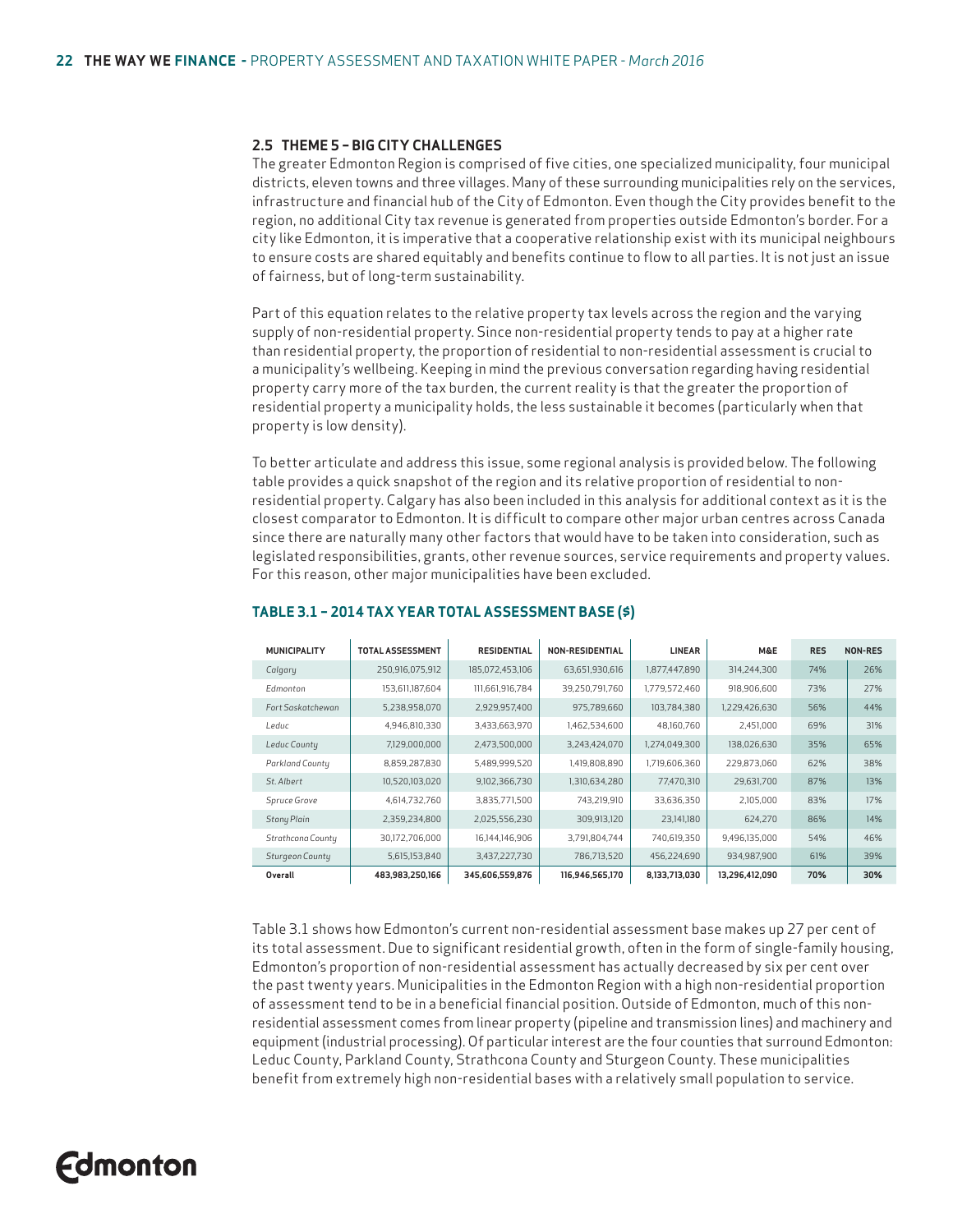Distribution of assessment types is another key component in the larger picture. Table 3.2 shows how the tax burden is distributed in these same municipalities. While Edmonton tends to hover around an even split between residential and non-residential, many of the municipalities with high non-residential tax bases also collected a significantly higher percentage of their total tax base from it as well.

| <b>MUNICIPALITY</b> | <b>TOTAL REVENUE</b> | <b>RESIDENTIAL</b> | <b>NON-RESIDENTIAL</b> | <b>LINEAR</b> | <b>M&amp;E</b> | <b>RES</b> | <b>NON-RES</b> |
|---------------------|----------------------|--------------------|------------------------|---------------|----------------|------------|----------------|
| Calgary             | 1,584,724,550        | 693,466,482        | 871,181,016            | 20,077,052    | $\Omega$       | 44%        | 56%            |
| Edmonton            | 1,221,600,475        | 618.417.194        | 577,021,965            | 26,161,317    | 0              | 51%        | 49%            |
| Fort Saskatchewan   | 35,152,101           | 14,247,524         | 8.834.328              | 939.614       | 11.130.635     | 41%        | 59%            |
| Leduc               | 34,441,157           | 21,800,333         | 12,218,014             | 402.335       | 20.476         | 63%        | 37%            |
| Leduc County        | 41,356,265           | 8,162,550          | 23,125,614             | 9,083,972     | 984,130        | 20%        | 80%            |
| Parkland County     | 44,395,754           | 20,362,957         | 10.127.355             | 12,265,780    | 1,639,662      | 46%        | 54%            |
| St. Albert          | 86,072,720           | 70,768,171         | 14.447.384             | 853,971       | 3,195          | 82%        | 18%            |
| Spruce Grove        | 28,167,100           | 21,401,304         | 6,472,851              | 292,946       | $\Omega$       | 76%        | 24%            |
| Stony Plain         | 13,517,773           | 10,883,314         | 2,451,413              | 183.047       | $\mathbf{0}$   | 81%        | 19%            |
| Strathcona County   | 198, 102, 278        | 73,551,119         | 33,665,159             | 6,575,515     | 84.310.485     | 37%        | 63%            |
| Sturgeon County     | 33,645,387           | 12,279,496         | 7.717.817              | 4,475,655     | 9.172.418      | 36%        | 64%            |
| Overall             | 3,321,175,560        | 1,565,340,442      | 1,567,262,915          | 81,311,203    | 107,261,000    | 50%        | 50%            |

#### **TABLE 3.2 – 2014 TAX YEAR RESIDENTIAL TO NON-RESIDENTIAL TAX SPLIT (\$)**

Table 3.3 provides some analytics around these figures and shows where Edmonton places in relation to the region as a whole. It outlines how much tax a property owner pays per \$100,000 of assessment. Again, it is worth noting that those municipalities that have large non-residential bases are able to provide significantly lower taxes for their residential property owners.

#### **TABLE 3.3 – 2014 TAXES PER \$100,000 OF ASSESSMENT (RESIDENTIAL AND NON-RESIDENTIAL)**

| RESIDENTIAL             |                    |                                         |  | NON-RESIDENTIAL         |                    |                                         |  |
|-------------------------|--------------------|-----------------------------------------|--|-------------------------|--------------------|-----------------------------------------|--|
| Rank<br>(low -<br>high) | Municipality       | Taxes per<br>\$100,000 of<br>Assessment |  | Rank<br>(low -<br>high) | Municipality       | Taxes per<br>\$100,000 of<br>Assessment |  |
| 1                       | Leduc County       | \$330                                   |  |                         | Leduc County       | \$713                                   |  |
| $\overline{2}$          | Sturgeon County    | \$357                                   |  | $\overline{2}$          | Parkland County    | \$713                                   |  |
| 3                       | Parkland County    | \$371                                   |  | 3                       | <b>Stony Plain</b> | \$791                                   |  |
| $\overline{4}$          | Calgary            | \$375                                   |  | 4                       | Leduc              | \$835                                   |  |
| 5                       | Strathcona County  | \$456                                   |  | 5                       | Spruce Grove       | \$871                                   |  |
| 6                       | Fort Saskatchewan  | \$486                                   |  | 6                       | Strathcona County  | \$888                                   |  |
| $\overline{7}$          | <b>Stony Plain</b> | \$537                                   |  | 7                       | Fort Saskatchewan  | \$905                                   |  |
| 8                       | <b>Edmonton</b>    | \$554                                   |  | 8                       | Sturgeon County    | \$981                                   |  |
| 9                       | Spruce Grove       | \$558                                   |  | 9                       | St. Albert         | \$1,102                                 |  |
| 10                      | Leduc              | \$635                                   |  | 10                      | Calgary            | \$1,396                                 |  |
| 11                      | St. Albert         | \$777                                   |  | 11                      | <b>Edmonton</b>    | \$1,470                                 |  |

Taxes are determined by multiplying the assessment value by the tax rate. The method for assessing property in Alberta is uniform, but the amount of assessment in a particular category can vary greatly. Those jurisdictions with larger non-residential assessment bases are better able to maintain low residential tax rates. In addition, Edmonton does not tax Machinery and Equipment. Those jurisdictions that tax it have the assessment amount included in their non-residential assessment below.

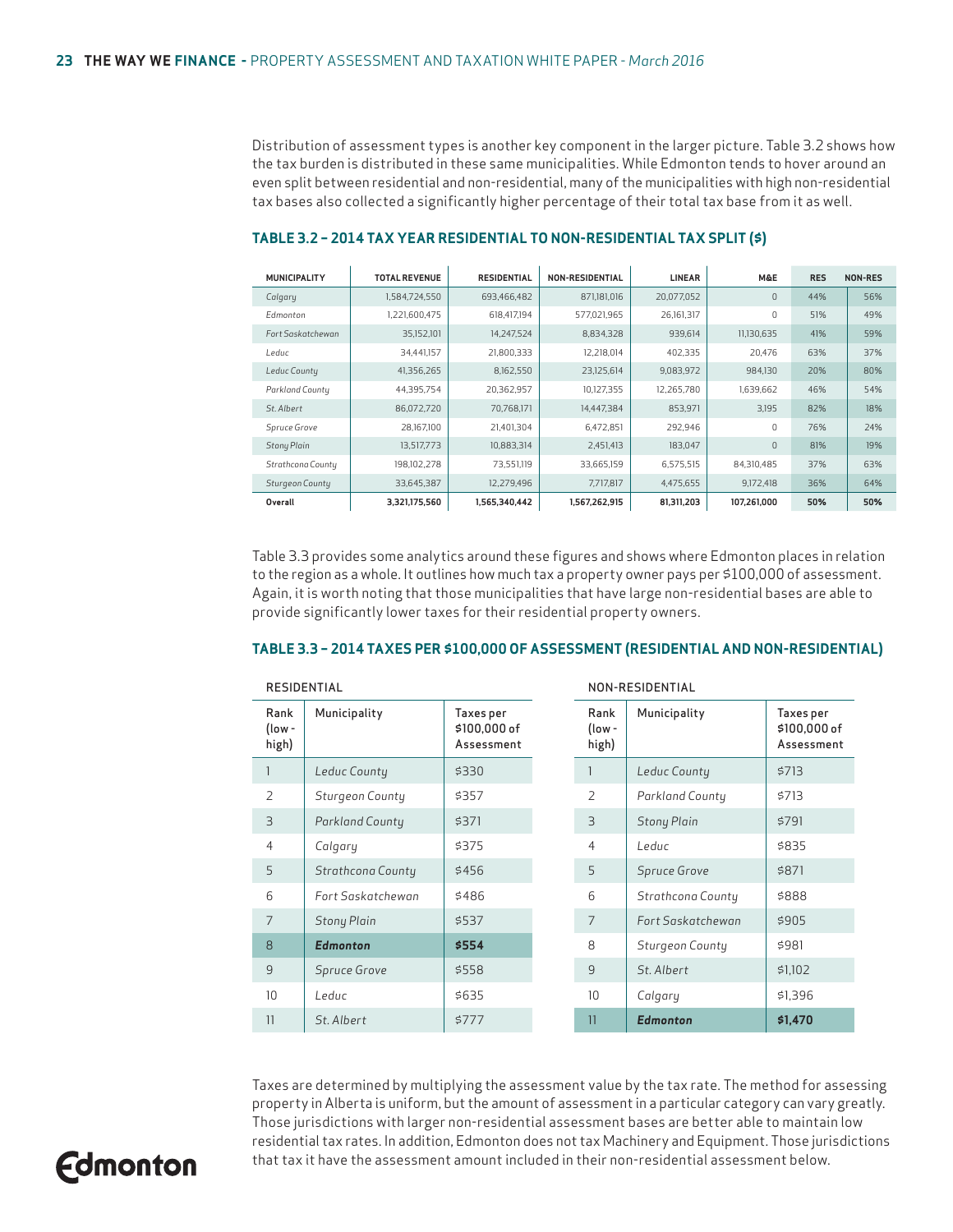| Rank           | Municipality       | Residential<br>Taxable<br>Assessment | Non-Residential<br>Taxable<br>Assessment | Ratio of<br>Non-Residential<br>to Residential |
|----------------|--------------------|--------------------------------------|------------------------------------------|-----------------------------------------------|
|                | Leduc County*      | \$2,473,500,000                      | \$4,655,500,000                          | 1.88                                          |
| 2              | Strathcona County* | \$16,144,146,906                     | \$14,028,559,094                         | 0.87                                          |
| 3              | Fort Saskatchewan* | \$2,929,957,400                      | \$2,309,000,670                          | 0.79                                          |
| $\overline{4}$ | Sturgeon County*   | \$3,437,227,730                      | \$2,177,926,110                          | 0.63                                          |
| 5              | Parkland County*   | \$5,489,999,520                      | \$3,369,288,310                          | 0.61                                          |
| 6              | Leduc*             | \$3,433,663,970                      | \$1,513,146,360                          | 0.44                                          |
| $\overline{7}$ | <b>Edmonton</b>    | \$111,661,916,784                    | \$41,030,364,220                         | 0.37                                          |
| 8              | Calgary            | \$185,072,453,106                    | \$65,529,378,506                         | 0.35                                          |
| 9              | Spruce Grove       | \$3,835,771,500                      | \$766,566,060                            | 0.20                                          |
| 10             | Stony Plain*       | \$2,025,556,230                      | \$324,176,720                            | 0.16                                          |
| 11             | St. Albert         | \$9,102,366,730                      | \$1,388,433,290                          | 0.15                                          |

#### **TABLE 3.4 – NON-RESIDENTIAL TO RESIDENTIAL ASSESSMENT RATIOS (2014)**

*\* Taxes Machinery and Equipment Assessment*

As non-residential tax rates are typically higher than residential tax rates, those municipalities with higher ratios of non-residential to residential assessment are more easily able to maintain lower tax rates. This becomes more apparent when comparing non-residential assessment to population.

| Rank<br>(low -<br>high) | Municipality           | Non-Residential<br>Taxable<br>Assessment | Population<br>(2011 Federal<br>Census) | Non-Residential<br>Assessment<br>per Person |
|-------------------------|------------------------|------------------------------------------|----------------------------------------|---------------------------------------------|
|                         | <b>Stony Plain</b>     | \$324,176,720                            | 15,051                                 | \$21,539                                    |
| 2                       | St. Albert             | \$1,388,433,290                          | 61,466                                 | \$22,589                                    |
| 3                       | Spruce Grove           | \$766,566,060                            | 26,171                                 | \$29,291                                    |
| $\overline{4}$          | <b>Edmonton</b>        | \$41,030,364,220                         | 812,201                                | \$50,518                                    |
| 5                       | Calgary                | \$58,507,068,394                         | 1,096,833                              | \$53,342                                    |
| 6                       | Leduc                  | \$1,513,146,360                          | 24,279                                 | \$62,323                                    |
| 7                       | <b>Parkland County</b> | \$3,369,288,310                          | 30,568                                 | \$110,223                                   |
| 8                       | Sturgeon County        | \$2,177,926,110                          | 19,051                                 | \$114,321                                   |
| 9                       | Fort Saskatchewan      | \$2,309,000,670                          | 19,051                                 | \$121,201                                   |
| 10                      | Strathcona County      | \$14,028,559,094                         | 92,490                                 | \$151,676                                   |
| 11                      | Leduc Countu           | \$4,655,500,000                          | 13,541                                 | \$343,808                                   |

#### **TABLE 3.5 – NON-RESIDENTIAL ASSESSMENT BY POPULATION (2014 ASSESSMENT)**

And so what do all these numbers mean? Overall, this analysis demonstrates a significant challenge facing the City of Edmonton. The City acts a service hub (e.g. fire rescue support, universities and hospitals) and provides care to a variety of at-risk populations (affordable/seniors housing, among many others). Regional municipalities derive a clear and major benefit from their proximity to the City of Edmonton, while also having access to provincially funded highway systems and police forces. When factored together with small serviceable populations, surrounding municipalities are in a highly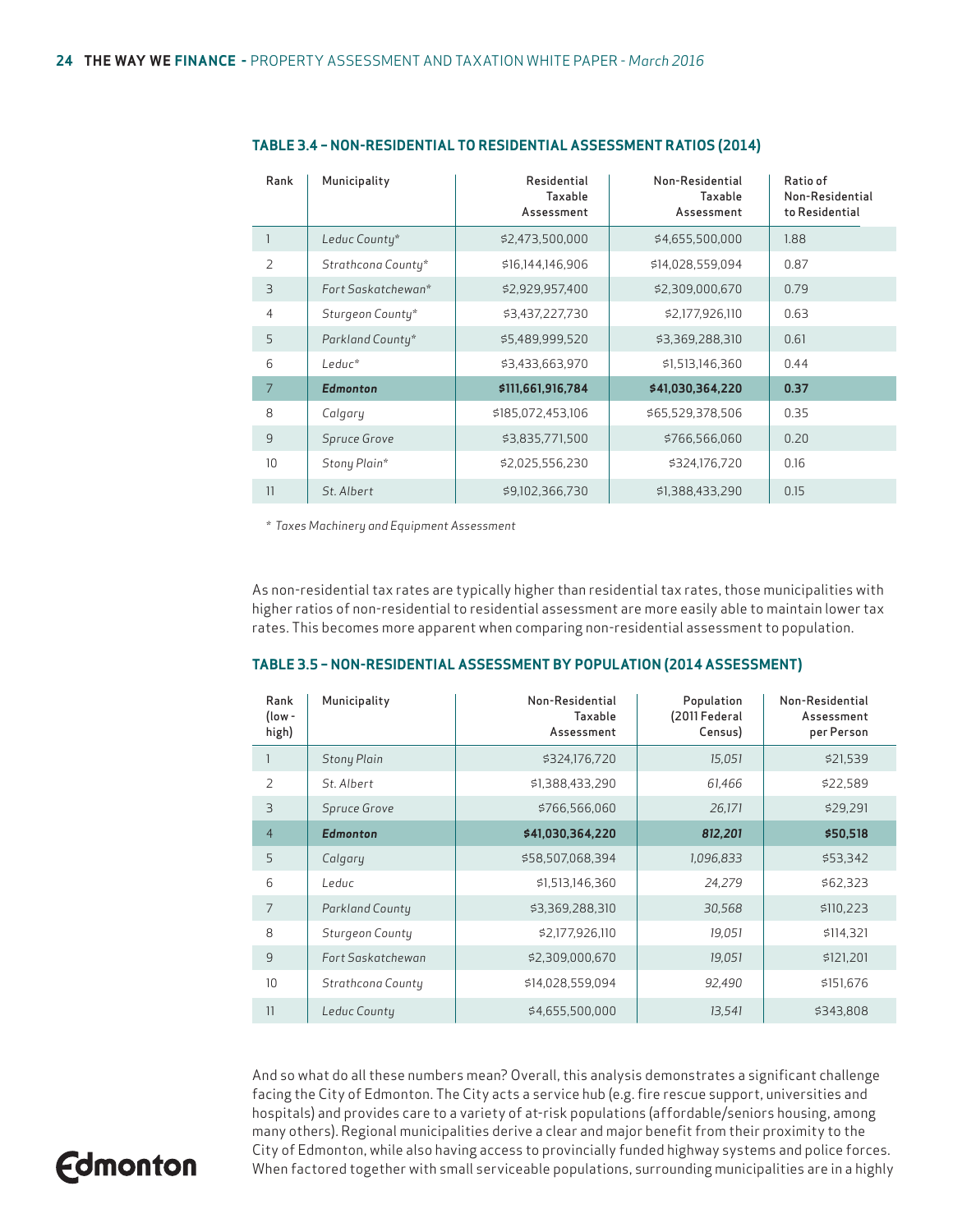advantageous position since their costs of doing business are significantly lower than the City of Edmonton. Regional municipalities also have a revenue advantage given their large land mass and high non-residential ratios (industrial development in the regions is not surprising since major industrial property is usually located away from residential development).

To address this challenge—which, if summed up, might be that the city of Edmonton overpays in the collective activities of the greater metro region—one option may be to expand Edmonton's nonresidential tax base. This is no small task as much of the commercial base is tied to population and grows in proportion to residential growth. Furthermore, to reach an assessment split goal of 30 per cent non-residential, the City would need to grow its non-residential assessment base by \$10.5B – an increase of 25.5 per cent over the City's current base. This number also assumes no future residential growth, which seems unrealistic given current trends.

Adjusting the split, then, becomes about encouraging new and innovative businesses to locate in Edmonton or encouraging greater industrial development. Tax policy could have an impact on this, but it is still uncertain to what extent property tax factors into location choice. A union of British Columbia municipalities, along with the BC Ministry of Community, Sport and Cultural Development, commissioned a report on the impacts of taxation on major industrial property in 2011. This report found that all indirect taxes combined—including sales, property and excise taxes, along with custom duties—account for a very small portion of total costs (averaging 0.5 per cent of total costs).<sup>26</sup>

Pursuing tax policy options could also send competitive signals to the region, which is counterproductive. Competing with the region through tax incentive programs might result in a race to the bottom as each municipality enacts policies to out-incentivize the other. This weakens the region's tax base as a whole.

Given this analysis, a far better approach would be to promote cooperation across the region. If the region were able to cooperate as a single entity, a unified position could be presented to future non-residential development, both in terms of tax structure and promotion. Cooperation would also allow for regional service delivery as well as cost and revenue sharing. This would remove the self-defeating temptation to compete and would promote a stronger region as a whole. A successful regional vision and plan would go a long way towards securing the financial sustainability of Edmonton and its region.

#### **RELEVANT POLICY QUESTIONS**

- 1. Is there an optimum or attainable mix of residential to non-residential assessment? If so, to what extent can this be influenced by policy?
- 2. What policies should the City of Edmonton pursue to ensure a stronger non-residential base?
- 3. Should revenue pooling between municipalities be considered in order to avoid competition?

<sup>&</sup>lt;sup>26</sup> Union of British Columbia Municipalities and BC Ministry of Community, Sport and Cultural Development, "Major Industrial property Taxation Impacts", Davies Transportation Consulting Inc., January, 2011. p. 11.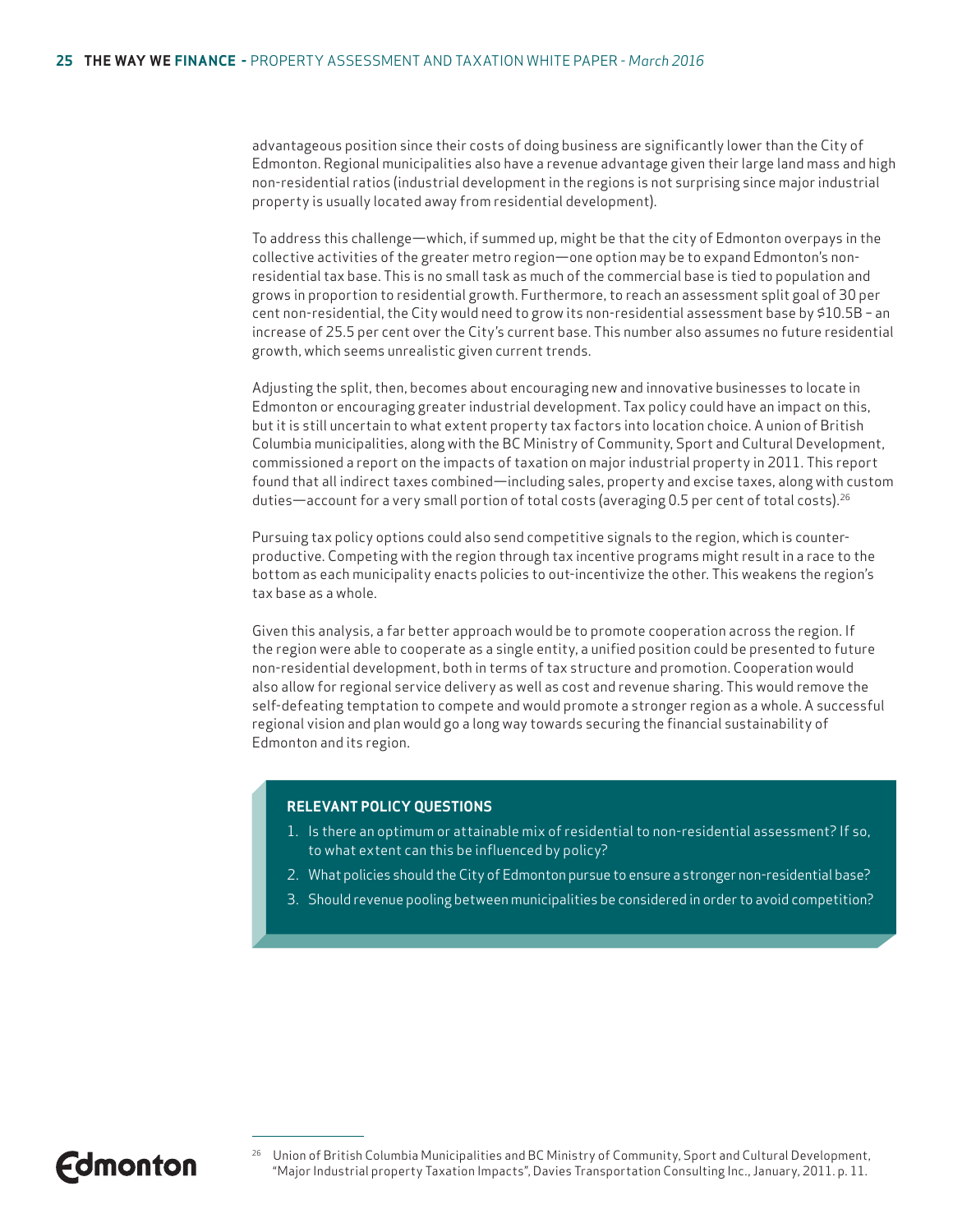### CONCLUSION

Acting as the single largest revenue source for the City of Edmonton, property tax is a vital component of City finance. Property tax is a stable, reliable and predictable revenue source that distributes tax burden proportionately based on property value. Having said that, overreliance on property tax to fund City operations can create challenges, which is why the City is stronger for having a variety of revenue streams to help diversify and stabilize its financial position. This includes appropriate support from other levels of government for relevant roles and responsibilities.

Over the long-term, planning must account for the increasing burden property tax places on local property owners and how policy decisions will affect the City's future financial capacity. Review of the residential and non-residential assessment trends helps bring much of reality into focus. On a costto-service basis, single family residential is the least efficient form of development, which places the highest increased burden on the remaining tax base. Non-residential assessment provides greater tax contribution, though a big city should always strike a balance between different property types.

A variety of tax tools exist that allow City Council to vary its tax policy. Further flexibility is being sought through the *Municipal Government Act* Review and the Big City Charter discussions. When considering tax policy, it is important to be mindful of assessment principles. Maintaining a clear market-value assessment system helps ensure a socially equitable, transparent and easily understood tax system.

Edmonton's specific situation must also be considered from a regional context. The Capital Region Board consists of 24 member municipalities—each with their own property tax and planning policies. A taxation competition will hurt all parties, and the greater the alignment with a single vision, the more successful and sustainable the region's future growth will be.

This white paper was created to give Council and interested citizens an overview of the property assessment and taxation system in Alberta, and to lay out in clear terms the challenges the City faces in continuously working towards the fairest and most equitable system possible. This paper was also written to stimulate open dialogue around current and new tax policy. This dialogue is welcome and encouraged.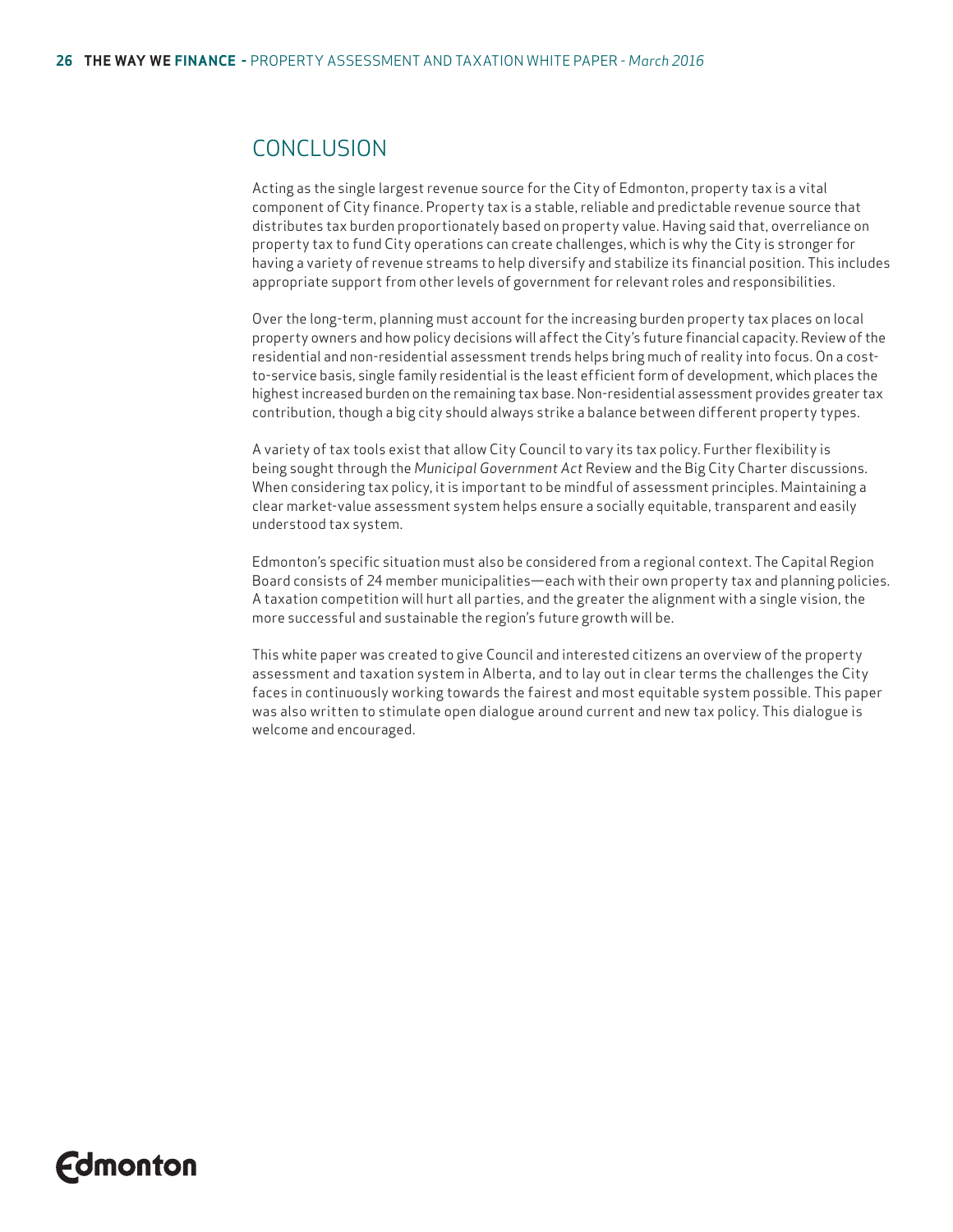### **APPENDICES**

#### **APPENDIX A – ASSESSMENT DETAIL**

#### *Three Approaches to Market Value*

Mass appraisal market value assessment has three different internationally accepted approaches to determine fair market value. The first one is the sales comparison approach that analyses sales of similar properties to determine value. The second one is the income approach that looks at the rental income a property receives to determine value. The final one is the cost approach. It considers the cost to construct the improvement, less depreciation and adds the land value.

The sales comparison approach is ideal as it directly correlates to property sales. It is based on the theory that the market value of a property directly relates to the sale price of similar properties. This approach works best when enough sales take place within the property type to develop a strong model. The sales comparison approach is typically used with residential property where thousands of sales occur on an annual basis that can be reviewed and analyzed.

The income approach applies when property sales are less frequent, but rental fees are charged. The theory behind it is that income-producing properties are bought and sold based on their incomeearning potential. This is typically the case for commercial properties such as shopping centres and office towers. While sales are still a factor, rental income is also used to help determine market value. The analysis starts from a gross rental income and deductions are then applied to account for various costs and the level of vacancy. The final net income is subsequently translated into an assessed value using a capitalization rate determined, in part, from sales of similar property types.

The cost approach for mass appraisal market value assessment often supports other methodologies, but is rarely the primary methodology. It assesses the value of the land plus the cost to replace an improvement on a given site. This approach is used for unique properties that have few comparables or rarely sell on the open market. The properties are also often owner occupied, so rental rates cannot be extracted. The cost approach is based on the assumption that a purchaser would not pay any more to purchase a property than it would cost to buy the land and then rebuild the same improvements. Properties of this type tend to include institutional properties and major industrial processing properties.

#### **TABLE 1.127**

|                                     | How Market Value is Determined                                                                                                         |
|-------------------------------------|----------------------------------------------------------------------------------------------------------------------------------------|
| <b>Sales Comparison</b><br>Approach | Compare sales prices of similar properties to the property being assessed                                                              |
| <b>Income Approach</b>              | Estimate of what a potential purchaser would pay for a property given its<br>expected rate of return (i.e. income-producing potential) |
| <b>Cost Approach</b>                | Cost of improvements - depreciation + market value of land<br>= value of property                                                      |



<sup>&</sup>lt;sup>27</sup> This table and other relevant information on assessment approaches can be found in the Guide to Property Assessment and Taxation in Alberta published by the Government of Alberta: http://www.municipalaffairs.alberta.ca/documents/as/AB\_GuidePtyAssmt\_finrev.pdf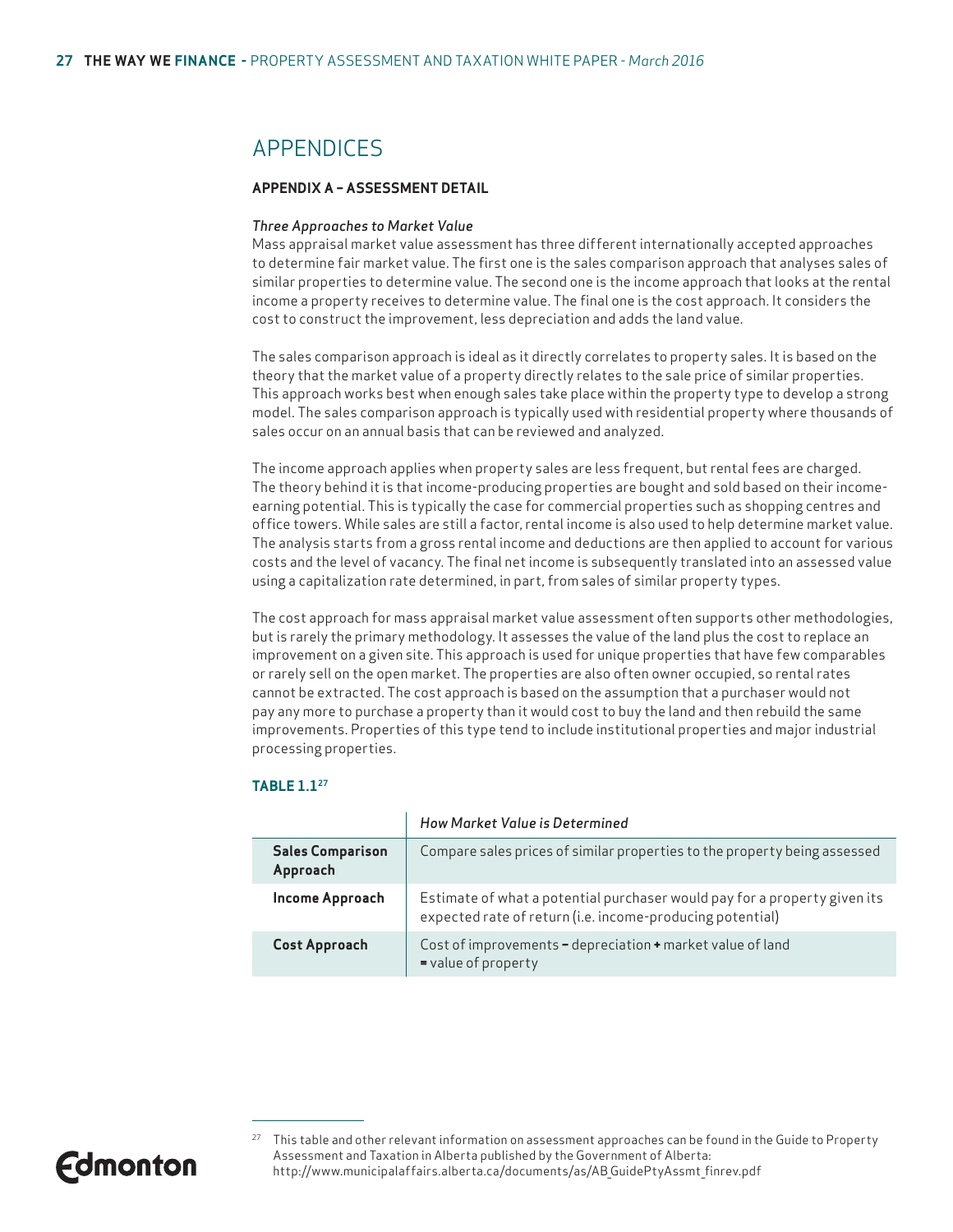#### *Regulated Assessment*

In addition to the three approaches to market value, some properties are also assessed on a regulated approach. Regulated properties are assessed using methodologies prescribed by the province and tend to be difficult to assess because they seldom trade on the open market, cross municipal boundaries, and/or are of a unique nature. There are four types of regulated property in Alberta: (1) Farmland, (2) Linear property, (3) Machinery and Equipment and (4) Railway property.

Details of regulated assessment are presented in the Government of Alberta's Guide to Property Assessment and Taxation in Alberta. It states:

- 1) FARMLAND: Farmland is assessed on the basis of its productive value; that is, the ability of the land to produce income from the growing of crops and/or the raising of livestock. The productive value of farmland is determined using a process that sets a value for the best soils, and then makes adjustments for less-than optimum conditions such as stones, the presence of sloughs, or topography. Farmland is assessed by the local assessor.
- 2) LINEAR PROPERTY: These properties have distribution lines or other facilities, and may cross municipal boundaries. Linear property includes:
	- Oil and gas wells
	- Pipelines to transport petroleum products
	- Electric power systems (generation, transmission, and distribution facilities)
	- Telecommunication systems (including cellular telephone systems)
	- Cable television systems

 Linear property is assessed by the assessor designated by the Minister of Municipal Affairs. This is currently a provincial responsibility.

- 3) MACHINERY AND EQUIPMENT: Machinery and equipment includes such things as petroleum processing tanks, separators, fuel gas scrubbers, compressors, chemical injectors, and metering and analysis equipment. Machinery and equipment is used in conjunction with properties such as refineries, chemical plants, pulp and paper mills, and oil sands plants. Most machinery and equipment is assessed by the local assessor, while machinery and equipment forming part of linear property is assessed by the assessor designated by the Minister of Municipal Affairs.
- 4) RAILWAY PROPERTY: The assessed value of railway property is a fixed dollar amount per kilometre, based on the annual tonnage transported on the railway right-of-way. Each rail company must annually report the type and length of line in each municipality to the local assessor. The railway property is then assessed by the local assessors.<sup>28</sup> Railway lines outside of railway right-of-way areas (on provide land) are valued based on their market value.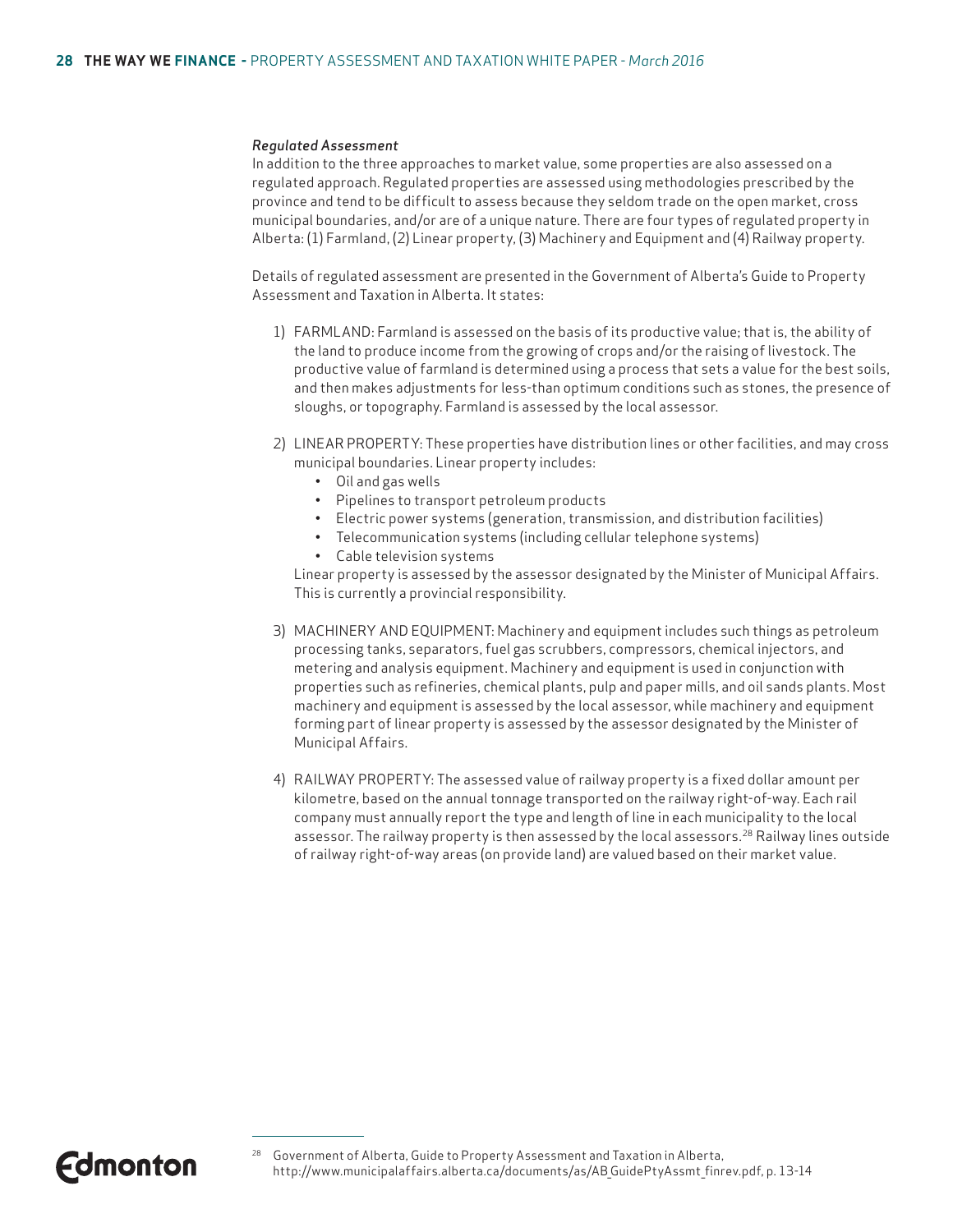#### **APPENDIX B – RATE-BASED VS. BUDGET-BASED APPROACH**

#### *Rate-Based Approach*

In a rate based approach, the per cent change to a tax rate is fixed. This removes City Council's authority to set a budget for the property tax requisition and can result in large changes to a municipality's requisition depending on the real estate market – when the market is good, both taxes and municipal budgets are high, when the market is poor, taxes are low, but so too is the municipal property tax requisition.

#### **REVENUE CHANGE (2% BUDGET INCREASE)**



#### **TABLE 1.1 – REVENUE CHANGE GIVEN 2% TAX RATE INCREASE**

| MARKET INCREASE (4% PER YEAR) |             |                 |         |  | MARKET DECREASE (4% PER YEAR) |            |                 |         |  |
|-------------------------------|-------------|-----------------|---------|--|-------------------------------|------------|-----------------|---------|--|
| Year                          | Assessment  | <b>Tax Rate</b> | Revenue |  | Year                          | Assessment | <b>Tax Rate</b> | Revenue |  |
|                               | \$1,000,000 | 0.005           | \$5.000 |  |                               | 1,000,000  | 0.005           | \$5,000 |  |
| 2                             | \$1.040.000 | 0.0051          | \$5.304 |  | 2                             | 960.000    | 0.0051          | \$4.896 |  |
| 3                             | \$1,081,600 | 0.005202        | \$5.626 |  | 3                             | 921.600    | 0.005202        | \$4.794 |  |
| 4                             | \$1,124,864 | 0.005306        | \$5.969 |  | 4                             | 884,736    | 0.005306        | \$4.694 |  |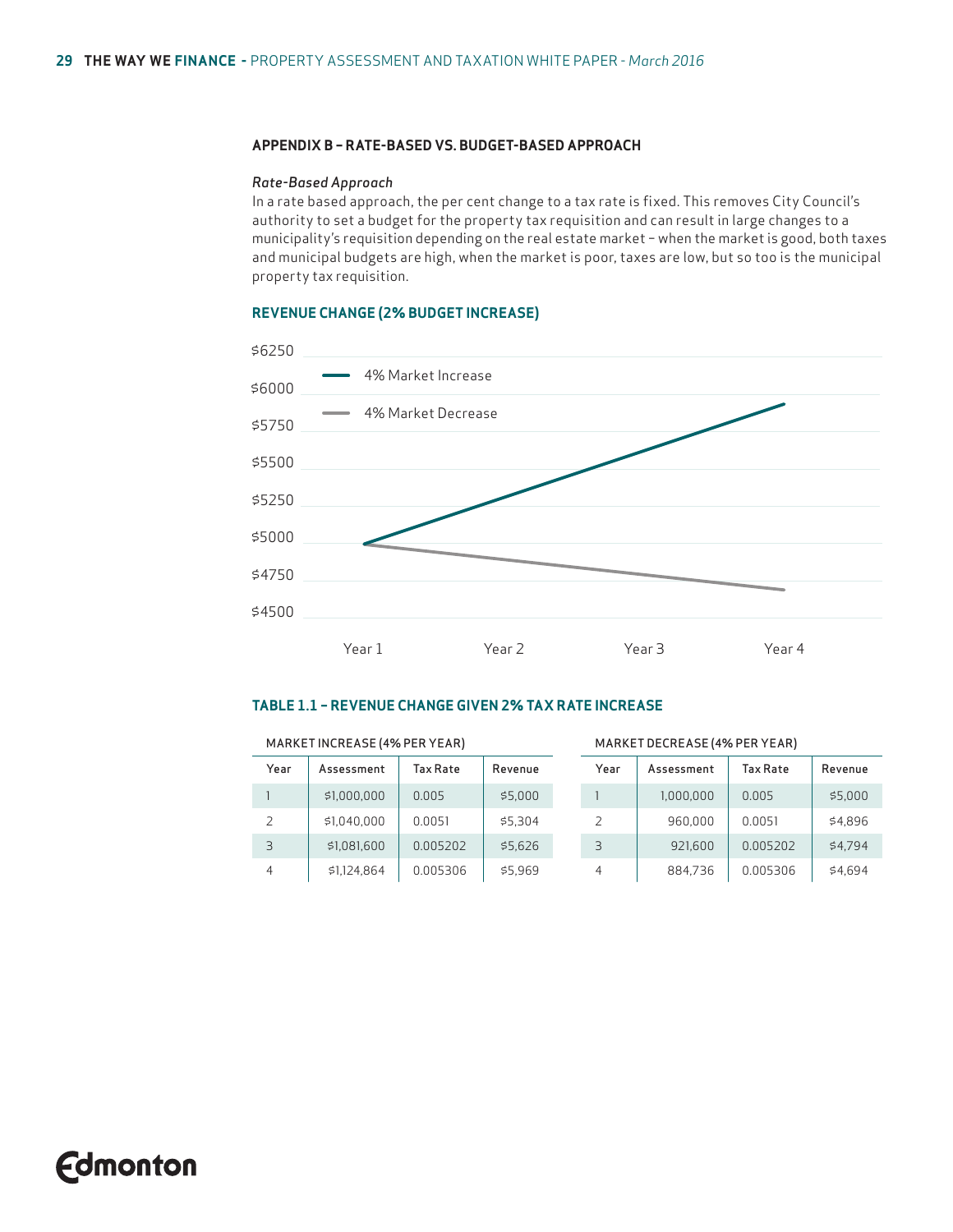#### *Budget-Based Approach*

Under a budget-based approach, revenues are determined by City Council through a budget process. Because City Council sets the total revenue to be collected, changes to the real-estate market have no effect on the revenue generated. Regardless of whether market values increase or decrease, the tax rate will adjust to ensure the exact amount of revenue that is budgeted is also collected. This creates a great deal of stability, but also makes property tax less adaptive to significant upswings in the local economy.

#### **REVENUE CHANGE (2% BUDGET INCREASE)**



#### **TABLE 1.2 – REVENUE CHANGE GIVEN A 2% BUDGET INCREASE**

MARKET INCREASE (4% PER YEAR) MARKET DECREASE (4% PER YEAR)

| Year | Assessment  | Tax Rate | Revenue | Year | Assessment | <b>Tax Rate</b> | Revenue |
|------|-------------|----------|---------|------|------------|-----------------|---------|
|      | \$1,000,000 | 0.005    | \$5,000 |      | 1,000,000  | 0.005           | \$5,000 |
|      | \$1,040,000 | 0.004903 | \$5.100 |      | 960,000    | 0.005312        | \$5.100 |
| 3    | \$1,081,600 | 0.004809 | \$5,202 | 3    | 921,600    | 0.005644        | \$5.202 |
| 4    | \$1,124,864 | 0.004717 | \$5,306 | 4    | 884,736    | 0.005997        | \$5,306 |

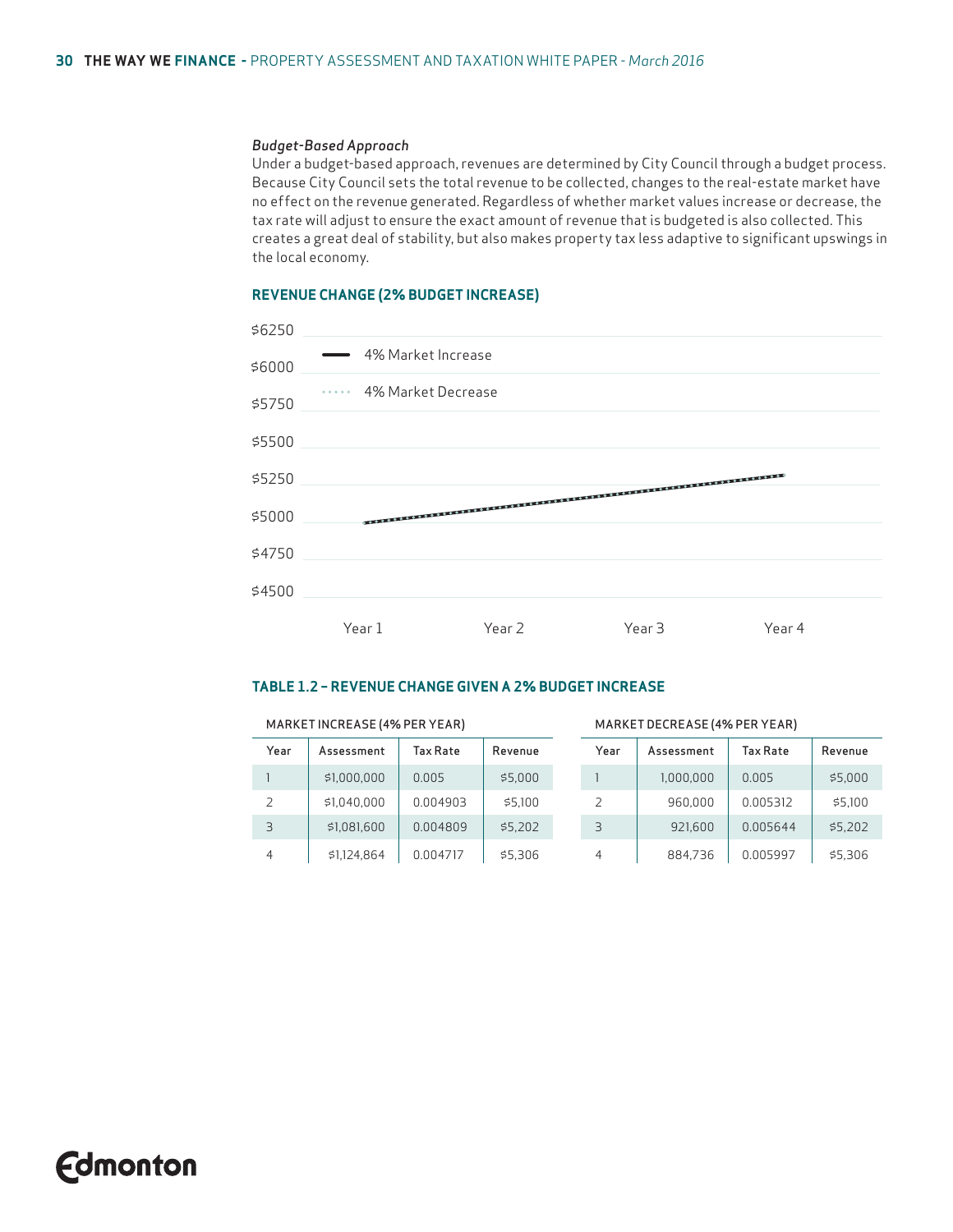#### **APPENDIX C – FACTORS AFFECTING TAX CLASS CONTRIBUTIONS AND RATIOS**

#### *Real Growth*

Real growth is defined as new construction that adds value to a property. This can take the form of a new building, as is the case with a newly built house, or an improvement to a pre-existing property, such as a finished basement or garage. When property is rezoned or changed from farmland to development land, the City also recognizes real growth. When real growth occurs, the City's assessment base and total revenues increase. This is because the City applies a tax rate to new construction as if it existed in the previous year. In doing so, the City's starting budget increases before the budget is even reviewed.

Real growth can result in both the tax rate ratio and the relative contribution of the assessment classes changing.

| Assessment Class | Year 1<br>Assessment | Percent<br>of Base | Year 1<br>Tax Rate | Year 1<br>Taxes |
|------------------|----------------------|--------------------|--------------------|-----------------|
| Residential      | \$75,000,000         | 75%                | 0.0050             | 375,000         |
| Non-Residential  | \$25,000,000         | 25%                | 0.0150             | 375,000         |
| Total            | \$100,000,000        |                    |                    | 750.000         |

#### **EXAMPLE 1 - REAL GROWTH, NO BUDGET INCREASE, NO MARKET VALUE CHANGE**

|                 | Real Growth  | Revenue<br>Neutral<br>Increase | Market<br>Value<br>Increase | Budget<br>Increase |
|-----------------|--------------|--------------------------------|-----------------------------|--------------------|
| Residential     | \$12,000,000 | \$51.724                       | \$0                         | 0%                 |
| Non-Residential | \$1,000,000  | \$14.423                       | \$0                         | 0%                 |

|                 | Year 2<br>Assessment | Percent<br>of Base | Year 2<br>Revenue<br>Neutral<br><b>Tax Rates</b> | Year 2<br>Revenue<br>Neutral<br><b>Budget</b> |
|-----------------|----------------------|--------------------|--------------------------------------------------|-----------------------------------------------|
| Residential     | \$87,000,000         | 77%                | 0.00490                                          | 426.724                                       |
| Non-Residential | \$26,000,000         | 23%                | 0.01498                                          | 389.423                                       |
| Total           | \$113,000,000        |                    |                                                  | 816,147                                       |

| <b>Metrics</b>       | Year 1 | Year 2 | <b>Notes</b>                       |
|----------------------|--------|--------|------------------------------------|
| Tax Rate Ratio       | 0.333  | 0.327  | Small change to the tax rate ratio |
| Res Contribution     | 50%    | 52%    | Change to relative contribution    |
| Non-Res Contribution | 50%    | 48%    | of the res and non-res classes.    |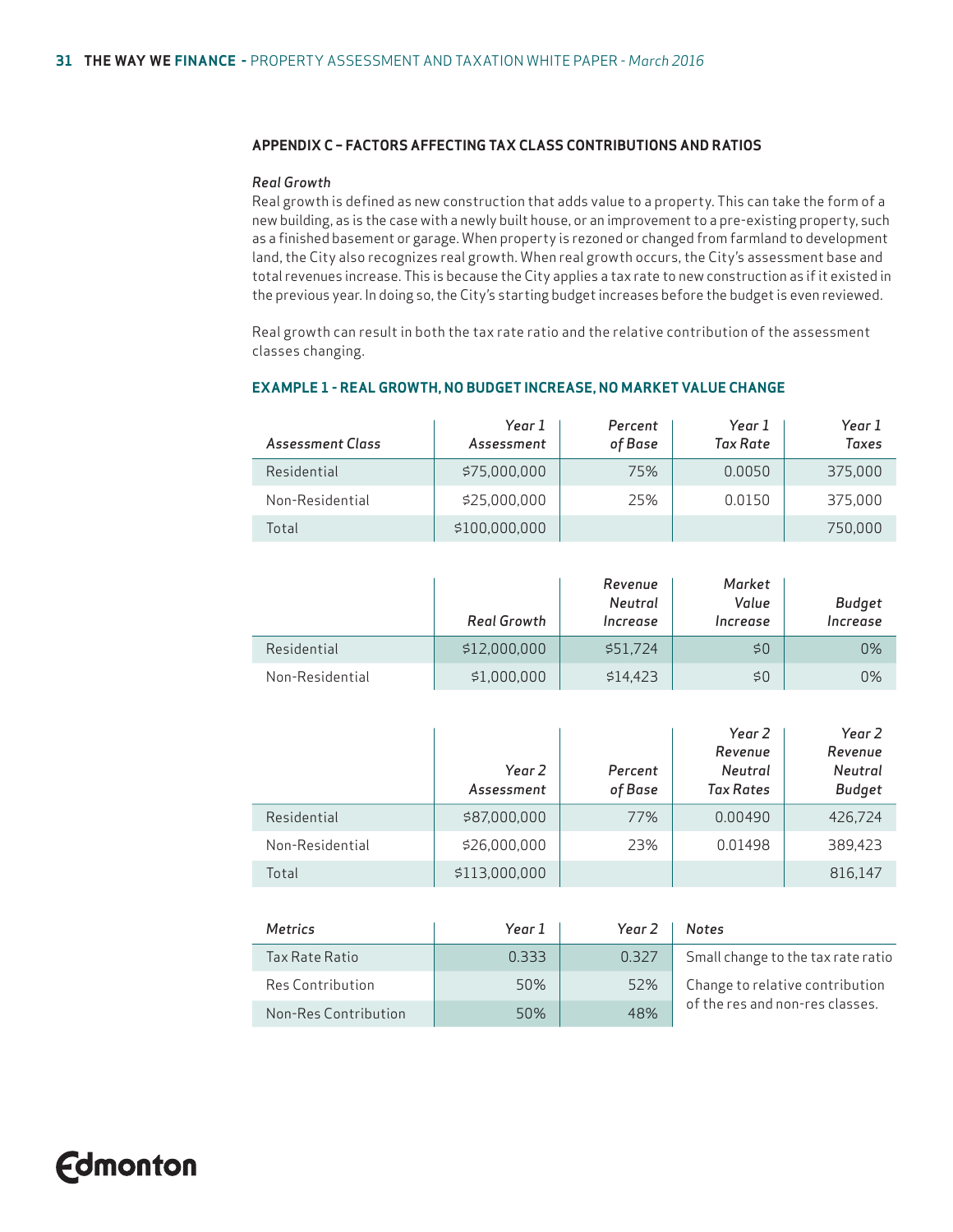#### *Market Value*

Market value shifts are changes in the value of pre-existing properties. These changes are based on market forces and can shift up or down depending on the year. When the market value of a single class changes disproportionally to that of another, the relative tax contribution of each class remains unchanged. This is because, although the assessment base of each class changes at a different rate, the requisition collected from each class remains unchanged. As a necessary side-effect, however, the tax rate ratio does change.

| Assessment Class | Year 1<br>Assessment | Percent<br>of Base | Year 1<br>Tax Rate | Year 1<br>Taxes |
|------------------|----------------------|--------------------|--------------------|-----------------|
| Residential      | \$75,000,000         | 75%                | 0.005              | 375,000         |
| Non-Residential  | \$25,000,000         | 25%                | 0.015              | 375,000         |
| Total            | \$100,000,000        |                    | 0.33333            | 750.000         |

#### **EXAMPLE 2 - MARKET VALUE CHANGE, NO REAL GROWTH, NO BUDGET INCREASE**

|                 | <b>Real Growth</b> | Revenue<br>Neutral<br>Increase | Market<br>Value<br>Increase | Budget<br>Increase |
|-----------------|--------------------|--------------------------------|-----------------------------|--------------------|
| Residential     | \$0                | \$0                            | \$12,000,000                | 0%                 |
| Non-Residential | \$0                | \$0                            | \$1,000,000                 | 0%                 |

|                 | Year 2<br>Assessment | Percent<br>of Base | Year 2<br>Revenue<br>Neutral<br><b>Tax Rates</b> | Year 2<br><b>Budget</b><br>(unchanged) |
|-----------------|----------------------|--------------------|--------------------------------------------------|----------------------------------------|
| Residential     | \$87,000,000         | 77%                | 0.00431                                          | 375,000                                |
| Non-Residential | \$26,000,000         | 23%                | 0.01442                                          | 375,000                                |
| Total           | \$113,000,000        |                    |                                                  | 750,000                                |

| <b>Metrics</b>          | Year 1 | Year 2 | <b>Notes</b>                        |
|-------------------------|--------|--------|-------------------------------------|
| Tax Rate Ratio          | 0.333  | 0.299  | Larger change to the tax rate ratio |
| <b>Res Contribution</b> | 50%    | 50%    | No change to relative contribution  |
| Non-Res Contribution    | 50%    | 50%    | of the res and non-res classes.     |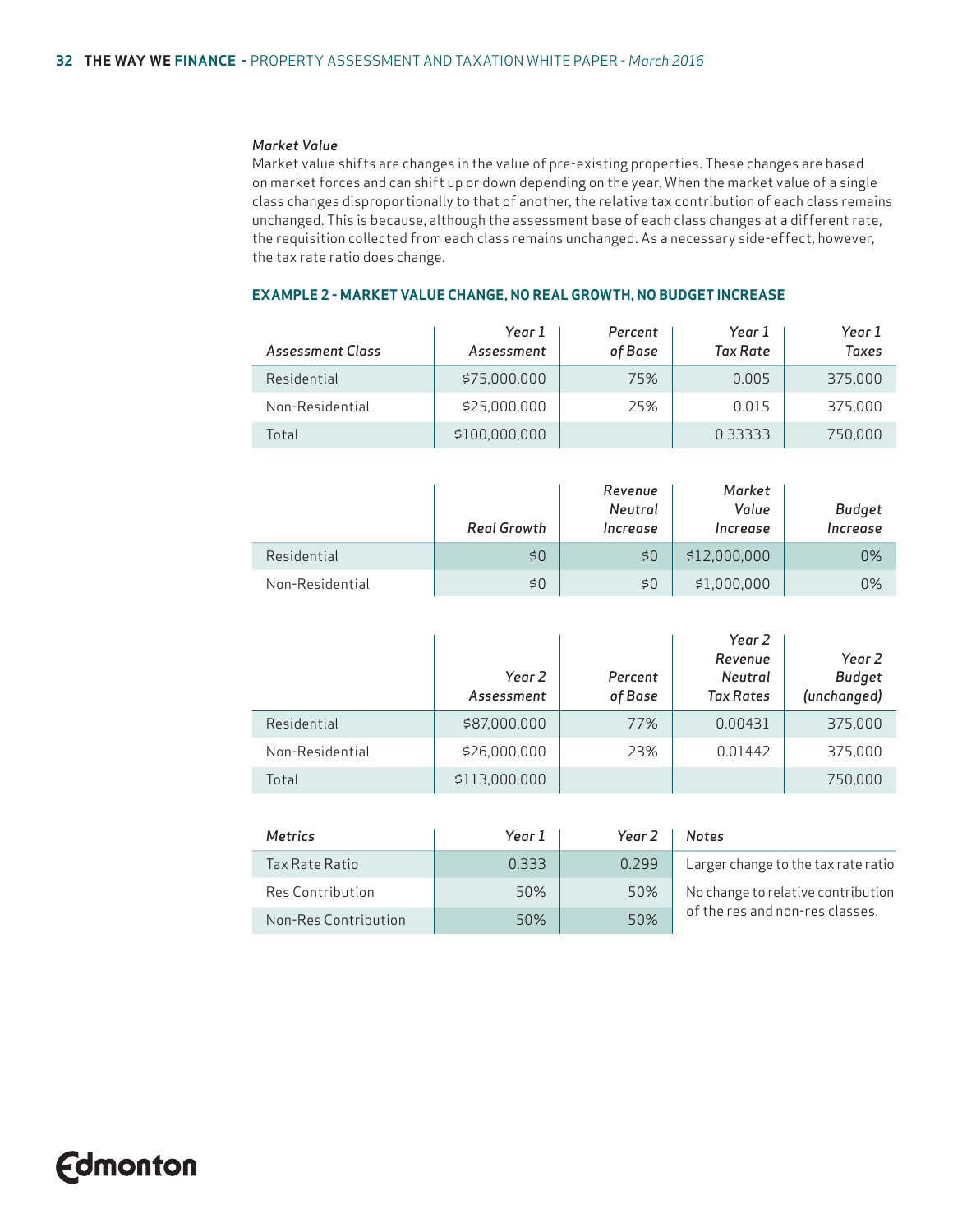#### *Budget/Tax Policy*

The final factor that can influence the tax rate ratio and the relative contribution of assessment classes is actual tax policy. Edmonton has no established tax policy in this regard; however, decisions on "education tax room" do affect distribution. When a decision is made to adjust the revenue from one class to collect additional revenue but this adjustment is not done proportionately between the two tax classes, the City is essentially increasing the burden on a single property tax class. Such a change will affect both the tax rate ratio and the relative contribution of each class.

In Example 3, a budget increase is applied equally across both tax classes. This results in no change to the tax rate ratio or relative contributions.

| Assessment Class | Year 1<br>Assessment | Percent<br>of Base | Year 1<br>Tax Rate | Year 1<br>Taxes |
|------------------|----------------------|--------------------|--------------------|-----------------|
| Residential      | \$75,000,000         | 75%                | 0.005              | 375,000         |
| Non-Residential  | \$25,000,000         | 25%                | 0.015              | 375,000         |
| Total            | \$100,000,000        |                    |                    | 750.000         |

#### **EXAMPLE 3 - BUDGET INCREASE, NO MARKET VALUE CHANGE, NO REAL GROWTH**

|                 | <b>Real Growth</b> | Revenue<br>Neutral<br>Increase | Market<br>Value<br>Increase | <b>Budget</b><br>Increase |
|-----------------|--------------------|--------------------------------|-----------------------------|---------------------------|
| Residential     | \$0                | \$0                            | 50                          | 5%                        |
| Non-Residential | \$0                | \$0                            | 50                          | 5%                        |

|                 | Year 2<br>Assessment | Percent<br>of Base | Year 2<br><b>Tax Rates</b> | Year 2<br><b>Budget</b> |
|-----------------|----------------------|--------------------|----------------------------|-------------------------|
| Residential     | \$75,000,000         | 75%                | 0.00525                    | 393,750                 |
| Non-Residential | \$25,000,000         | 25%                | 0.01575                    | 393.750                 |
| Total           | \$100,000,000        |                    |                            | 787.500                 |

| Metrics                 | Year 1 | Year 2 | <b>Notes</b>                       |
|-------------------------|--------|--------|------------------------------------|
| Tax Rate Ratio          | 0.333  | 0.333  | No impact to tax rate ratio        |
| <b>Res Contribution</b> | 50%    | 50%    | No change to relative contribution |
| Non-Res Contribution    | 50%    | 50%    | of the res and non-res classes.    |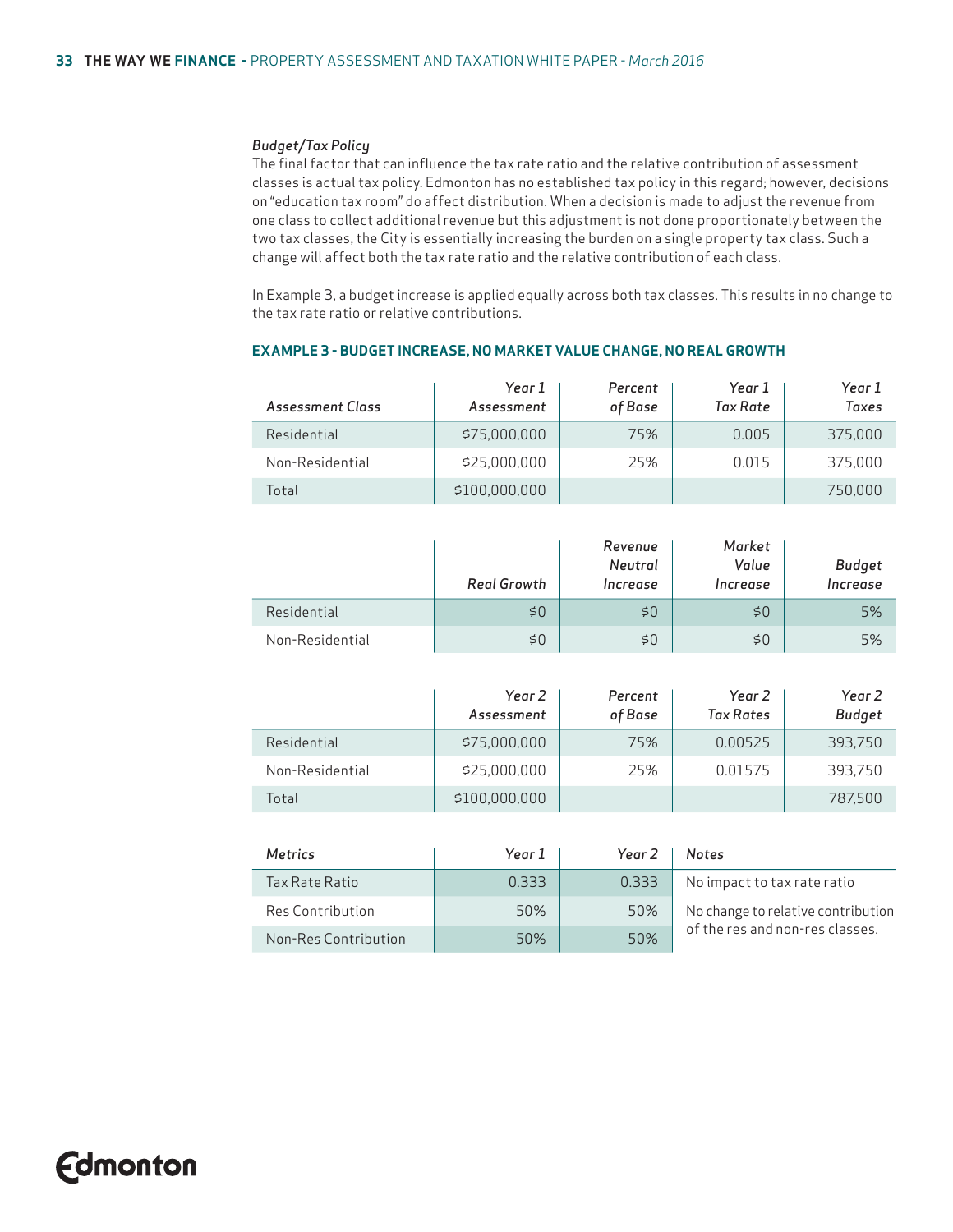In Example 4, a higher increase is applied to the residential class. This results in a closer tax rate ratio and a greater contribution by the residential class.

#### **EXAMPLE 4 – UNEQUAL BUDGET INCREASE, NO MARKET VALUE CHANGE, NO REAL GROWTH**

| Assessment Class | Year 1<br>Assessment | Percent<br>of Base | Year 1<br>Tax Rate | Year 1<br>Taxes |
|------------------|----------------------|--------------------|--------------------|-----------------|
| Residential      | \$75,000,000         | 75%                | 0.005              | 375,000         |
| Non-Residential  | \$25,000,000         | 25%                | 0.015              | 375,000         |
| Total            | \$100,000,000        |                    |                    | 750.000         |

|                 | Real Growth |     | Market<br>Value<br>Increase | Budget<br>Increase |
|-----------------|-------------|-----|-----------------------------|--------------------|
| Residential     | \$0         | \$0 | \$0                         | 5%                 |
| Non-Residential | \$0         | \$0 | \$0                         | 2%                 |

|                 | Year 2<br>Assessment | Percent<br>of Base | Year 2<br><b>Tax Rates</b> | Year 2<br><b>Budget</b> |
|-----------------|----------------------|--------------------|----------------------------|-------------------------|
| Residential     | \$75,000,000         | 75%                | 0.00525                    | 393,750                 |
| Non-Residential | \$25,000,000         | 25%                | 0.0153                     | 382.500                 |
| Total           | \$100,000,000        |                    |                            | 776,250                 |

| <b>Metrics</b>          | Year 1 | Year 2 | <b>Notes</b>                     |
|-------------------------|--------|--------|----------------------------------|
| Tax Rate Ratio          | 0.333  | 0.343  | Tightening of the tax rate ratio |
| <b>Res Contribution</b> | 50%    | 51%    | Change to relative contribution  |
| Non-Res Contribution    | 50%    | 49%    | of res and non-res classes.      |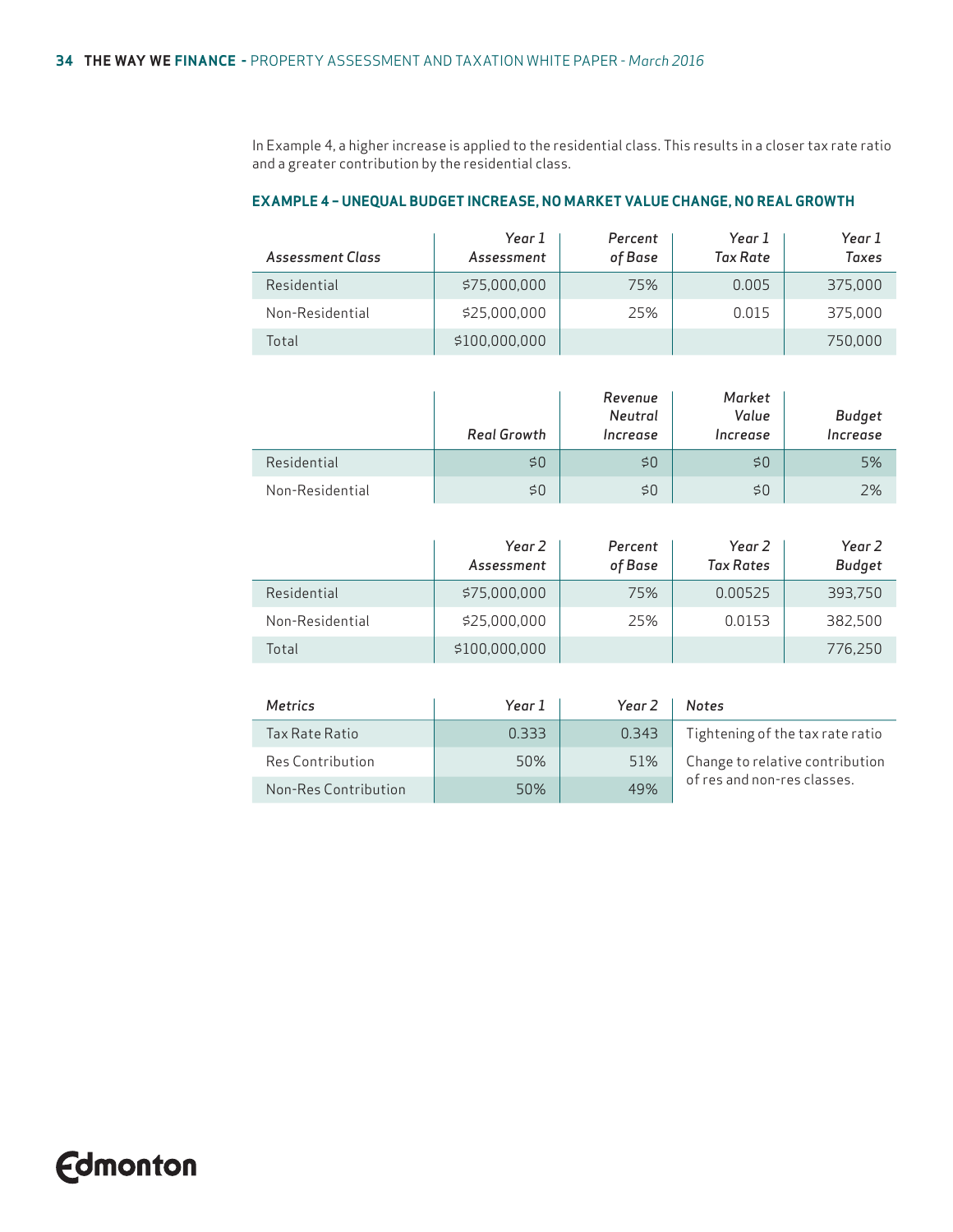In order to demonstrate the full complexity of the assessment and tax system, example 5 shows how the metrics change when all factors are at play. The example combines the scenarios from examples 1, 2 and 3. Based on the changes below, the tax rate ratio widens and residential property owners pay relatively more of the total requisition.

#### **EXAMPLE 5 - COMPLEX CHANGE (ALL FACTORS)**

| Assessment Class | Year 1<br>Assessment | Percent<br>of Base | Year 1<br><b>Tax Rate</b> | Year 1<br>Taxes |
|------------------|----------------------|--------------------|---------------------------|-----------------|
| Residential      | \$75,000,000         | 75%                | 0.005                     | 375,000         |
| Non-Residential  | \$25,000,000         | 25%                | 0.015                     | 375,000         |
| Total            | \$100,000,000        |                    |                           | 750.000         |

|                 | <b>Real Growth</b> | Revenue<br>Neutral<br>Increase | Market<br>Value<br>Increase | Budget<br>Increase |
|-----------------|--------------------|--------------------------------|-----------------------------|--------------------|
| Residential     | \$12,000,000       | \$45.455                       | \$12,000,000                | 5%                 |
| Non-Residential | \$1,000,000        | \$13,889                       | \$1.000.000                 | 5%                 |

|                 | Year 2<br>Assessment | Percent<br>of Base | Year 2<br><b>Tax Rates</b> | Year 2<br><b>Budget</b> |
|-----------------|----------------------|--------------------|----------------------------|-------------------------|
| Residential     | \$99,000,000         | 79%                | 0.00446                    | 441,477                 |
| Non-Residential | \$27,000,000         | 21%                | 0.01512                    | 408.333                 |
| Total           | \$126,000,000        |                    |                            | 849.811                 |

| <b>Metrics</b>       | Year 1 | Year 2 | <b>Notes</b>                                           |
|----------------------|--------|--------|--------------------------------------------------------|
| Tax Rate Ratio       | 0.333  | 0.295  | Growth and Market Value                                |
| Res Contribution     | 50%    | 52%    | impact ratio                                           |
| Non-Res Contribution | 50%    | 48%    | Growth impacts relative<br>contribution of the res and |
|                      |        |        | non-res classes.                                       |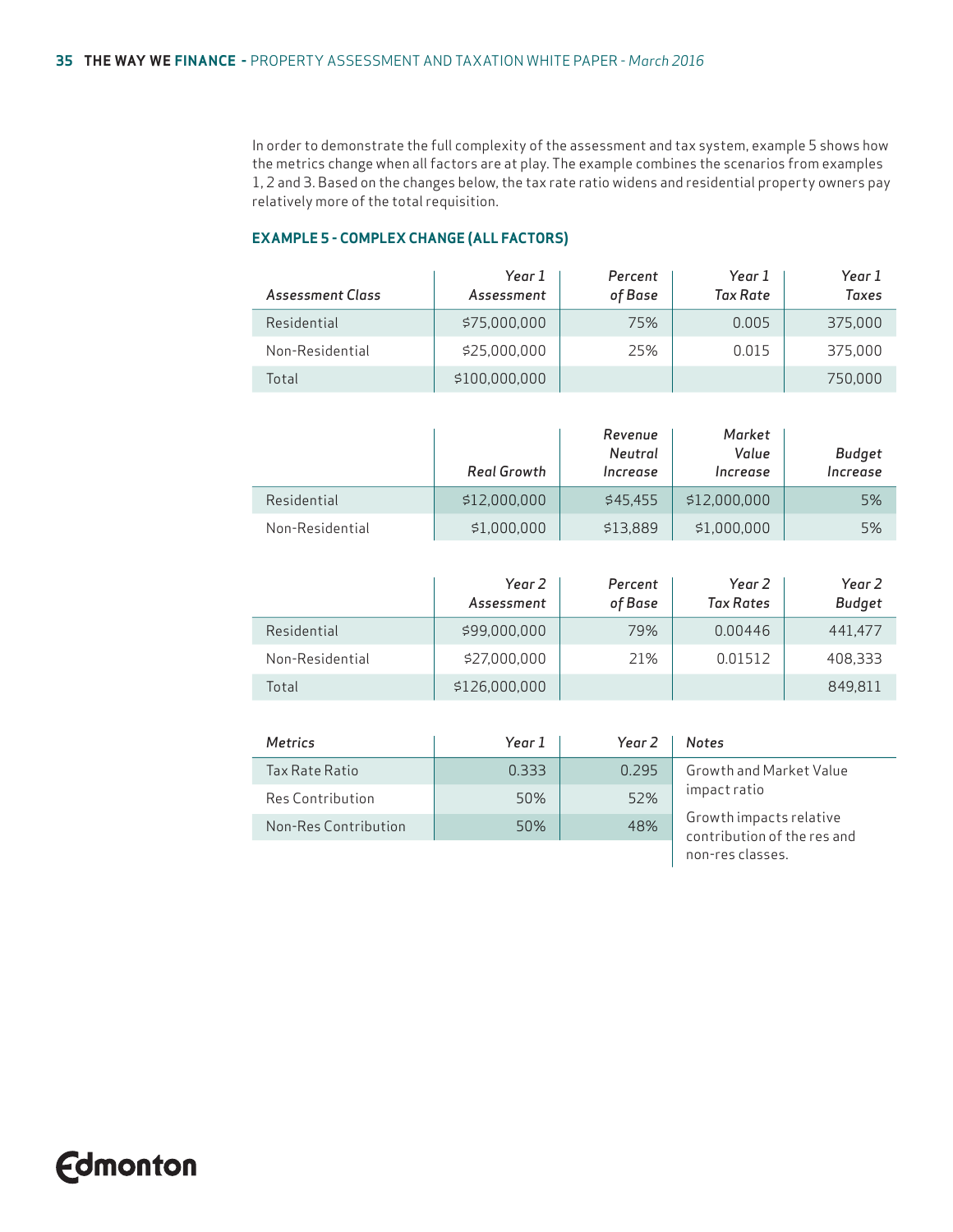#### **APPENDIX D – HISTORICAL USE OF EDUCATION TAX ROOM**

Education tax room is the gap between the percent increase to the provincial education tax and the percent increase to the municipal property tax. When the percent increase to the provincial education tax is lower than the percent increase to the municipal property tax, the City has the option to increase the municipal tax rate to reach a blended increase equal to the municipal increase. When the percent increase to the education tax is equal or higher than the percent increase to the municipal property tax, the City does not have the option to increase its rate without also increasing the overall tax rate.

#### **TABLE 1.3 – EDUCATION TAX ROOM**

| EDUCATION TAX ROOM AVAILABLE |                          |                          |         | EDUCATION TAX ROOM USED  |                          |         |
|------------------------------|--------------------------|--------------------------|---------|--------------------------|--------------------------|---------|
| Year                         | Res                      | Non-Res                  | Total   | Res                      | Non-Res                  | Total   |
| 2003                         |                          | \$0.3                    | \$0.3   | $\overline{\phantom{a}}$ |                          | \$0.0\$ |
| 2004                         | \$14.4                   | \$6.4                    | \$20.8  | $\overline{\phantom{0}}$ | ۰                        | \$0.0\$ |
| 2005                         | \$6.1                    | \$5.7                    | \$11.8  | $\overline{\phantom{a}}$ |                          | \$0.0   |
| 2006                         | \$5.8                    | \$6.1                    | \$11.9  | $\overline{\phantom{m}}$ | $\overline{\phantom{m}}$ | \$0.0   |
| 2007                         | \$6.8                    | \$3.9                    | \$10.7  | \$5.9                    | \$3.4                    | \$9.3   |
| 2008                         | \$14.1                   | \$10.8                   | \$24.9  | \$14.1                   | \$10.8                   | \$24.9  |
| 2009                         | $\overline{a}$           | \$5.1                    | \$5.1   | $\overline{\phantom{a}}$ |                          | \$0.0\$ |
| 2010                         | \$10.9                   | $\overline{\phantom{a}}$ | \$10.9  | \$3.5                    | ÷,                       | \$3.5   |
| 2011                         | \$9.0                    | $\overline{\phantom{a}}$ | \$9.0   | \$9.0                    |                          | \$9.0   |
| 2012                         | $\overline{\phantom{a}}$ | $\overline{\phantom{0}}$ | \$0.0   | $\overline{\phantom{0}}$ | ۰                        | \$0.0\$ |
| 2013                         | \$19.3                   | $\overline{\phantom{a}}$ | \$19.3  | \$19.3                   |                          | \$19.3  |
| 2014                         | \$13.9                   | \$13.2                   | \$27.1  | \$13.9                   | \$13.2                   | \$27.1  |
| 2015                         | \$32.6                   | $\overline{\phantom{a}}$ | \$32.6  | \$2.1                    |                          | \$2.1   |
| <b>TOTAL</b>                 | \$132.9                  | \$51.5                   | \$184.4 | \$67.8                   | \$27.4                   | \$95.2  |

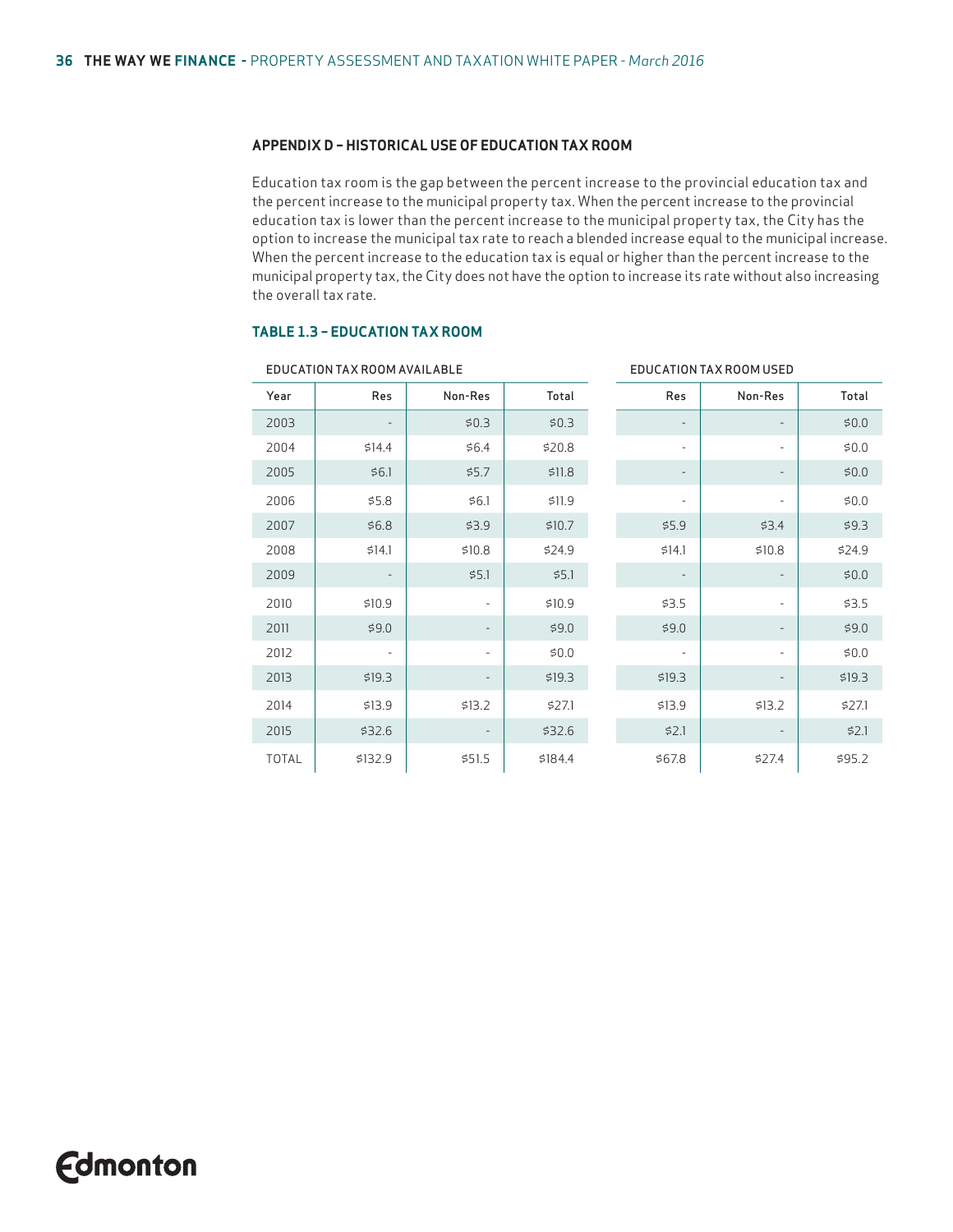#### **APPENDIX E – OTHER TAX TOOLS**

In addition to property tax, the City has a variety of other taxing tools available. While this is not necessarily the theme of the paper, they are listed here for information. They include:

#### *Business Tax*

Council may impose a tax in respect of all businesses operating in the municipality except businesses that are exempt in accordance with that bylaw. Businesses operated by the Crown are exempt from this tax as well. The tax was based on the square footage a business occupied. Business tax was phased out of use in Edmonton from 2008 to 2011. The City of Edmonton no longer utilizes this form of taxation.

#### *Business Revitalization Zone Tax (BRZ)*

The responsible Minister may make regulations respecting a business revitalization zone tax and Council may pass a bylaw establishing a business revitalization zone for one or more of the following purposes:

- (a) improving, beautifying and maintaining property in the zone;
- (b) developing, improving and maintaining public parking;
- (c) promoting the zone as a business or shopping area.

There are a total of thirteen Business Revitalization Zones in Edmonton. City Council approves each BRZ budget, but the local BRZ Council controls the expenditures. Although this tax is currently levied on the business owner, an alternative option would be to move the levy onto the non-residential property owner. The property owner would still be able to pass the cost to the tenants.

#### *Community Revitalization Levy (CRL)*

A community revitalization levy bylaw imposes a levy on the incremental assessed value of property in a community revitalization levy area. Revenue raised is put toward the payment of infrastructure and other costs specified in the community revitalization plan. As of 2015, there were three active Community Revitalization Levy areas in Edmonton – Downtown, Quarters and Belvedere. Community revitalization levies hive off future revenue growth in general property tax revenues to address specific area projects. They are successful when development in an area is stimulated in a way it would not otherwise have been had investment not taken place. There is a risk of over-reliance on CRLs, however, as market value increases are also captured within CRL revenues. This can have the effect of shifting property tax burden onto the remaining tax base. CRLs also require provincial approval, as incremental education tax revenue is also absorbed. This reduces the Province's taxable assessment base.

#### *Special Tax*

Council can pass a special tax bylaw to raise revenue to pay for a specific service or purpose by imposing taxes in respect of several matters, including a fire protection area tax and a recreational services tax. Specific restrictions do apply, including the restriction that any revenue raised by the special tax bylaw must be applied to the specific service or purpose stated in the bylaw. To impose a special tax, a bylaw must be passed annually and an estimate of the cost of the specific service or purpose for which the tax is imposed must be included. The notion of a special tax has been discussed in relation to a frontage tax that would charge homeowners a tax rate based on each unit of frontage. The application of such a tax might relate to neighbourhood renewal or major road-way repair/ maintenance. With that said, risks are associated with this form of tax. If the tax cannot strongly link itself to a specific service or purpose that will benefit the individual paying, a court challenge may emerge to the bylaw with the danger of losing the entire funding stream after the initiation of the work.